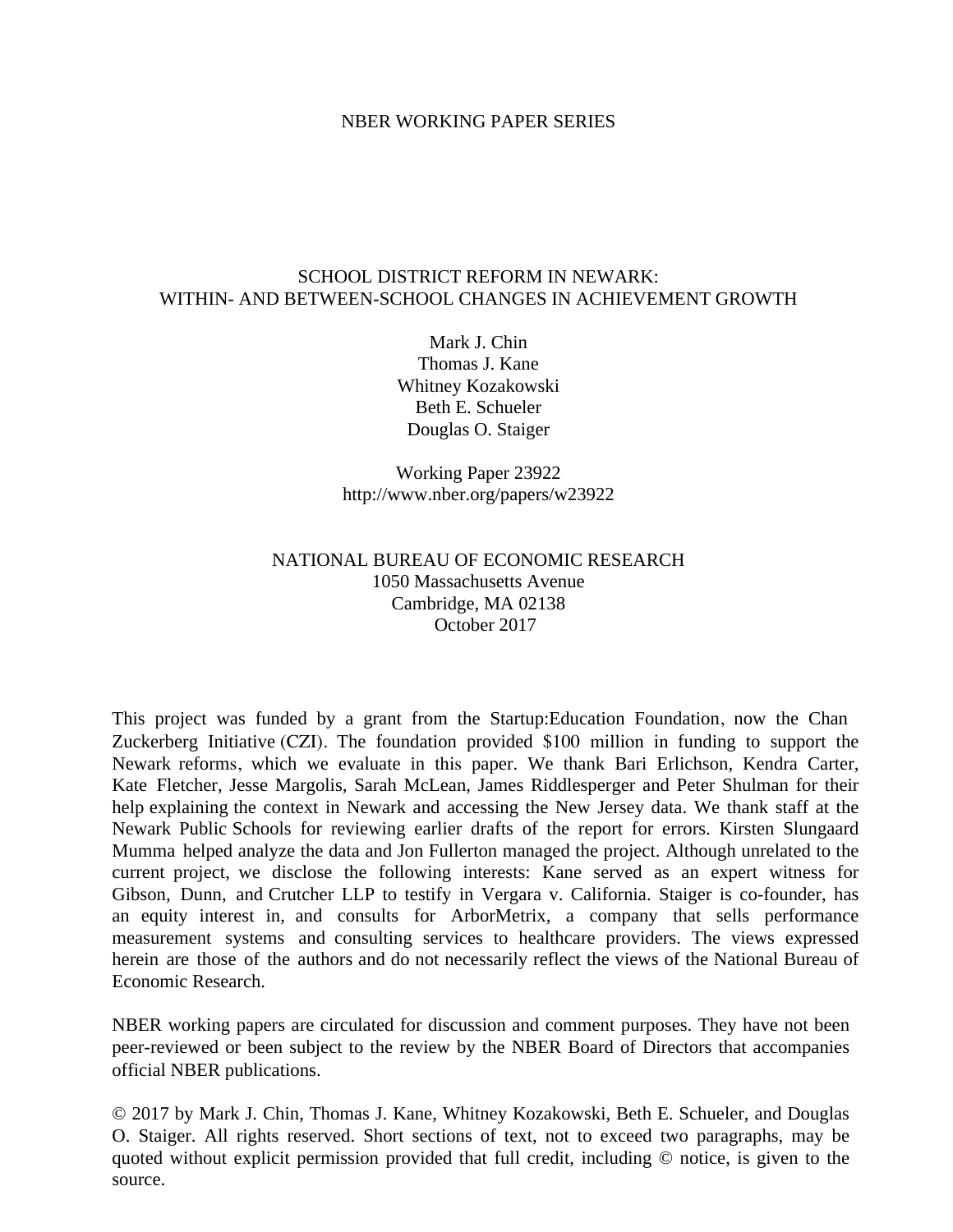School District Reform in Newark: Within- and Between-School Changes in Achievement Growth Mark J. Chin, Thomas J. Kane, Whitney Kozakowski, Beth E. Schueler, and Douglas O. Staiger NBER Working Paper No. 23922 October 2017 JEL No. H41,H43,I21,I24,I28

# **ABSTRACT**

In 2011-12, Newark launched a set of educational reforms aided by \$200 million in private philanthropy. Using data from 2009 through 2016, we evaluate the change in Newark students' achievement growth relative to similar students and schools elsewhere in New Jersey. We measure achievement growth using a "value-added" model, controlling for prior achievement, demographics and peer characteristics. By the fifth year of reform, Newark saw statistically significant gains in English and no significant change in math achievement growth. Perhaps due to the disruptive nature of the reforms, growth declined initially before rebounding in recent years. Aided by the closure of low value-added schools, much of the improvement was due to shifting enrollment from lower-to higher-growth district and charter schools. Shifting enrollment accounted for 62 percent of the improvement in English. In math, such shifts offset what would have been a decline in achievement growth.

Mark J. Chin Harvard Graduate School of Education Center for Education Policy Research 50 Church St., 4th Floor Cambridge, MA 02138 mark\_chin@g.harvard.edu

Thomas J. Kane Harvard Graduate School of Education Center for Education Policy Research 50 Church St., 4th Floor Cambridge, MA 02138 and NBER kaneto@gse.harvard.edu

Whitney Kozakowski Harvard Graduate School of Education Cambridge, MA 02138 wkozakowski@g.harvard.edu

Beth E. Schueler Harvard Kennedy School of Government Cambridge, MA 02138 bes674@mail.harvard.edu

Douglas O. Staiger Dartmouth College Department of Economics HB6106, 301 Rockefeller Hall Hanover, NH 03755-3514 and NBER douglas.staiger@dartmouth.edu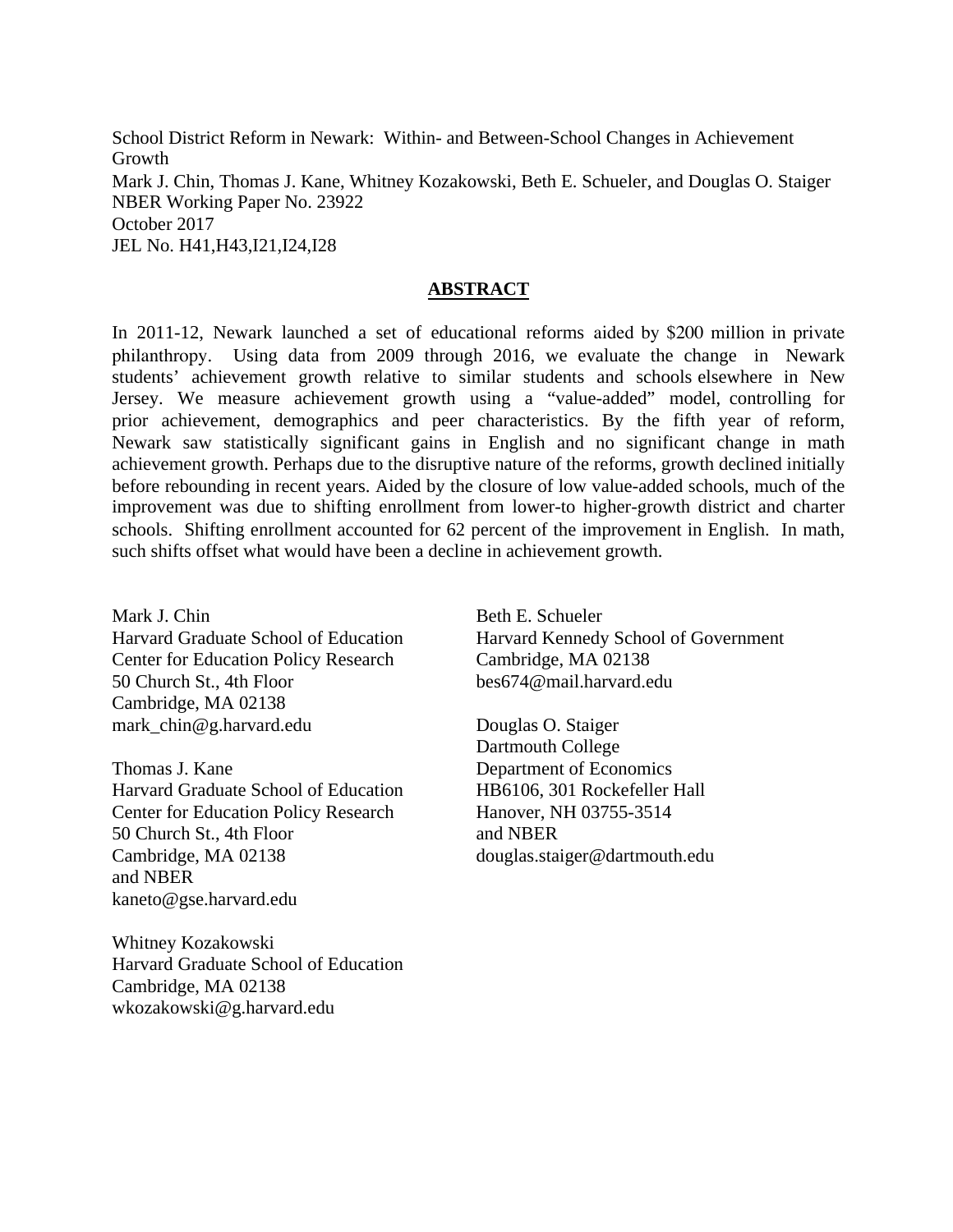In the Fall of 2010, New Jersey Governor Chris Christie and Newark Mayor Cory Booker announced a school improvement effort in Newark, to be aided by \$200 million in private philanthropy. This \$200M in gifts represented roughly 4% of Newark's school budget over the five years of the grant. Yet, it provided the city and the district with the flexibility to implement an ambitious slate of reforms. With the appointment of a new school superintendent, Cami Anderson, the reforms were launched in the fall of the 2011-12 school year. On this fifth anniversary of the reforms, we provide a summary of the results so far.

"Reform" in Newark was not a single intervention, but a package of measures including a new teacher contract, new school leaders, a new curriculum aligned to the Common Core standards, school turnaround efforts (known as "renew schools"), charter school expansion, school closure, and, eventually, a universal choice plan (which allowed parents to submit a single application to attend a district or local charter school). Rather than attempt to parse the effect of each reform component (likely an impossibility), we divide the reforms into two broad categories: "within-school" reforms (such as personnel changes, Common Core implementation, and school turnaround efforts aimed at improving the results of existing schools) and "betweenschool" reforms (such as school closures, charter expansion, and universal choice, aimed at reallocating students toward more effective schools). Using a value-added model to compare the achievement growth of students in Newark to similar students attending similar schools elsewhere in New Jersey, we decompose the change in average annual achievement growth into its "within-school" and "between-school" components.

A similar framework has been used to measure the sources of productivity growth in different countries (e.g. Bartelsman, Haltiwanger and Scarpetta (2013)) and industries (e.g.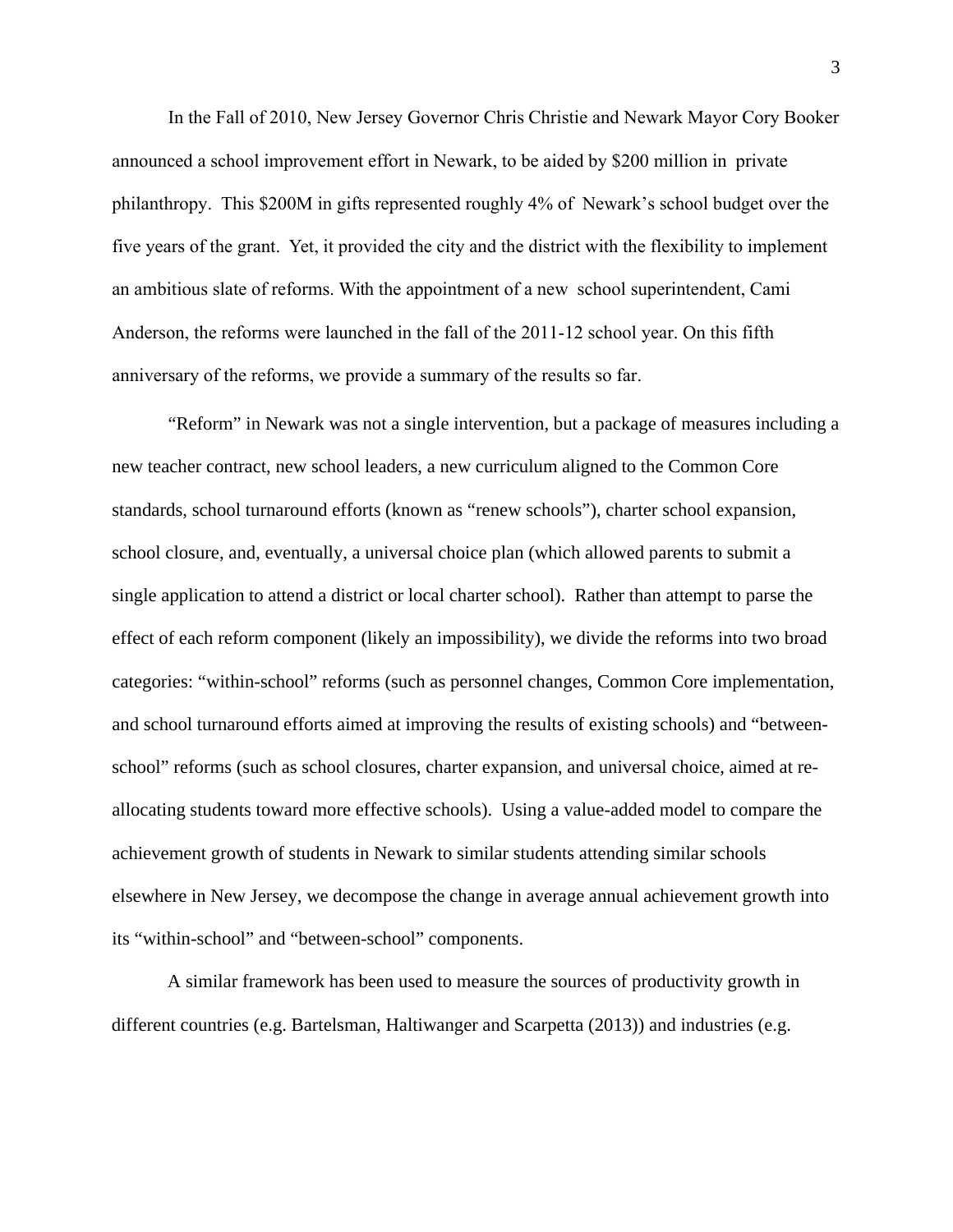Chandra, Finkelstein, Sacarny and Syverson (2016)). In those studies, productivity growth was often driven by gains in market share by more efficient firms-- as opposed to productivity improvements within existing firms. In K-12 education, the contributions from changing market share are typically blunted when school assignment is based on residence. However, by closing some schools, allowing students to move to charters and instituting a universal choice plan, the Newark reform strategy allowed parents to switch schools without switching residences. We assess the degree to which this opportunity improved the system's overall productivity.

Compared to the two academic years preceding the reforms (those ending in the spring of 2010 and 2011), we find that achievement growth in Newark improved significantly in English by 2016 and showed no significant change in math. However, overall progress was not linear. In the initial years of the reform, annual average achievement growth declined in math and English, in both the charter and district schools, only to increase in the most recent two years. After bouncing back in 2014-15, achievement growth in the average Newark school is now significantly higher than for similar students in the rest of the state in English and higher, though not significantly so, in math.

A distinguishing characteristic of the Newark reforms has been the shift in enrollment toward higher value-added schools. The relationship between achievement growth and shifting enrollment has been much stronger in Newark than elsewhere in New Jersey. The shifts occurred for several reasons, including the closure of schools with below-average achievement growth, expansion of charter schools with higher growth, and the introduction of universal choice (allowing parents to apply for district schools, magnet schools and charter schools in a single application). Indeed, 61 percent of Newark's improvement in English achievement growth between the baseline years and 2015-16 was due to shifting enrollment. In math, the sole source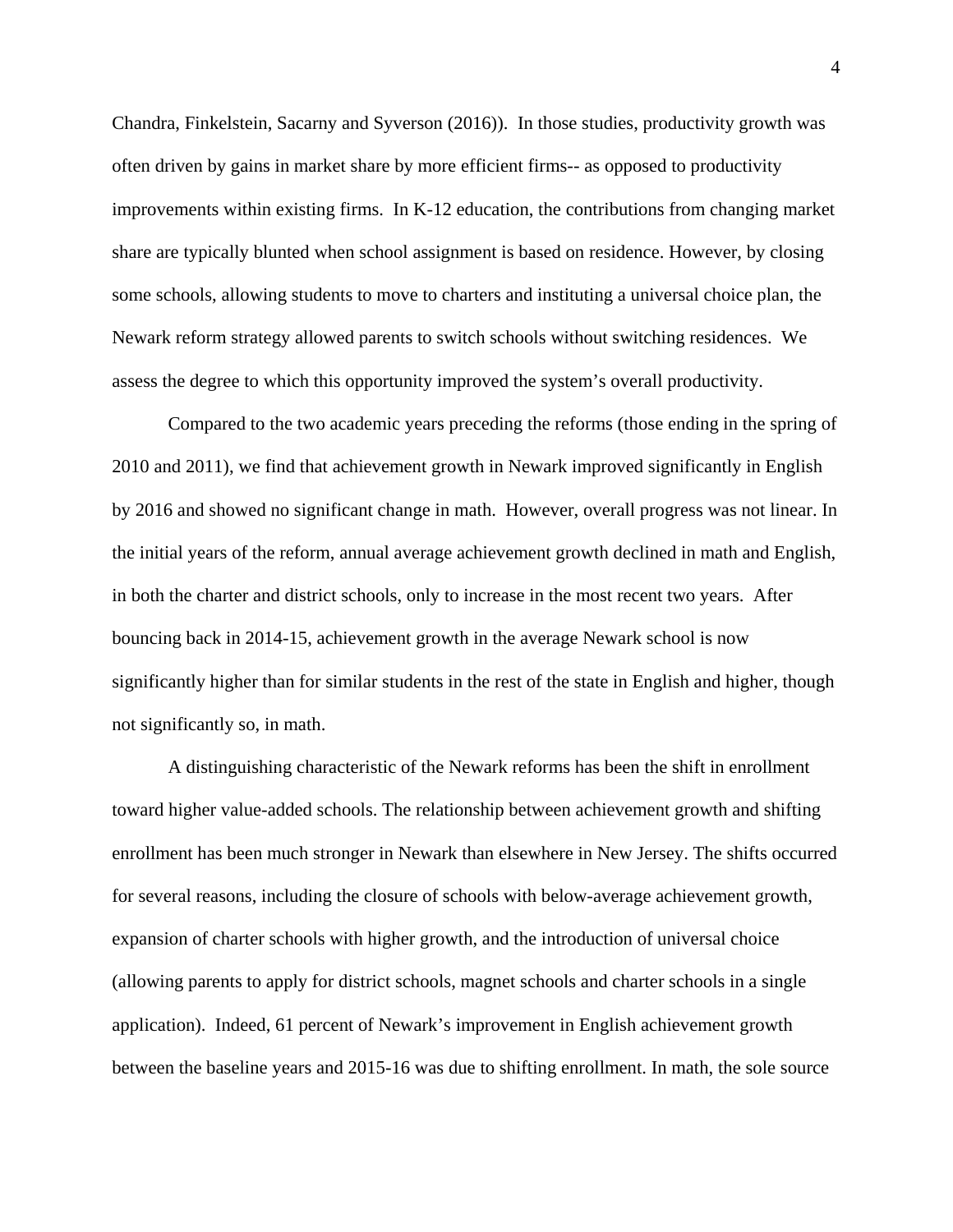of improvement was between-school movement, as math achievement growth would have declined in Newark relative to the rest of the state if not for enrollment shifts toward schools with faster achievement growth in math.

Our paper adds to a growing literature on school and district turnarounds (e.g., Abdulkadiroglu, Angrist, Hull & Pathak, 2016; Dee, 2012; Fryer, 2014; Gill, Zimmer, Christman & Blanc, 2007; Harris and Larsen, 2016; Heissel & Ladd, 2016; Papay & Hannon, 2015; Schueler, Goodman & Deming, 2017; Strunk, Marsh, Hashim, Bush & Weinstein, 2016; Young et al., 2009; Zimmer, Kho, Henry & Viano, 2015). As other research has begun to show, turnaround efforts can produce both positive and negative externalities for student achievement growth. For instance, school choice and closures may increase pressure on schools to improve. On the other hand, large movements of students and teachers can be disruptive both for students who move and their new classmates. By examining district-wide productivity change, our study incorporates both types of spillover effects.

Furthermore, existing studies tend to focus on the impact of reform on students in schools while they are undergoing turnaround. However, less attention has been paid to understanding how disruptions in one set of schools could affect other schools and eventually alter system-wide productivity for future cohorts. For example, several studies examine the effect of school closure on displaced students (Brummet, 2014; Carlson & Lavertu, 2015; de la Torre & Gwynne, 2009; Engberg, Gill, Zamarro & Zimmer, 2012; Kemple, 2015), but few consider the impact of closure on students who avoid attending a low-performing school because it had been closed prior to their entry into the district. In contrast, we apply a framework that examines the relative contributions of various turnaround mechanisms—within-school improvements and betweenschool reallocation of students—to overall district-wide productivity change over time.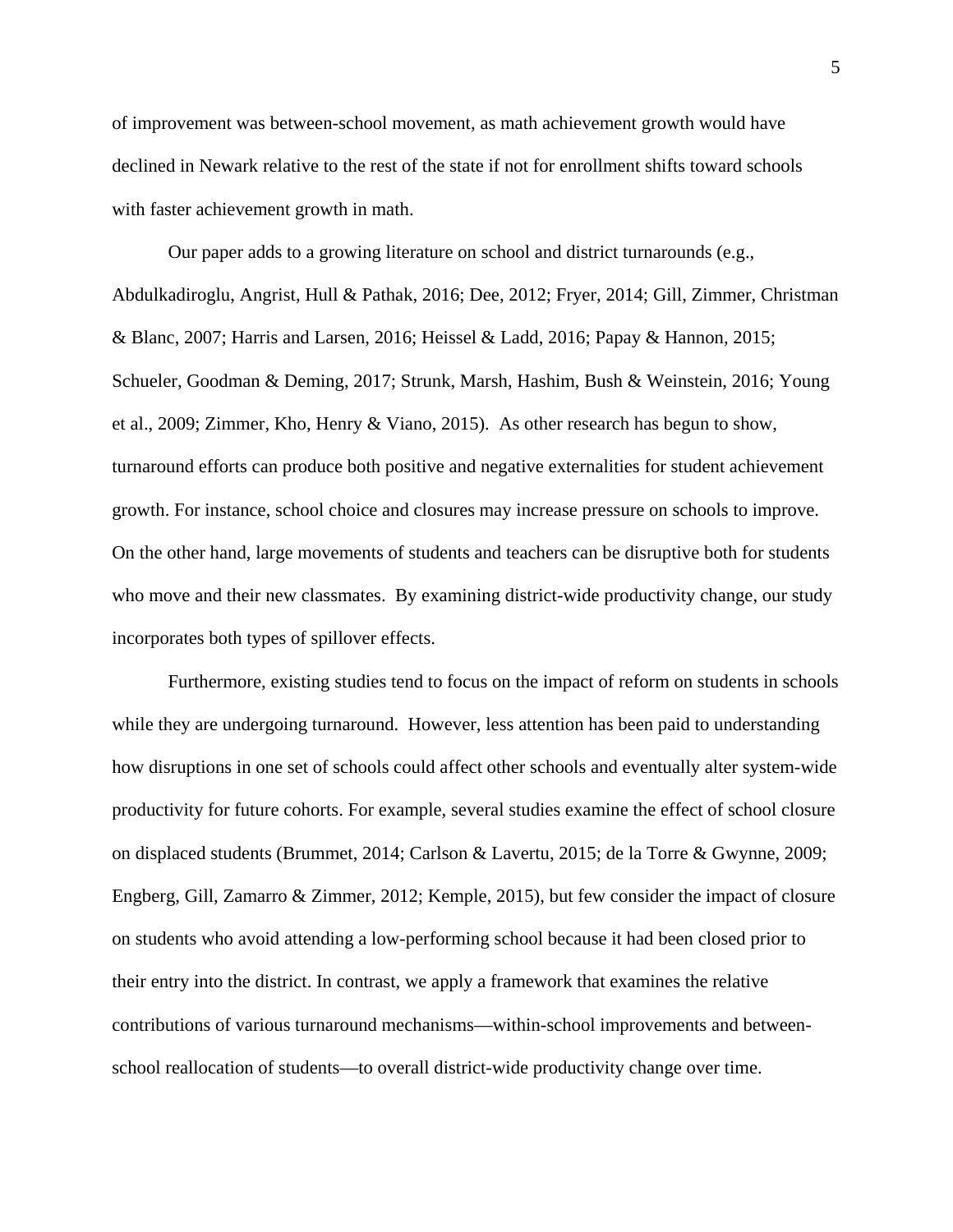### **Newark Reforms**

The Newark Public School district (NPS) has long been the focus of reform efforts. In its 1985 *Abbott v. Burke* ruling, the New Jersey State Supreme Court declared the state's reliance on local property taxes for financing K-12 schools unconstitutional, and classified Newark as one of 28 districts needing additional state assistance (Hess, 2007). [1](#page-5-0) These "*Abbott* districts" are characterized by poor academic performance and high concentrations of economically disadvantaged students. NPS was placed under state control in 1995 after the New Jersey Department of Education determined Newark was not meeting district certification standards. The district remains under partial state control today.<sup>[2](#page-5-1)</sup>

In 2010, then Mayor Cory Booker and Governor Chris Christie began collaborating on an effort to reform the Newark school system. They found willing investors in Mark Zuckerberg and Priscilla Chan, the co-founders of Startup:Education Foundation, who committed \$100 million to NPS, matched by an additional \$100 million, primarily from foundations and private donors (Fulbeck et al., 2016). Zuckerberg, Booker, and Christie announced the donation on the Oprah Winfrey show in September 2010. To put the magnitude of the donation in perspective, the \$200 million (which was to be spent over five years) was roughly four percent of the district's five-year \$5 billion budget. To carry out the reforms, Christie appointed Cami Anderson as superintendent in May

<span id="page-5-0"></span><sup>&</sup>lt;sup>1</sup> There are now 31 such districts.

<span id="page-5-1"></span> $2 \text{ In New Jersey, the state can take control of up to five areas of a district's activities: governance, fiscal$ management, personnel, operations, and instruction. In August 2016, the state returned local control of personnel, on top of operations and fiscal management, which had already been returned in 2007 and 2014, respectively (see details at http://www.state.nj.us/education/news/2016/0803new.htm). The state is moving toward fully restoring local control by 2017-18 (see details at

http://www.nj.com/essex/index.ssf/2016/08/newark\_likely\_to\_regain\_local\_control\_of\_district.html).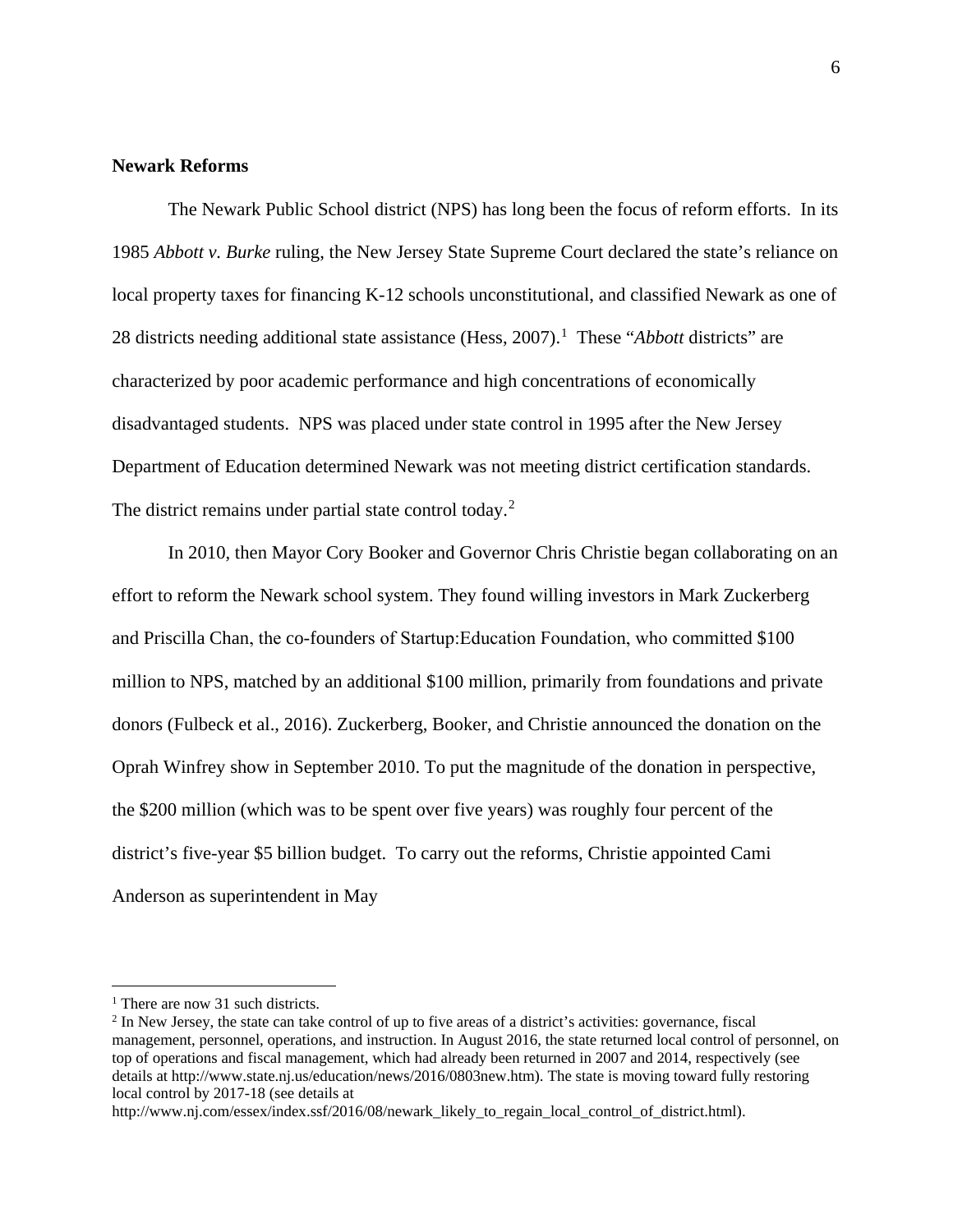2011. Anderson had led New York City's alternative high school program under Chancellor Joel Klein. We provide a timeline of the Newark reforms in Figure 1.

The reforms can be grouped into two broad categories: those that aimed to improve existing schools ("within-school" reforms) and those that aimed to reallocate students toward more effective schools ("between-school" reforms).

**Within-School Reforms.** Over her first three years as superintendent, Anderson replaced more than half of the district's principals, including one-third in her first year (Russakoff, 2015). She reorganized the central office, cutting 120 positions and bringing in new leadership (Meyer, 2013). The new team implemented district-wide reforms such as monthly training sessions with principals, an online platform facilitating mutual consent hiring, an early warning system to prevent drop out, changes to data and accountability systems (e.g., school data dashboards), a revamped student registration system, and extended learning time in a subset of schools (Russakoff, 2015). Newark also piloted "blended learning models" incorporating educational software in classrooms (NPS, 2013).

In November 2012, the district ratified a new contract with the Newark Teachers Union (NTU). The four major contract provisions included: (1) a new teacher evaluation system (combining classroom observations, student growth, and other indicators such as lesson plans and teacher attendance), (2) differentiated teacher compensation, including incentives for high performers to stay in low-performing schools, (3) extended learning time in 28 schools, and (4) greater school-based decision making (including the ability for teachers to vote to overturn portions of the collective bargaining agreement). In return, NTU members received a \$31 million one-time payment to resolve outstanding wage demands from prior years and \$20 million in stipends during the first year of implementation (Fulbeck et al., 2016). A majority of teachers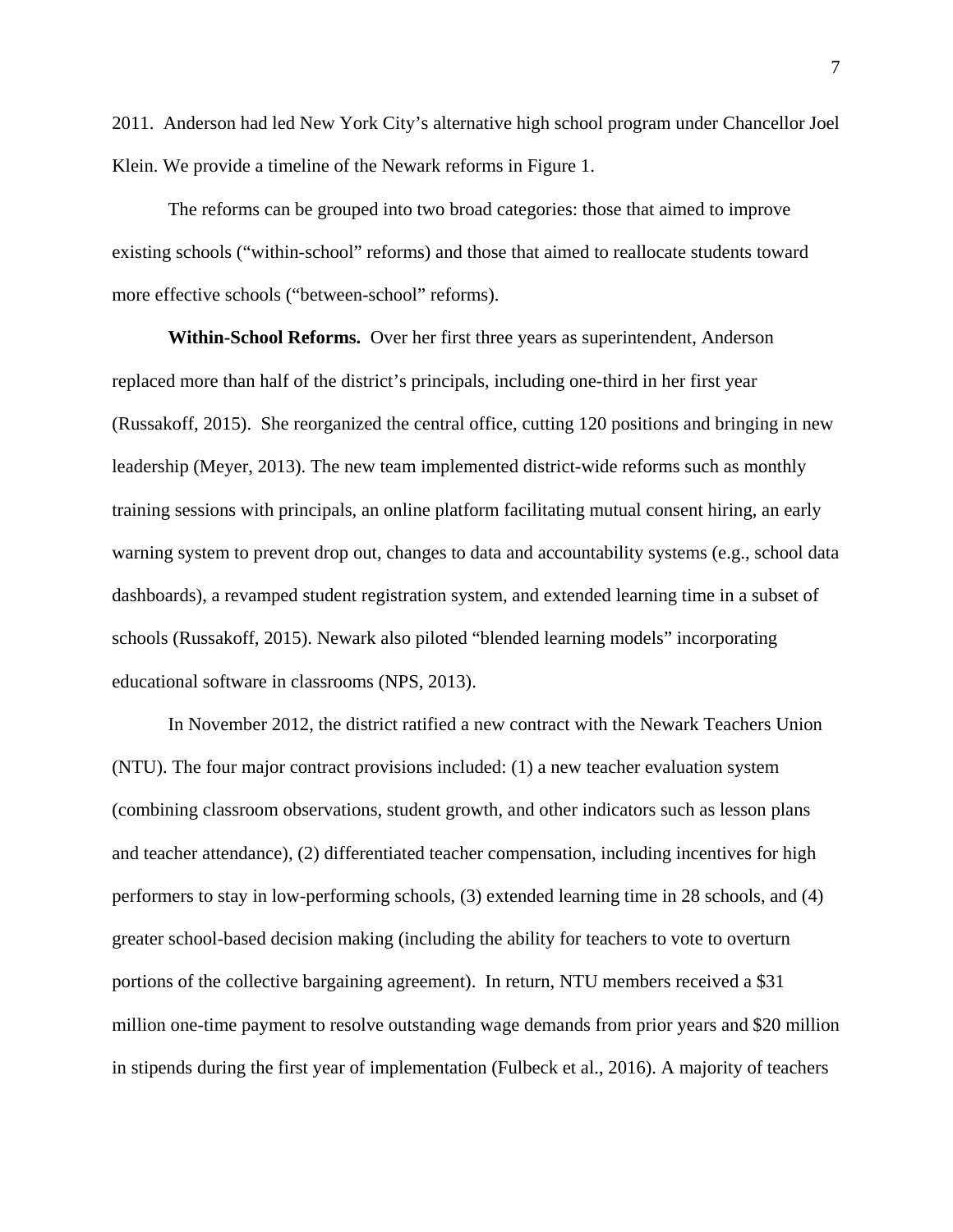perceived the new evaluation system to be fair and accurate, and reported that the extended learning time was helpful to students (American Institutes for Research, 2016). Although teachers had mixed support for differentiated compensation, Newark was able to retain teachers with higher ratings at higher rates under the new contract (Fulbeck, Citkowicz, Hester, Manzeske, Yisak & Eisner, 2016).

Newark also began emphasizing the Common Core state standards before many other New Jersey districts, adopting Common Core-aligned math and literacy instructional materials in grades K-8 starting in 2013-14. For example, nearly 90 percent of schools serving grades 3-8 adopted the Expeditionary Learning (EL) curriculum in English. These resources have been highly rated by EdReports for Common Core alignment. The change in curriculum may have contributed to temporary declines in performance on the NJASK test, as the materials were less aligned with NJASK and teachers and students likely needed time to learn how to use these new resources effectively.

The final major within-school reform was the attempted turnaround of underperforming schools. Eight K-8 schools were chosen for turnaround during the 2012-13 academic year, while an additional eight were chosen for  $2014-15.^3$  $2014-15.^3$  The schools—labeled "renew schools"—were the focus of a multi-pronged effort. First, principals were required to reapply for their jobs; in the first round, half of the principals were replaced (Russakoff, 2015). Once hired, principals were able to rehire or replace teachers (McGlone, 2013; Calefati, 2012). About half of the teachers were replaced in the first round.<sup>[4](#page-7-1)</sup> Beyond staffing changes, students were given extended learning time and teachers received professional development. Renew schools also conducted

<span id="page-7-0"></span><sup>&</sup>lt;sup>3</sup> A small number of high schools were renewed in 2013-14 as well, but our analysis focuses on K-8 renew schools.

<span id="page-7-1"></span><sup>4</sup> Teachers who were not rehired were provided other employment options within the district.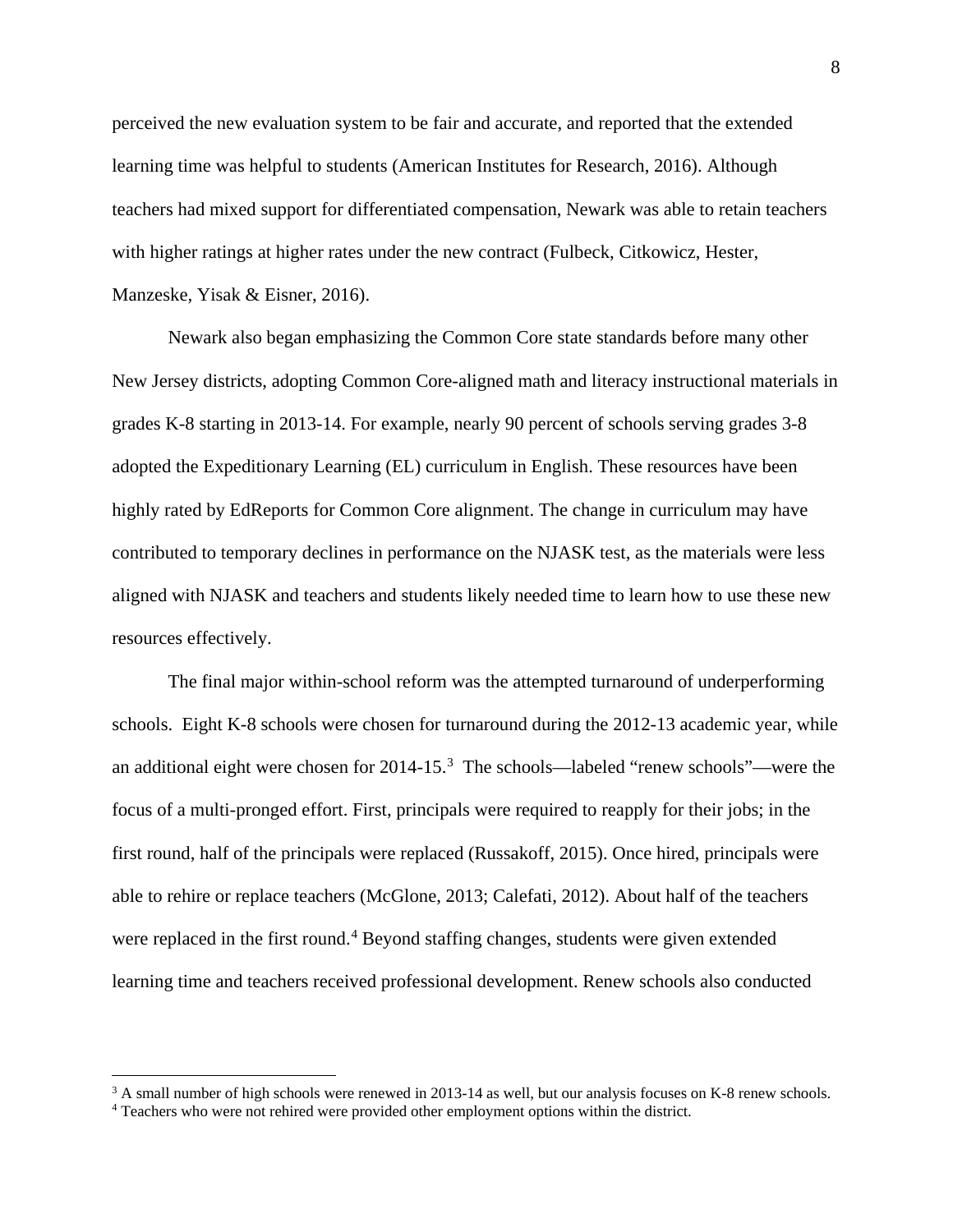extra outreach to families and offered students better access to nurses, social workers, and community-based mentoring (Fulbeck et al., 2016; Kamenetz, 2013).

**Between-School Reforms.** While working to improve the district schools, Newark leaders also sought to shift students into higher quality schools. School closures were one component of that strategy. Between 2011-12 and 2014-15, eleven traditional district schools serving grades K-8 were closed based on low enrollment and poor performance.<sup>[5](#page-8-0)</sup> Some students from closed schools transferred to charter schools; others were re-assigned to nearby district schools, some of which were renew schools. Four of the eight schools in the first round of renewal received students from one of the four schools which closed that year. In addition to district school closures, three charter schools were closed between 2011-12 and 2014-15 for several reasons including poor academic performance and financial and legal concerns (Mooney, 2013). Students impacted by the 2013-14 school closures were offered transportation from several shuttle hub locations to their new schools. In addition to the K-8 closures, the district opened seven new schools serving students in grades six and above during this period, including two single sex schools.

Meanwhile, enrollment in Newark's charter schools grew rapidly. In spring 2011, 14 percent of all NPS students were enrolled in charters. By 2015-16, the percentage had doubled to 28 percent and was even higher among K-8 students (32 percent). The charter sector included 20 different operators by 2015-16. The largest were TEAM Academy, affiliated with the national Knowledge is Power Program (KIPP) network, and North Star Academy, affiliated with the national Uncommon Schools network. These two operators accounted for 46 percent of

<span id="page-8-0"></span><sup>&</sup>lt;sup>5</sup> We define closed schools as those whose school codes were no longer in use and whose facilities were no longer being used by the school that used to reside there.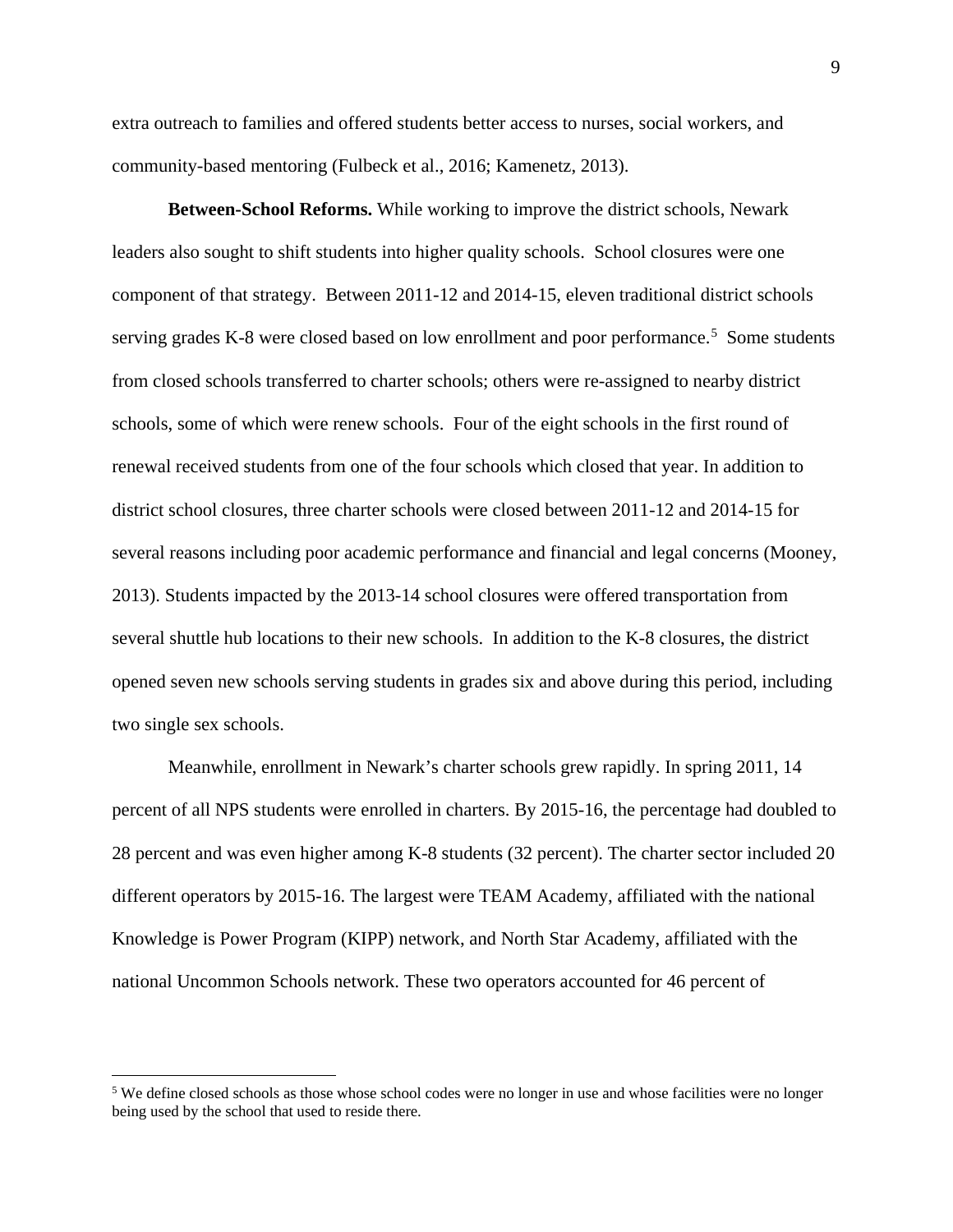Newark's charter enrollment in 2015-16 and 56 percent of the growth in charter enrollment between 2010-11 and 2015-16.

In the winter and spring of 2014, Newark instituted a universal choice system (now known as "Newark Enrolls"). This system allowed families to rank their preferred schools on a single application, choosing from among traditional district schools, magnet schools, and nearly all of Newark's charter schools. Students were then matched to schools.<sup>[6](#page-9-0)</sup> Previously, families were assigned to a district school based on their residence, and if they wanted to attend a charter school or magnet school, they were required to submit a separate application to each school. Beyond the shuttles mentioned above, NPS directly provided transportation only to students with an Individualized Education Program (IEP) and provided public bus tickets to students living two or more miles from their school (NPS, 2016). TEAM Academy (KIPP) was the only charter network that provided busing (Russakoff, 2015).

Despite the national attention on Newark, the impact of the reforms on student achievement growth has never been evaluated.<sup>[7](#page-9-1)</sup> We focus on annual achievement growth—rather than levels of achievement—given the changes in the composition of students attending district and charter schools in Newark. Below we describe our data, empirical strategies, and results.

<span id="page-9-0"></span><sup>&</sup>lt;sup>6</sup> In addition to accounting for families' rankings, the algorithm prioritized keeping siblings together, allowing students to attend a school in their residential neighborhood, and increasing the representation of students with an IEP or FRPL eligibility in schools where these students are underrepresented in the applicant pool relative to the citywide average. For magnet schools, the matching also accounts for school rankings of applicants.

<span id="page-9-1"></span><sup>7</sup> Baker and Weber (2015) used publicly available school-level data from grades 6-8 to compare trends in average scale scores (not growth) from 2009 to 2014 in Newark to the rest of New Jersey, and found no difference.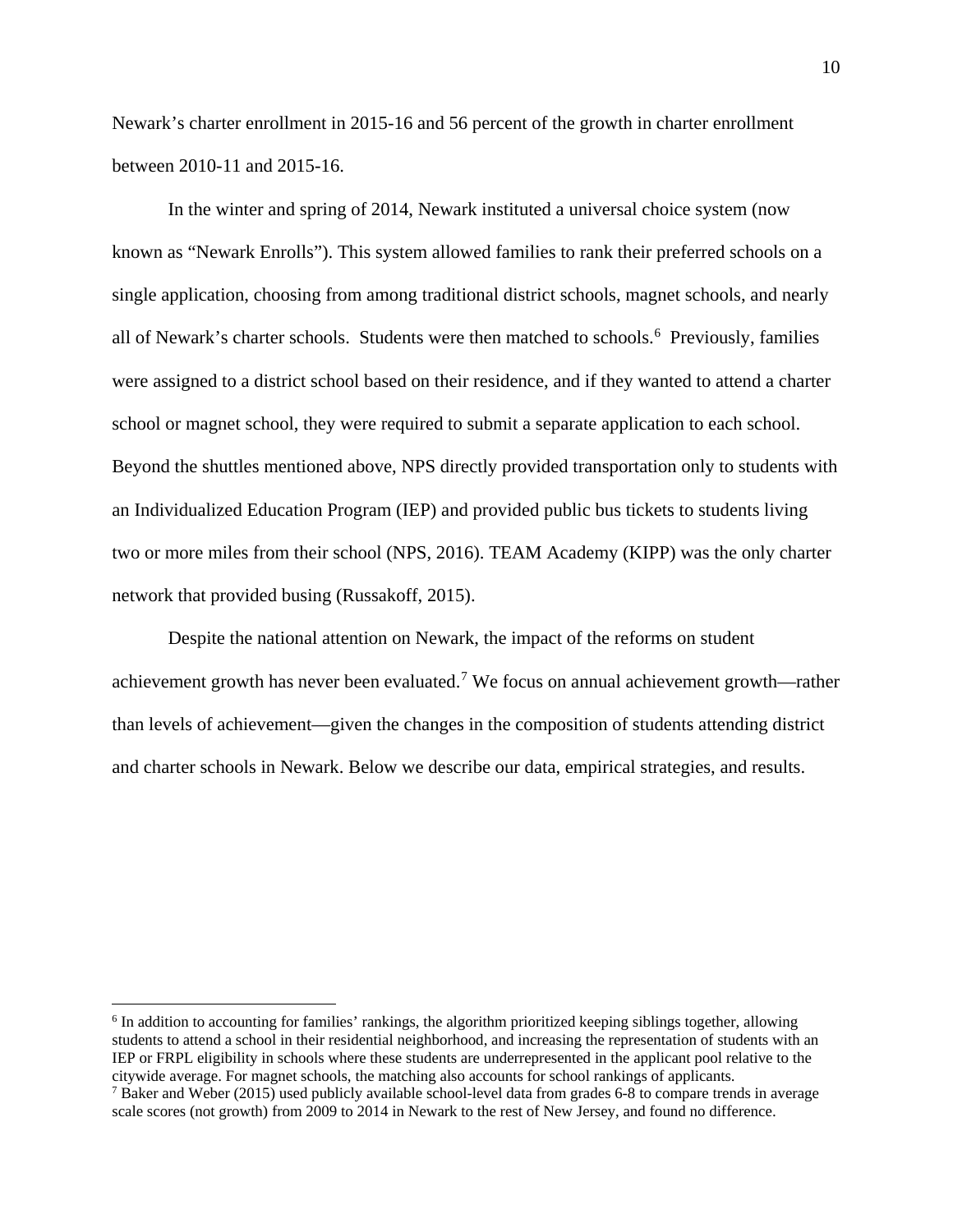#### **Data**

Our data cover all New Jersey public school students in grades four through eight for seven academic years (2009-10 through 2015-16). The data include student demographic and program participation indicators including age, gender, race or ethnicity, limited English proficiency status (LEP), eligibility for free- or reduced-price lunch (FRPL), and disability classification, as well as current- and prior-year test performance on state mathematics and English language arts (ELA) standardized tests.

For the academic years ending in 2009 through 2014, our student outcomes are NJASK state test scores.<sup>[8](#page-10-0)</sup> In spring of 2015 and 2016, New Jersey administered the Partnership for Assessment of Readiness for College and Careers (PARCC) assessment, designed to reflect the Common Core State Standards. For both tests, we standardized scores by grade and year. We limited our analysis to students with non-missing outcomes and covariates. We also dropped those in schools and grades with fewer than five students in a year.

In Table 1, we report mean characteristics for four subgroups: students attending Newark district schools, Newark charter schools, other *Abbott* district schools and the remainder of New Jersey schools. Like the students in the other *Abbott* districts, students in Newark district schools were more likely to be African American or Latino and more likely to be eligible for subsidized lunches than students in the rest of New Jersey. They were also lower achieving, with mean scores in the prior year between one-half and two-thirds of a standard deviation below the state average in math and English. Compared to Newark district schools, students in Newark charters

<span id="page-10-0"></span><sup>8</sup> The distribution of NJASK scale scores across grades and years revealed slight ceiling effects for math . As such, we calculated rank-based standardized scores (also known as van der Waerden scores (Conover, 1999)) for math, standardized by grade and year Because we observed no apparent ceiling effect in the NJASK ELA scale scores or in the PARCC math and ELA scores, we standardized by grade and year using the usual method (subtracting the mean and dividing by the standard deviation).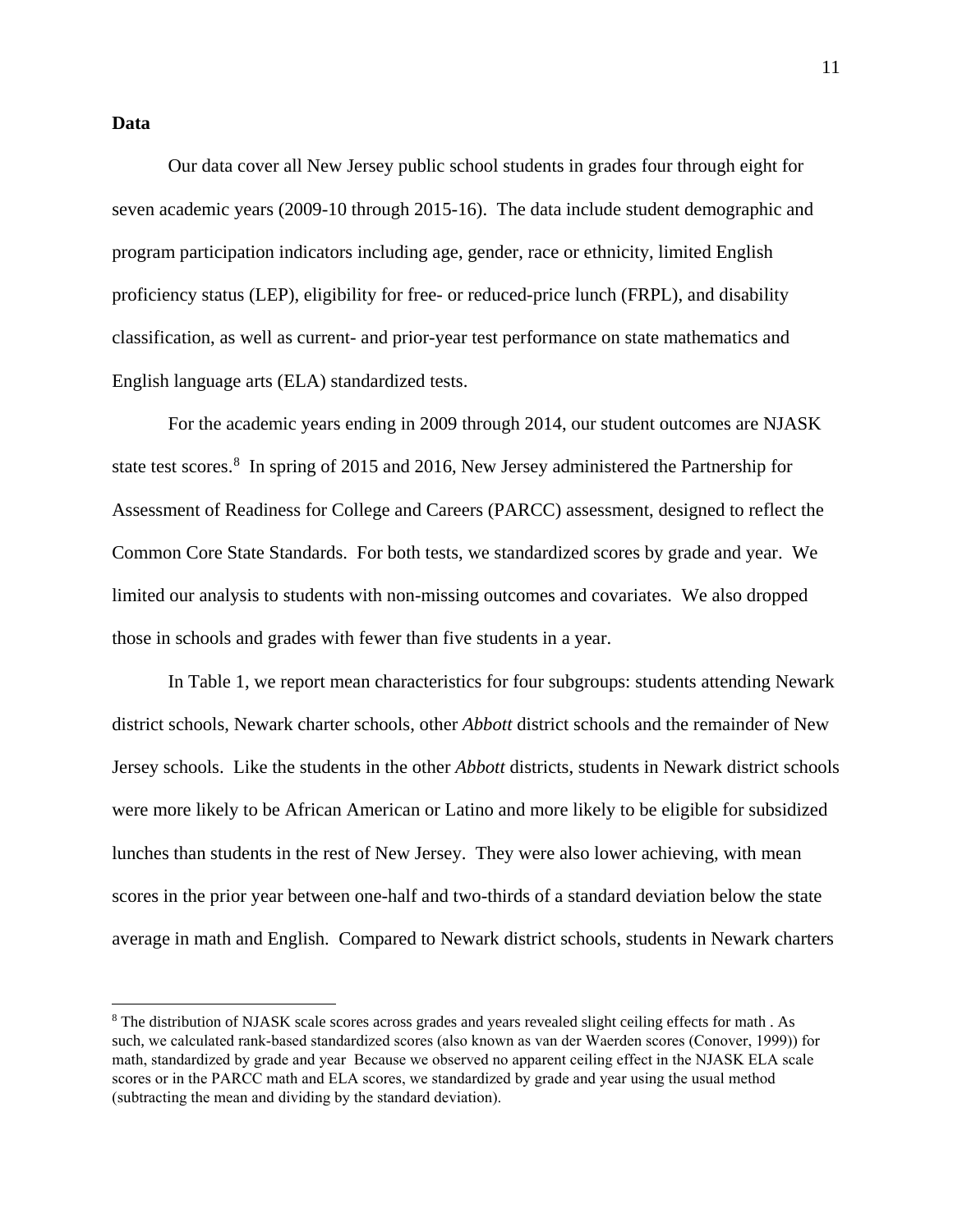were more likely to be African American, but less likely to be Latino, special education, or LEP students. Newark charter school students had somewhat higher achievement in the prior year than the Newark district students, scoring 0.16 standard deviations (SD) below the statewide average, rather than two-thirds of a SD below.

### **Methods**

To assess the impact of the Newark reforms, we measure the rate of annual achievement growth for all Newark students (including those attending charter schools) relative to other students in New Jersey with similar baseline achievement and demographics, attending schools with similar mean baseline achievement and demographics.

Specifically, we estimate the following value-added model:

$$
A_{ijt} = \beta_0 + X_{ijt}\beta_1 + \delta_{jt} + \varepsilon_{ijt} \tag{1}
$$

Where  $A_{ijt}$  represents the score on the mathematics or English test for student *i* in district *j* at time  $t$ .  $X_{ijt}$  represents our vector of covariates, including student demographic characteristics, prior test performance, the average characteristics of peers in the school and grade, grade-byyear fixed effects and (especially given the change to the new test in 2015) grade-by-year interactions with the student and peer covariates.  $\delta_{it}$  are district-by-year fixed effects. Although New Jersey treats charter schools as districts of their own, we categorize charter schools in Newark and the *Abbott* districts with their neighboring district when estimating equation (1).

We include district-by-year fixed effects to avoid conflating the influences of student and school-level characteristics (for which we seek to adjust) and the effect of district-level policy changes (which we seek to measure). In other words, we estimate the effect of student and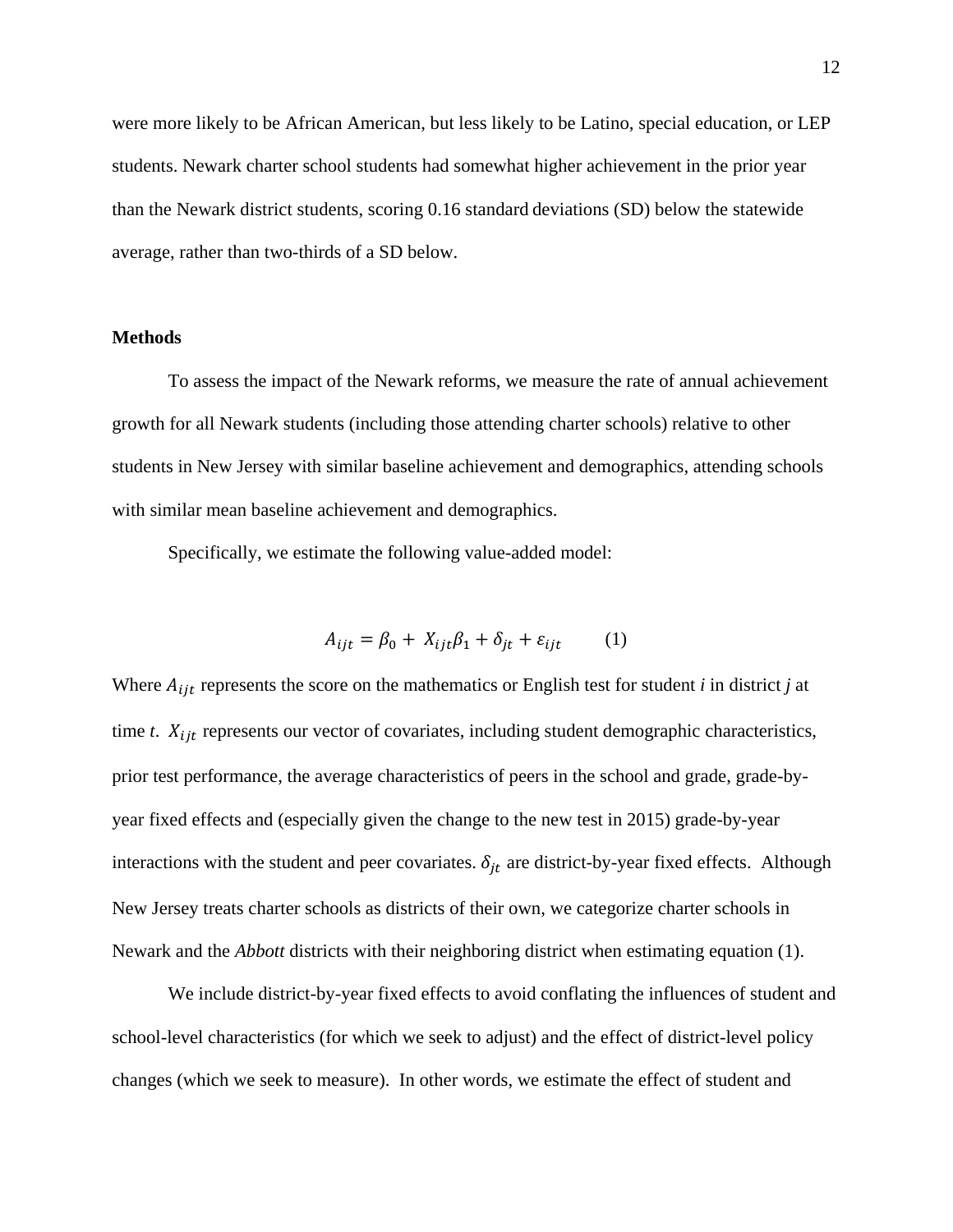school characteristics based only on within-district-year variation in those covariates, which may be correlated with district-level policy changes. (For instance, other low-income districts may have been pursuing the same policies as Newark). Accordingly, our estimates adjust Newark's performance relative to other schools based solely on the measured effect of those school characteristics within districts in each year.

We then estimate the difference in adjusted achievement growth between Newark and other New Jersey districts with the following second step equation:

$$
A'_{ijt} = \gamma_0 + \gamma_{2010-2011} \text{Newark}_j + \sum_{t=2012}^{2016} \gamma_t \text{Newark}_j * \text{Year}_t + \tau_t + u_{ijt} \quad (2)
$$

Where  $A'_{ijt}$  is student i's achievement, adjusted by subtracting off the estimated effect of prior achievement, demographics and mean characteristics  $(X_{ijt} \hat{\beta}_1)$  from equation (1), leaving the district-by-year effects and the residuals  $(A'_{ijt} = \delta_{jt} + \varepsilon_{ijt})$ . This 2-step method is analogous to the approach used in Chetty, Friedman and Rockoff (2014), in which the authors used only within-teacher variation to estimate the effects of covariates (Equation 1), and then analyzed the between-teacher variation in a second stage (Equation 2).

The coefficient in Equation 2 on the Newark indicator,  $\gamma_{2010-2011}$ , captures the adjusted achievement gain in Newark relative to similar students and schools elsewhere in New Jersey in the pre-reform years (2010 and 2011). The remaining coefficients,  $\gamma_{2012}$  ...  $\gamma_{2016}$ , represent the differential change in adjusted achievement growth in Newark from the pre-reform years, relative to the change in other New Jersey districts. To capture changes in achievement growth outside Newark, we include year fixed effects  $(\tau_t)$ . For both equations we calculate standard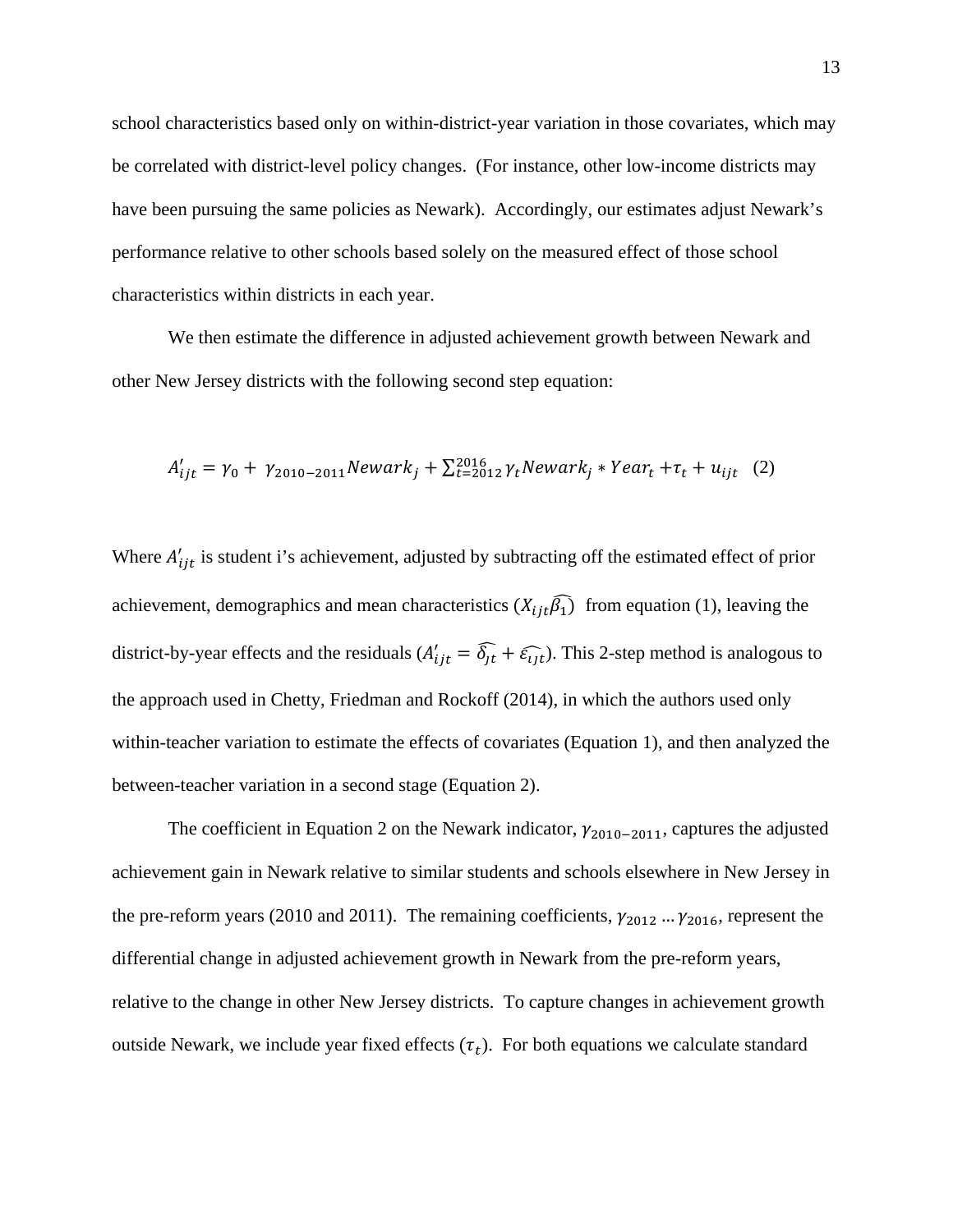errors by clustering at the school level. Additionally, we estimate similar equations including separate time trends for Newark charters, renew, and other district schools.

**Within-school Changes in Achievement Growth.** We also explore the within-school changes in achievement growth in Newark by estimating a model identical to the one depicted in Equation (2) except that we (a) include school fixed effects,  $\mu_s$  and (b) omit the main effect of enrollment in Newark (i.e., the baseline value-added of Newark in Equation (1), NEWARK $_i$ ) due to collinearity of the Newark indicator with the school fixed effects. Thus, our coefficients of interest— $\gamma_t$ —represent the average change in productivity within Newark schools over time. We also explore within-school productivity trends of different school types (charters, non-renew traditional district, and renew traditional district schools).

**Enrollment Growth and Achievement Growth**. Given Newark's efforts to allow children to move between schools, we estimate the relationship between baseline measures of school achievement growth and subsequent school enrollment changes. Specifically, we follow Chandra et al. (2016) and estimate the following model at the school-level, by year and subject, separately for Newark and for comparison districts:

$$
\Delta Enrollment_{sj,t+1} = \lambda_0 + \lambda_1 \hat{\mu}_{sjt} + \alpha_j + \mu_{sjt} \tag{3}
$$

Where  $\Delta Enrollment_{s,j,t+1}$  is the difference between school *s*'s enrollment in time *t*+1 and the school's enrollment in time *t*.  $\hat{\mu}_{sit}$  is an estimate of school *s*'s value-added in year *t* and  $\alpha_i$  is a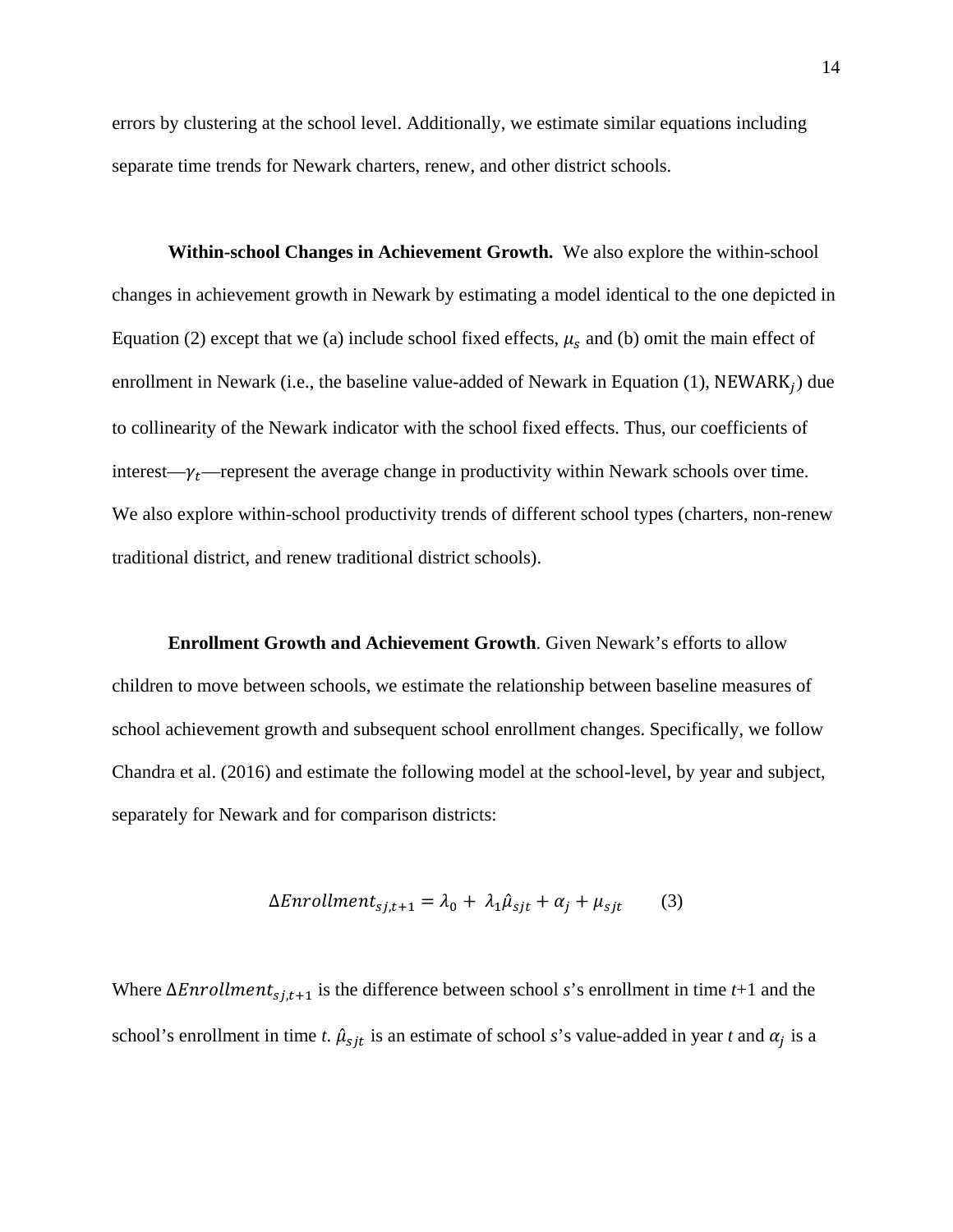district fixed effect.<sup>[9](#page-14-0)</sup> The coefficient of interest,  $\lambda_1$ , captures the within-district relationship between school value-added in time *t* and the subsequent change in enrollment between time *t*  and  $t+1$ . A positive value of  $\lambda_1$  would mean higher value-added schools gained market share. We first present results using enrollment in grades from which school value-added is constructed (four through eight). However, given Newark has many K-8 schools, the earliest grades may be most sensitive to increased availability of schooling options. To capture this, we present results using enrollment in grades one through three.<sup>[10](#page-14-1)</sup> We estimate the model using three samples—Newark, other *Abbott* districts, and the rest of New Jersey—to compare the relationship between school productivity and enrollment growth observed in Newark to other districts in the state.

Finally, we decompose the change in district-wide average school value-added to assess the extent to which productivity changes in Newark were due to within-school change versus between-school movement. We follow Chandra et al. (2016) in their adaptation of Foster, Haltiwanger, and Krizan (2001), Foster, Haltiwanger, and Syverson (2008), and Baily et al. (1992). Our decomposition takes the following form:

<span id="page-14-0"></span> $9$  We estimate school value-added in year t first by estimating equation (1) across all students in New Jersey:  $A_{ijt} = \beta_0 + X_{ijt}\beta_1 + \delta_{it} + \varepsilon_{ijt}$  (1)

<span id="page-14-1"></span>Then, we regress  $A_{ijt}$  on school random effects, estimating each model one year at a time. Since we use value-added as a predictor in equation (3), we estimate empirical Bayes shrunken random effects for schools to account for differences in the reliability of estimates across schools due to enrollment differences (Kane & Staiger, 2008).<br><sup>10</sup> We exclude kindergarteners due to concerns that kindergarten enrollments may be inaccurate in some year data. Additionally, attendance at schools exclusively serving kindergarten and pre-K in Newark appears to have increased over this period. These schools lack value-added data because they do not serve tested grades. As a result, we cannot evaluate the relationship between value-added and enrollment shifts for kindergarteners. To avoid confounding the effects of this shift with other shifts related to enrollment in grades one through eight over this time, we drop kindergarten students from the analysis.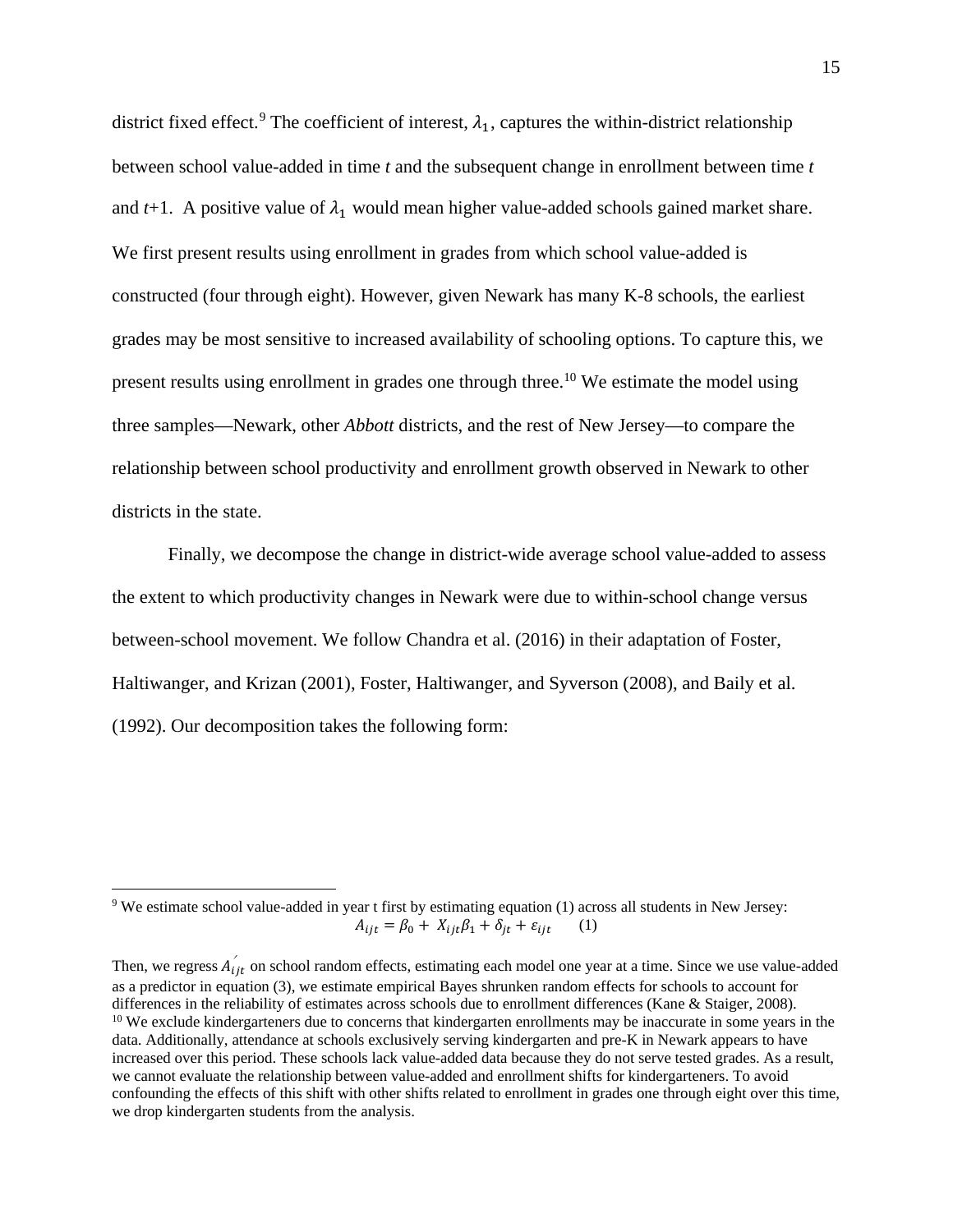$$
\Delta \overline{q}_t = \underbrace{\sum_{s \in C_t} \theta_{s,t-1} \Delta q_{s,t}}_{within} + \underbrace{\sum_{s \in C_t} (q_{s,t-1} - \overline{q}_{t-1}) \Delta \theta_{s,t}}_{between} + \underbrace{\sum_{s \in C_t} \Delta q_{s,t} \Delta \theta_{s,t}}_{exists} + \underbrace{\sum_{s \in M_t} \theta_{s,t} (q_{s,t} - \overline{q}_{t-1})}_{cross}
$$
\n(4)

In Equation (4),  $\overline{q}_t$  is the district's average value-added in a given subject in school year t and  $\Delta$ represents change.<sup>11</sup> Therefore, the outcome is the difference in average value-added between two periods  $(t - 1$  and t). On the right-hand side,  $q_{s,t}$  is value-added for school s in year t, and  $\theta_{s,t}$  is the share of students in the district enrolled in school s in year t.  $C_t$  is the set of schools that were open in both  $t-1$  and t,  $M_t$  is the set of schools that opened in year t, and  $X_t$  are schools that closed between  $t - 1$  and t.

The above model decomposes average change in a district's productivity into five terms. The "within" term reflects changes in average value-added in the district due to value-added improvements among schools holding their share of the district's enrollment constant. The remaining terms reflect the various ways students re-allocate across schools. The "between" term represents the extent to which productivity improvements were due to students moving from lower value-added schools to schools that were already higher value-added in year  $t - 1$ .

The "cross" term represents enrollment growth at schools with value-added that improved between the two periods. If schools that were growing in enrollment were also seeing

<span id="page-15-0"></span><sup>&</sup>lt;sup>11</sup> To recover district and school average value-added within a year for the decomposition analysis, we first estimate equations (1) and (2) for both subjects across all New Jersey students. Then, we take  $A'_{ijt}$  from equation (2) and subtract the year effects  $(\hat{\tau}_t)$  estimated in equation (2) to get student-level value-added (to remove remaining year effects in the district-year fixed effects estimated in equation (1)). We average this to the school- and district-level for each year.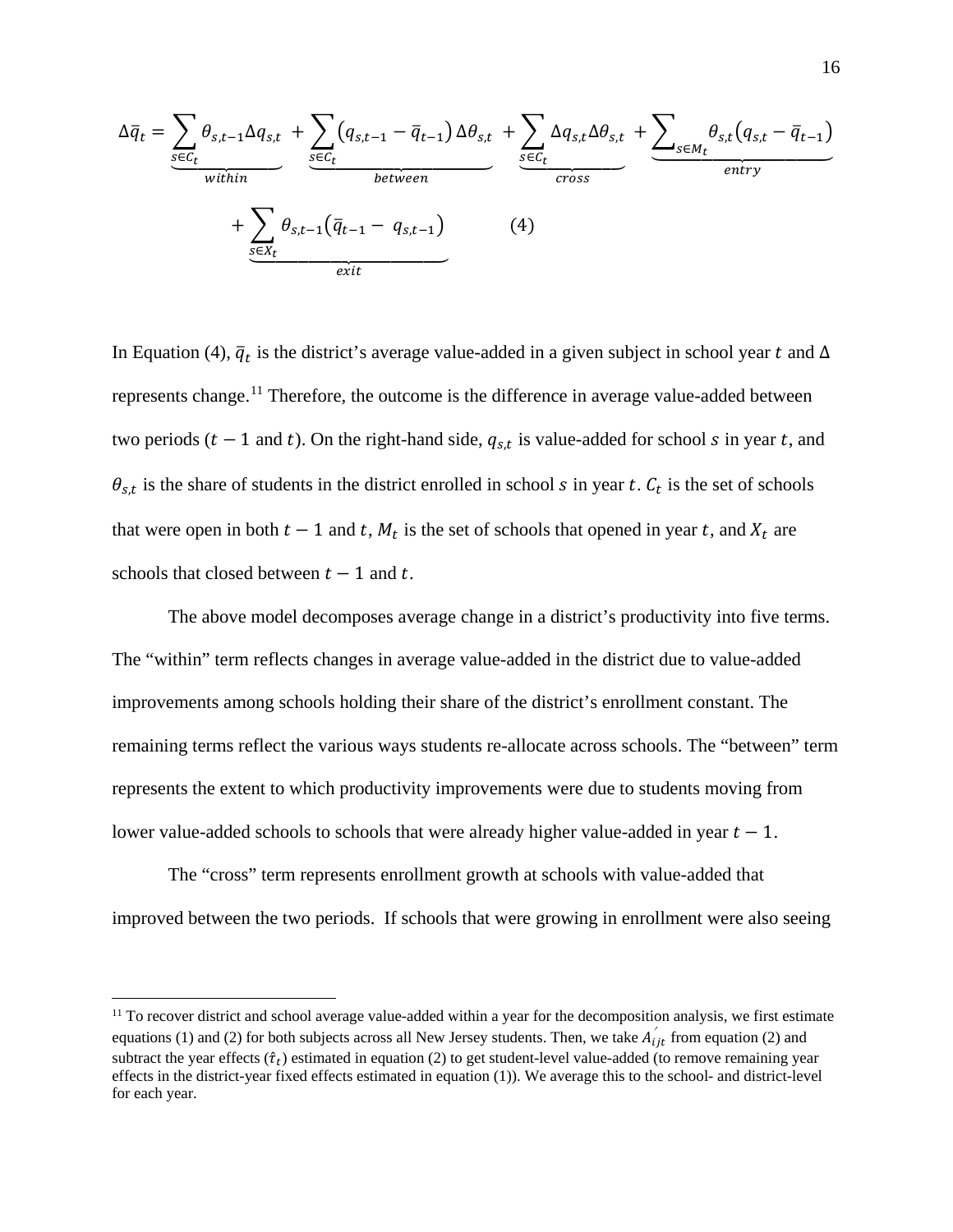declines in the average achievement growth, this term will be negative. We categorize the "cross" term as a "between school" movement, since it captures the degree to which enrollment shifted toward improving schools. (Some authors categorize this term neither as "within" nor "between", but as it's own category).

The "entry" term captures improvements in value-added due to new schools opening with higher value-added than the previous district average. The "exit" term captures productivity gains due to lower than average value-added schools closing. Each of these terms could be negative if changes in value-added, enrollment shares, or the district's portfolio of schools contributed to reductions in average district-wide value-added.

We decompose the change in value-added into a "long difference" where  $\Delta \bar{q}_t$  represents the change in average value-added between the two baseline years (2010 and 2011) and our final year, 2016, in a given district. We also decompose the change in value-added between each consecutive year in our time series to explore whether the within and between contributions varied over time. We calculate these terms for Newark and the other *Abbott* districts, treating the *Abbotts* as a single district for the decomposition. As a result, the "between" term for the *Abbott* districts captures student movement across both schools and districts.

#### **Results**

Figure 2 portrays the trend in district-by-year effects  $(\delta_{j,t})$  for Newark and the average of the other *Abbott* districts relative to the rest of the state. The first year, ending in spring 2010, occurred before the \$100 million donation was announced in September 2010. The second year occurred after the gift was announced but before the appointment of the new superintendent and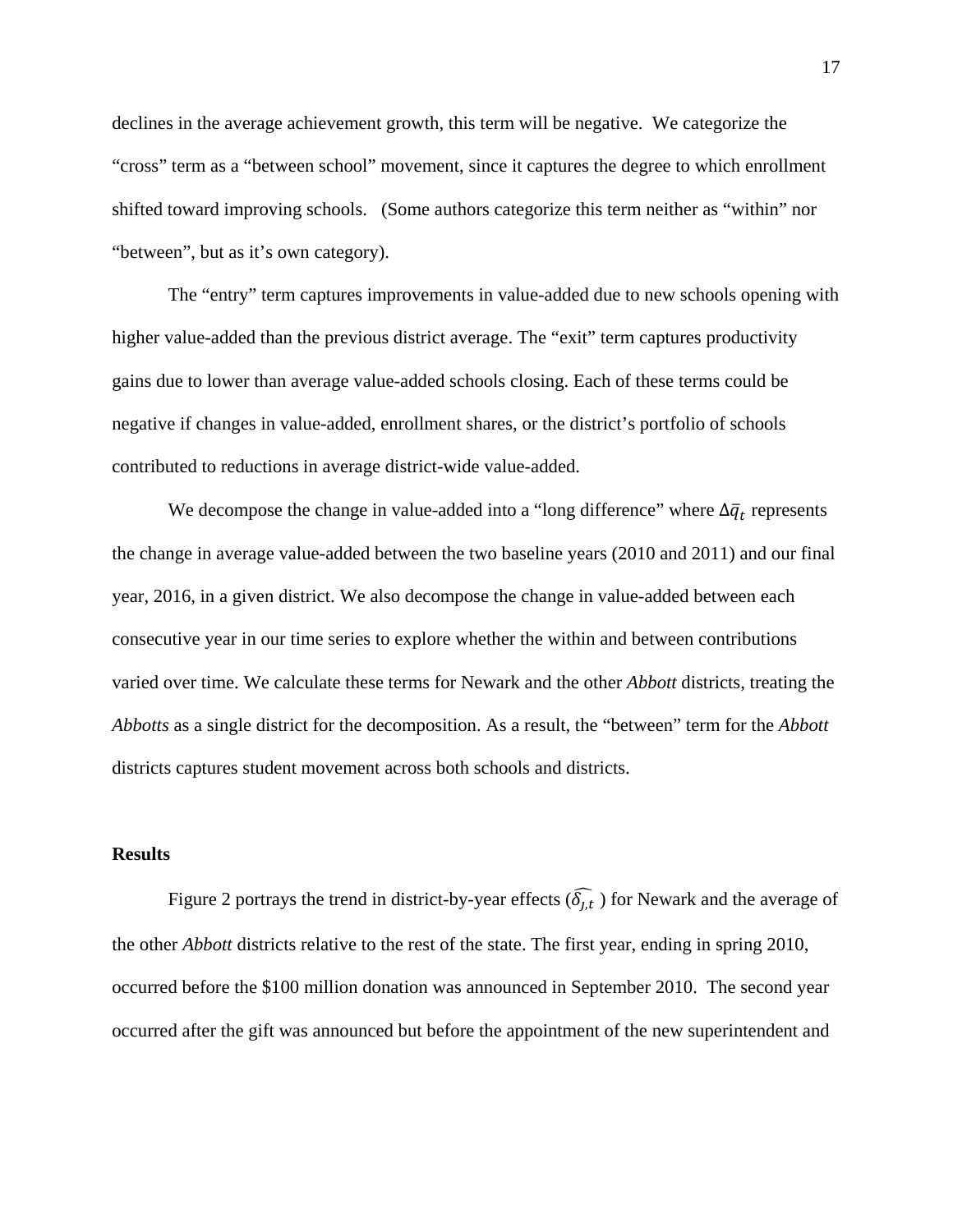before major reforms began in Newark. Thus, we consider 2010 and 2011 as the two baseline years, and 2012 through 2016 as the five years post-reform.

Relative to the rest of the state and the *Abbott* districts, Figure 2 illustrates that valueadded in Newark declined (or, at the very least, showed no obvious improvement) in the first years of the reform (2012-2014) in both math and ELA. However, value-added increased sharply for Newark in 2015 in both subjects. In that single year, Newark's achievement growth increased by 0.09 SD in math (from 0.03 to 0.12) and 0.11 SD in English (from -0.05 to 0.06). Compared to the largest districts in NJ over this time, Newark's change was larger than 1 SD of the change that the average large district experienced.<sup>[12](#page-17-0)</sup>

Newark was not the only low-income district to see achievement growth increase with the administration of the new Common Core-aligned PARCC assessments in 2015. During the same year, growth in the *Abbott* districts also increased (although less then Newark) by 0.01 and 0.06 SD in math and English respectively. In data published by the state, both Newark and the average *Abbott* district also saw large increases in their 2015 Student Growth Percentiles in English and math.<sup>13</sup> In 2016, achievement growth in Newark remained well above the state and the *Abbott* districts in English, but declined in math (remaining above the Abbot districts and the state, but no longer significantly so).

Table 2 reports estimates from Equation 2 showing the achievement growth trends,

<span id="page-17-0"></span><sup>&</sup>lt;sup>12</sup> We defined the largest districts as those which enroll at least 3,000 tested students in grades 4-8. This yields a total of 31 districts which meet this threshold.

<span id="page-17-1"></span> $13$  A student growth percentile (SGP) in year t is the percentage of students at the same grade level statewide with similar performance on the t-1 test who the student outperformed in year t. Therefore, a median school SGP greater than 50 indicates that the median student outperformed more than half of her peers statewide with the same baseline score the previous spring. The weighted average of median SGP's in ELA in the Newark district schools jumped from 40 in 2014 to 49 in 2015 to 54 in 2016. However, it could be that a portion of the jump in SGP scores in Newark—especially in ELA—was an artifact of a transition to the PARCC. Other districts serving low-income students also witnessed a jump in SGPs in 2015. While we adjust for the mean characteristics of a student's schoolmates (including the percentage receiving FRPL) using within-district variation and allow those adjustments to vary by year when estimating value-added, SGP models only adjust for a students' baseline achievement.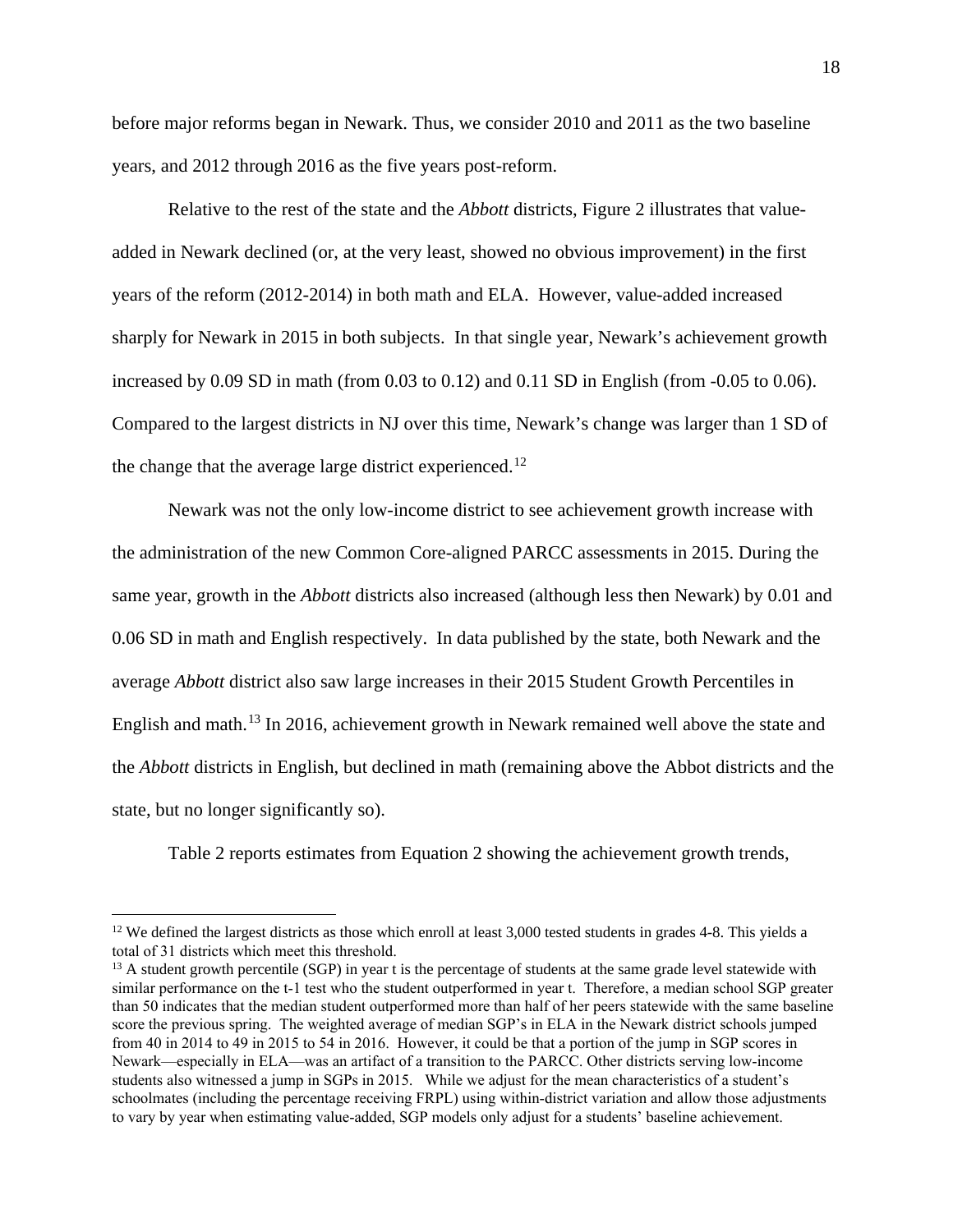overall and separately for traditional and charter schools in Newark.[14](#page-18-0) The first row of the table reports the difference between Newark and the rest of the state in value-added in the two years prior to the reforms. As reported in the first column, the combined achievement growth of Newark district and charter schools in math was 0.068 SD higher than similar students elsewhere in New Jersey pre-reform. In column four, the 0.017 SD difference in English growth was not statistically different from zero. However, as reported in the third and sixth columns, the Newark advantage in achievement growth before the reforms was primarily due to the Newark charter schools, where annual achievement growth was 0.319 SD higher in math and 0.215 SD higher in ELA. To put the magnitude of these estimates in context, one standard deviation in value-added across the largest NJ districts was .08 in math and .05 in ELA in the baseline years. In other words, Newark charters were more than one SD above the highest district value-added in math and almost two SDs above the highest district in ELA. In contrast, the Newark district schools had comparable achievement growth to similar schools elsewhere in New Jersey in both subjects in the two baseline years.

The Newark charters' advantage in achievement growth on the eve of the Newark reforms was quite large—two to three times as large as the difference in achievement growth associated with having a novice versus an experienced teacher. As other research suggests, Newark is home to one of the most effective charter sectors in the nation in terms of student growth on standardized exams (CREDO, 2015). The only other city known to have a similarly effective charter sector is Boston, Massachusetts (Angrist, Dynarski, Kane, Pathak & Walters, 2012; Abdulkadiroglu, Angrist, Dynarski, Kane & Pathak, 2011; Angrist, Dynarski, Kane,

<span id="page-18-0"></span><sup>&</sup>lt;sup>14</sup> We estimate the effect of district and charter schools in one pooled model for math (columns 2-3) and one pooled model for ELA (columns 5-6). The model includes a main effect for Newark district schools and Newark charter schools, Newark district school-by-year indicators, Newark charter school-by-year indicators, and year fixed effects.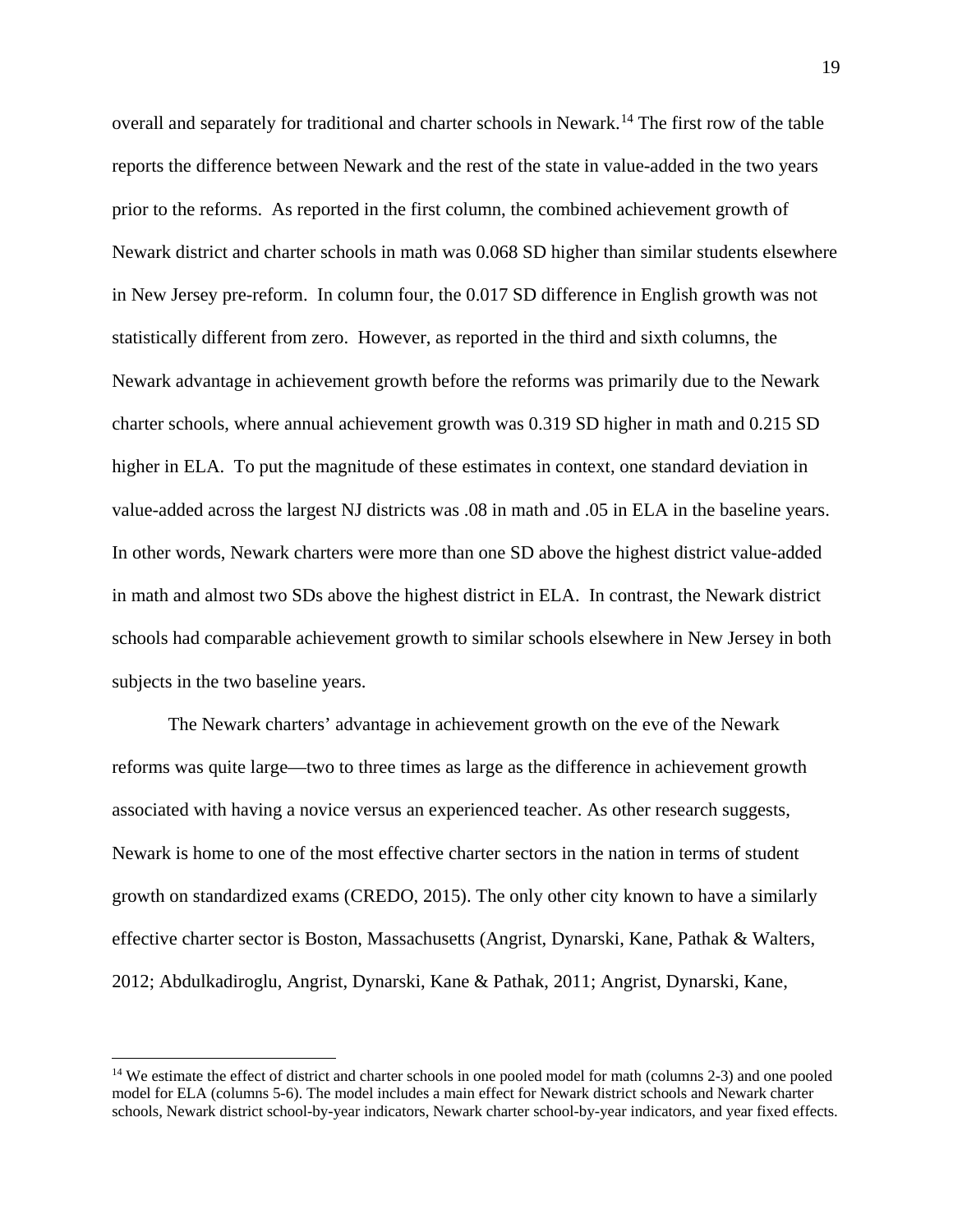Pathak, Walters, 2010). As we discuss below, the close proximity of an unusually effective charter sector played a major role in the impact of the Newark reforms.

 The remaining rows of Table 2 report the change in Newark's value-added during the reform years relative to the rest of New Jersey. In the first three years of reform, Newark's achievement growth declined in math, in both district and charter schools. By 2013, achievement growth in math was 0.092 SD lower in district schools and 0.171 SD lower in charter schools than in the pre-reform years.

By 2015, across all Newark schools, achievement growth recovered to be a bit above prereform levels, although the difference was only marginally significant for English. Achievement growth by 2015 was slightly higher than in the baseline years for district schools and slightly lower for charter schools.

The improvements in English achievement growth persisted and were significantly above baseline by 2016, although there was some backsliding in math, with achievement growth significantly below the baseline years in both the charter and district sector. Yet, despite the decline within both sectors, when the charter and district schools are combined in column one, the Newark achievement growth advantage in math in 2016 was not statistically different from the baseline (2010/2011). The reason for the apparent contradiction was the sizeable shift in enrollment toward the charter sector, which we discuss below.

In terms of ELA achievement growth, the Newark district schools were ahead in 2016 of where they were in 2010/2011, relative to comparable schools in New Jersey. Instead of having achievement growth 0.014 SD below average, Newark district schools had achievement growth 0.044 (-0.014+0.058) SD above average in English. Meanwhile, Newark charter schools largely maintained their advantage in English, generating 0.168 SD more growth than schools working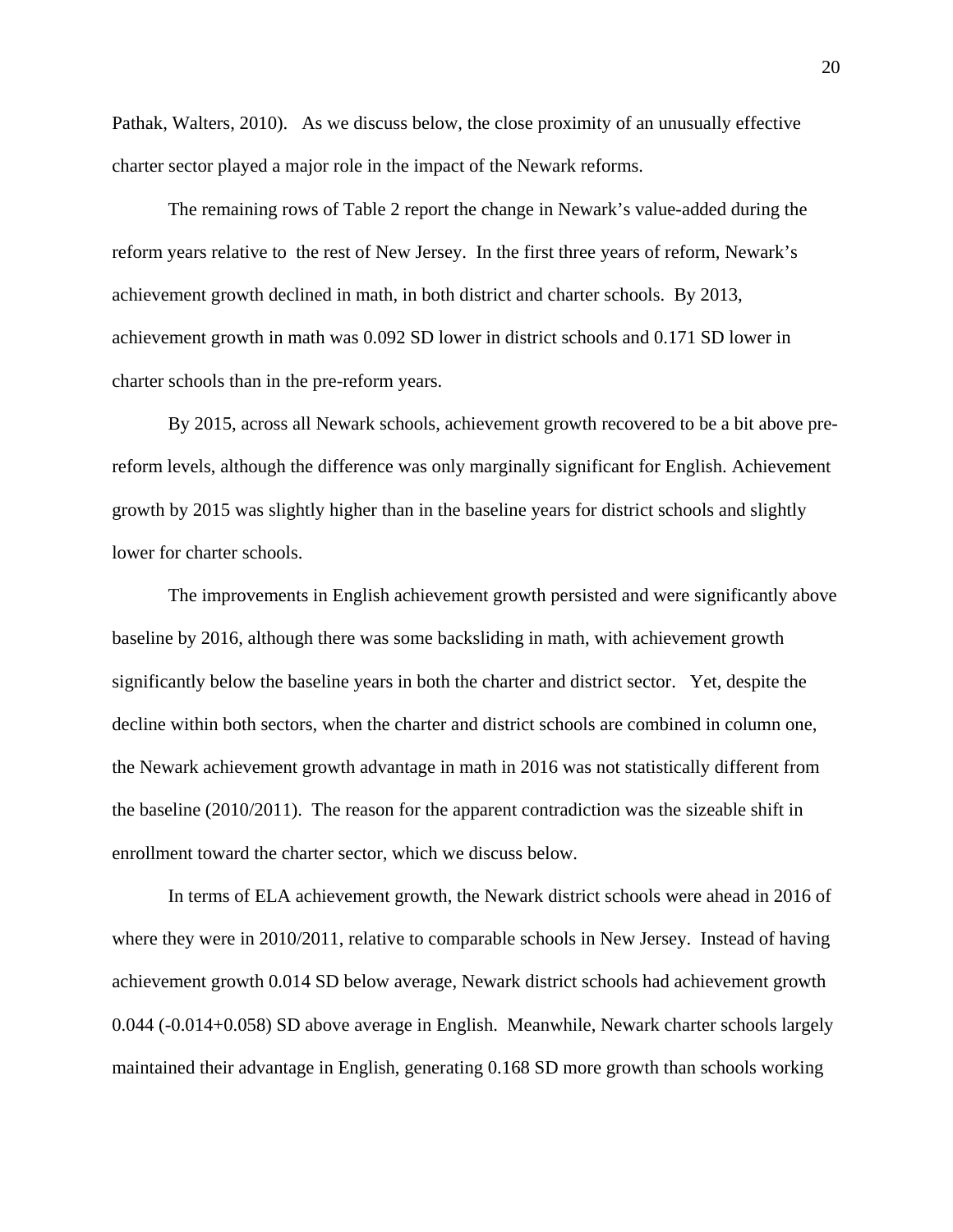with similar students in New Jersey  $(0.215-0.047)$ .

**Understanding the 2015 Increase.** The timing of the sharp rise in Newark's achievement growth in 2015 corresponded with two other events, which could have affected Newark's measured performance: the transition from the NJASK to the PARCC assessment and an increase in the proportion of students missing scores on the state tests. We investigated both.

The PARCC differed from the previous NJASK assessment in both subjects. In math, this meant more emphasis on mathematical reasoning over procedural knowledge, while in English, this entailed more emphasis on written responses employing critical thinking skills to analyze reading passages (NJDOE, 2016). Moreover, the PARCC test in New Jersey was almost exclusively administered by computer (in contrast to the paper-based NJASK format). One possibility is that PARCC assessed different content than NJASK, and Newark students may have performed better on this content even in the years prior to 2015, had they been tested on it. Although we have no way to test it, this seems plausible given that Newark schools began emphasizing the Common Core State Standards earlier than other districts in New Jersey.

At the student level, the relationship between a student's achievement score one year to the next did not change with the transition to the new test. A student's performance on the 2015 PARCC test was only slightly less correlated with his or her performance on the prior year test as it had been in 2014 (0.82 versus 0.84 in math and 0.80 versus 0.83 in English). In other words, a student's prior performance on NJASK was equally predictive of his or her PARCC achievement as it was of her subsequent performance on NJASK in prior years. Kane et al. (2016) reported similar findings regarding the year-to-year correlations in test scores in four states administering Common Core aligned assessments in 2015 (Massachusetts, New Mexico, Maryland and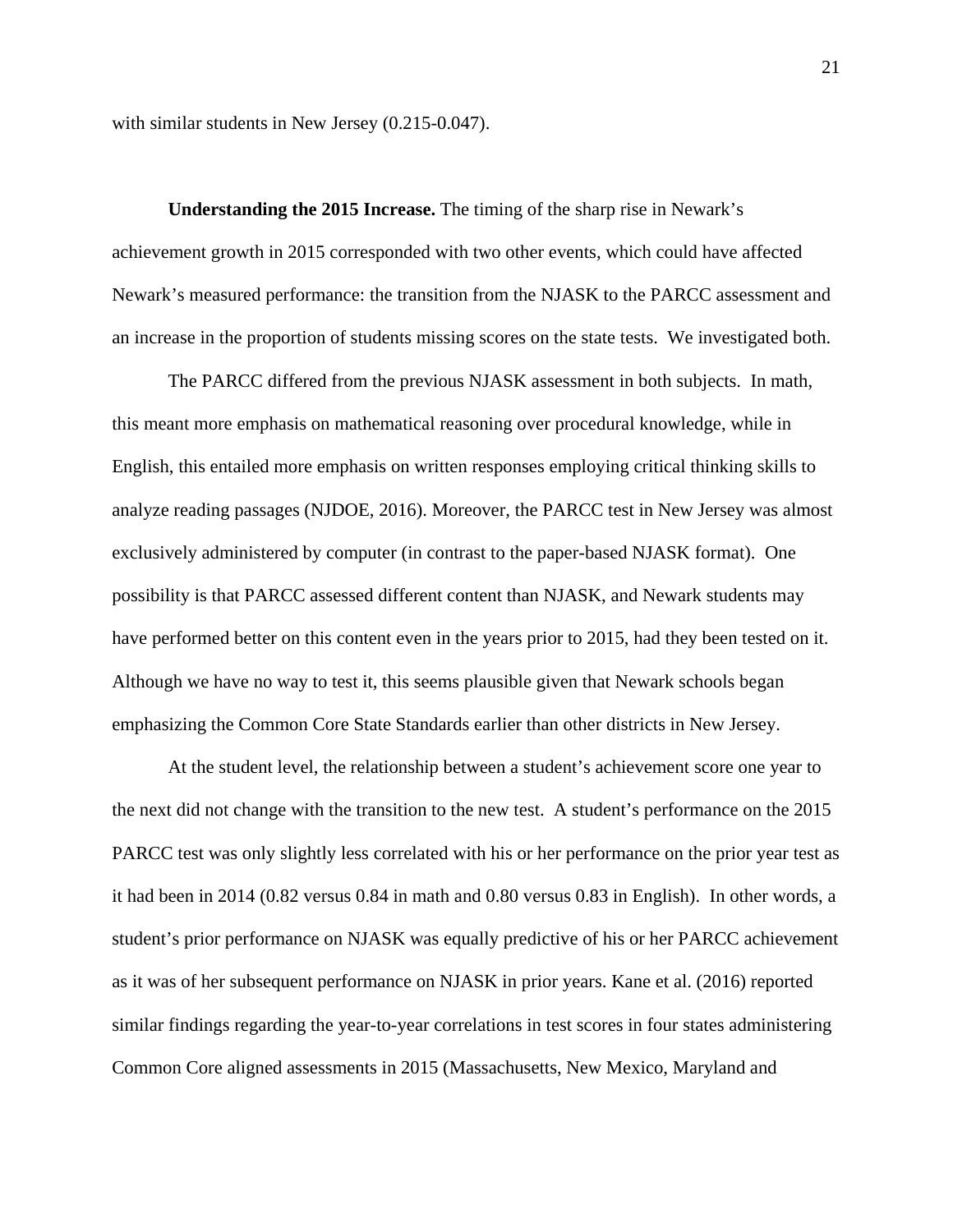Delaware).

However, a student's performance on any test reflects a combination of factors: those that are stable (such as their family background, test-taking behaviors, prior learning) as well as recent additions to their knowledge (their improved understanding of the new standards). Student-level correlations could be due to family background and prior learning—which we would expect to be stable—even if the school-based additions to their knowledge changed with the change in assessment.

As a result, we estimated district-level differences in achievement growth within New Jersey in each of the years (which reflect additions to knowledge, after differencing out the effect of students' background and prior learning). During the NJASK years (2010-2014), the year-to-year correlation between district-level value-added averaged 0.64 for math and 0.66 for ELA.<sup>[15](#page-21-0)</sup> However, even after excluding Newark, the correlation between district value-added in 2015 (with PARCC) and district value-added in 2014 (with NJASK) fell to 0.47 in math and 0.29 in ELA. Thus, the introduction of the PARCC test reshuffled district rankings in value-added more than in pre-PARCC years. Assuming both tests have similar levels of measurement error, this implies that the PARCC and NJASK were assessing different sets of skills and the districts that excelled in preparing students for PARCC were not necessarily the same as the districts that excelled at preparing students for NJASK. Thus, what appears to be a single-year gain in performance may have been present before 2015, but was simply undetected by earlier NJASK tests.

We also investigated whether the 2015 increase in Newark value-added was related to the increase in the proportion of students missing assessment results in the state data. Figure 3

<span id="page-21-0"></span><sup>&</sup>lt;sup>15</sup> Correlations were similar among the largest quarter of New Jersey districts.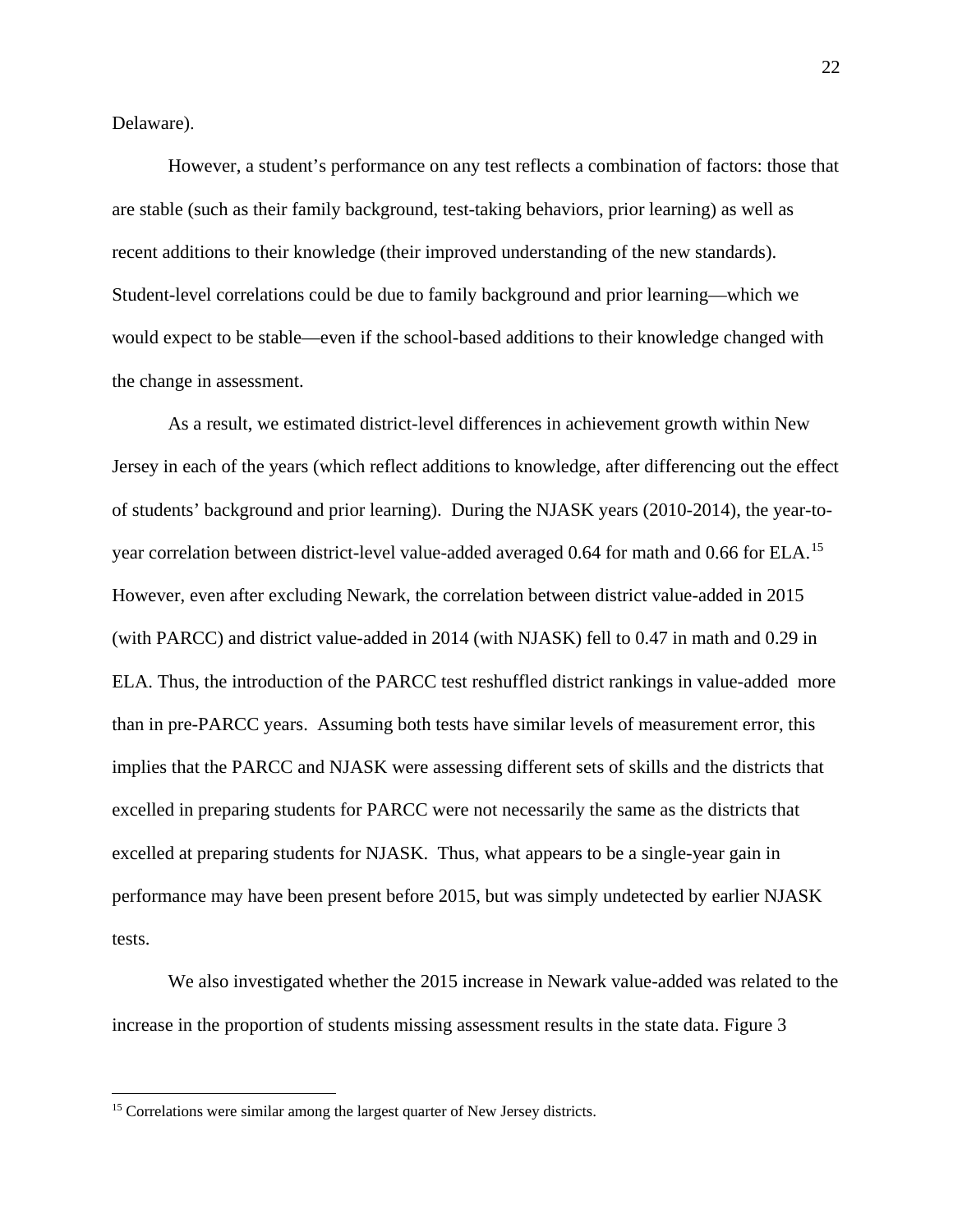reports the proportion of New Jersey students with missing math scores. [16](#page-22-0) Parent and teacher groups opposed to standardized testing (e.g., United Opt Out) were especially active in New York and New Jersey in spring 2015. Across New Jersey, the proportion of students missing scores spiked in 2015. Although we cannot distinguish between those actively opting out and those missing scores for other reasons, it is likely that the sharp increase was due to students and parents "opting-out" of the PARCC test at greater rates (Ujifusa, 2015). The 2015 rise in the proportion missing scores was particularly large in Newark.

However, the increase in the proportion of students missing test scores does not seem to have caused the increase in Newark's 2015 student achievement. Figure 4 plots the change in school-level value-added against the increase in the proportion of students with missing scores between 2014 and 2015, separately for Newark and the remaining New Jersey districts. If the opt-out movement explained Newark's 2015 value-added increase, we would expect to see the schools with greater increases in the proportion missing scores to experience greater value-added increases. However, the opposite seems to have been true. The increase in the proportion of students missing scores was negatively related to the increase in a school's value-added, indicating that the rise in the proportion missing test scores does not seem to have driven the increase in value-added in Newark.

**Within-School Changes.** Table 3 investigates the change in value-added within existing Newark schools, both overall and separately for three categories of schools: charter schools, the eight district schools renewed in 2013, and the remaining district schools. The first and fifth columns represent the overall estimates with the inclusion of school fixed effects to isolate within-school changes. In both math and ELA, there were continuing declines in achievement

<span id="page-22-0"></span><sup>&</sup>lt;sup>16</sup> The ELA plot was very similar.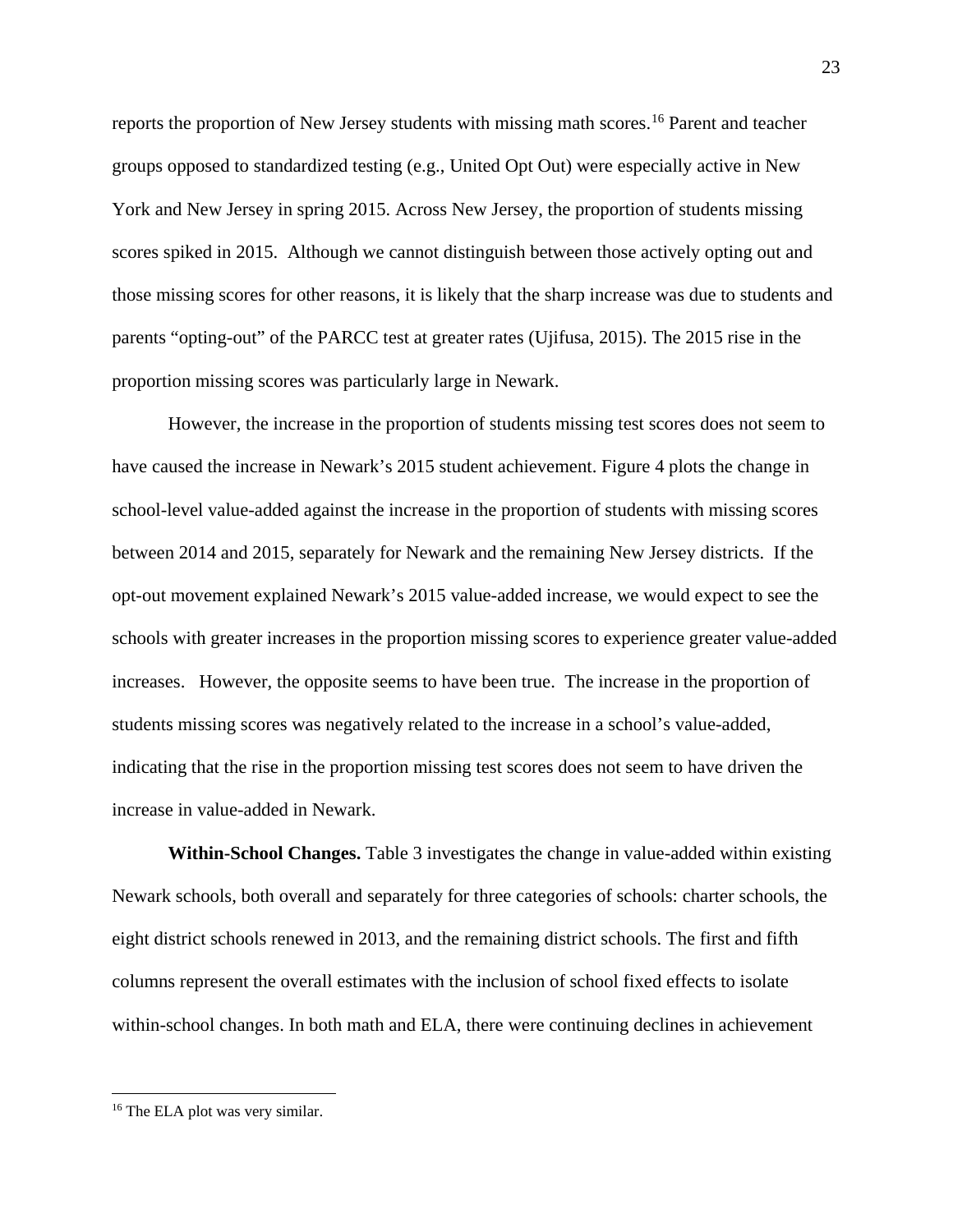growth within schools through 2014. Charter schools had the largest within-school declines in achievement growth in both subjects in 2012. There were especially large declines in renew schools in 2013 (the first year of renewal), when achievement growth declined by 0.17 SD in math and 0.13 SD in English relative to the baseline years. These declines were followed by a rebound in 2015 in both subjects. For ELA, this rebound persisted into 2016 but within-school math value-added declined below pre-reform levels again in 2016. On a within-school basis, the average charter school achievement gain in math was still 0.19 SD below the pre-reform years in 2016. In the district schools that were neither renewed nor closed, achievement growth was 0.081 SD below pre-reform levels. However, by 2016, annual achievement growth in the renew schools had recovered to the point that they were not statistically different from pre-reform levels in either subject.

One possible explanation for the within-school declines in achievement growth was the disruption that occurred as new curricula were introduced, schools closed, their students were absorbed into other schools, and renew schools hired new teachers. In 2013, there was a spike in new students entering schools in Newark, particularly in the renew schools that absorbed the lion's share of students from closed schools. This surge of new students could have contributed to the decline in value-added in both Newark's district and charter schools. However, in supplemental analyses not reported here, controlling for the proportion of students in non-entry grades new to a school does not explain the within-school decline in value-added.

In addition to student turnover, Newark's schools were also experiencing significant teacher turnover during the early reform years. There was a surge in new teachers entering renew schools in 2013, many of whom were in their first year of teaching in the state. Specifically, nearly half of the renew school teachers were new to their school in 2013. Roughly a quarter of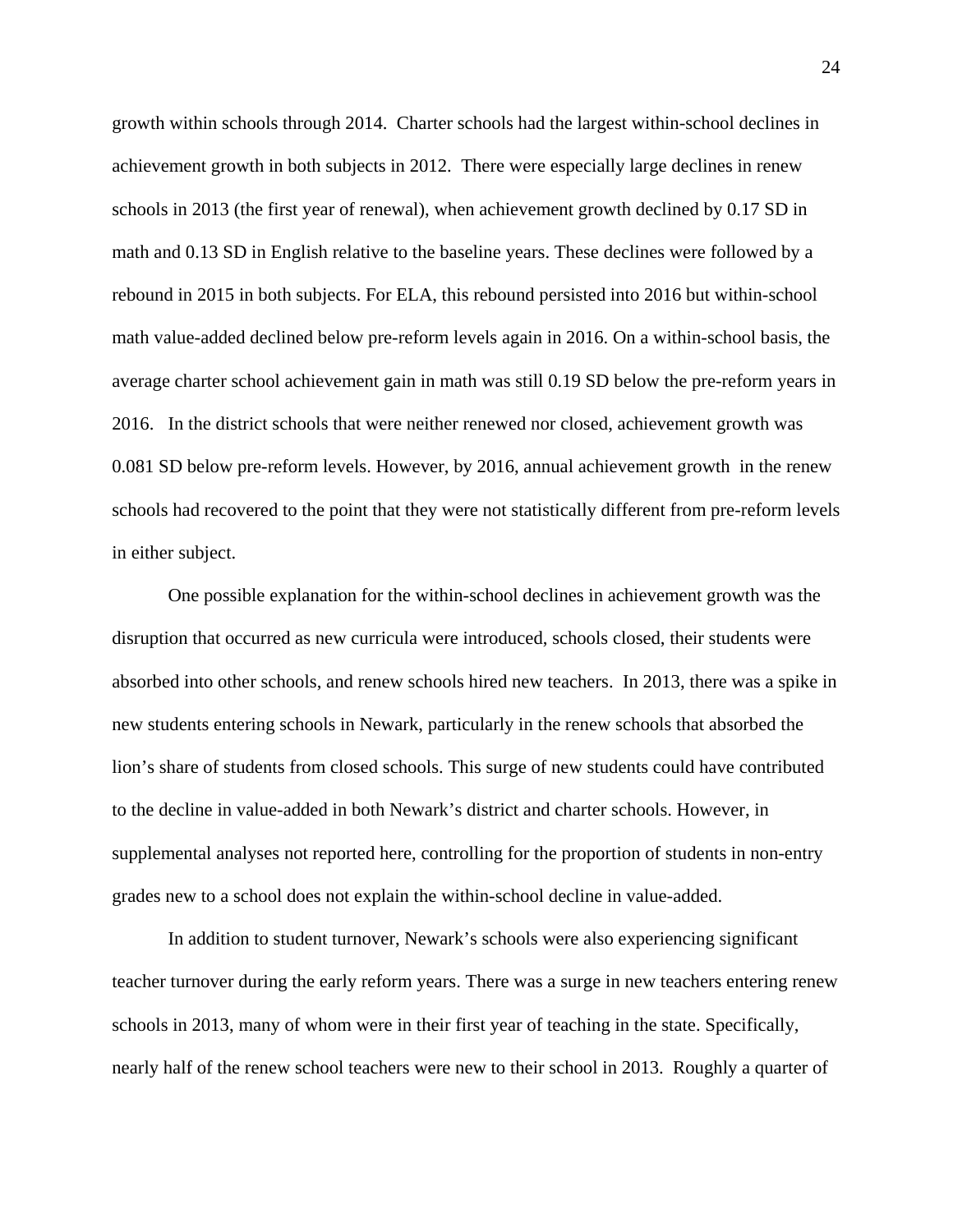teachers were new in other district schools that year. This may help explain the initial decline in value-added in these schools. Moreover, we might have expected achievement to subsequently rise simply as new teachers gained experience.

**Between-School Reallocation.** In Table 4, we investigate the reallocation of students toward higher value-added schools. In Newark, there is a significant positive relationship between a school's value-added and its subsequent enrollment growth. The relationship between value-added and enrollment growth holds in both the tested grades (4-8) and younger grades (1-3). Looking over the entire 2011-2016 period, the estimates suggest that in Newark a school with 0.10 higher value-added in 2011 gained roughly 40 additional students.

Enrollment changes were much less related to differences in value-added in the *Abbott* districts and the rest of New Jersey. For these districts, there was no statistically significant relationship between enrollment growth and value-added differences in most years, and the magnitude of the coefficient in each year and over the whole period (2011 to 2016) was much smaller than in Newark.

Figure 5 plots enrollment growth in grades four to eight from 2011 to 2016 against school math value-added in 2011 for all Newark schools. There was substantial variation in value-added across schools in Newark, ranging from below -0.30 to above 0.40, and a clear upward slope indicating that higher value-added schools grew faster. The graph emphasizes that much of this relationship is due to the growth of charter schools and closing of less effective district schools. Also, we highlight schools that were oversubscribed in the first year of universal choice (2015). Since most of these schools had higher value-added, there would have likely been even more reallocation toward high value-added schools had it not been for these capacity constraints preventing even larger enrollment shifts.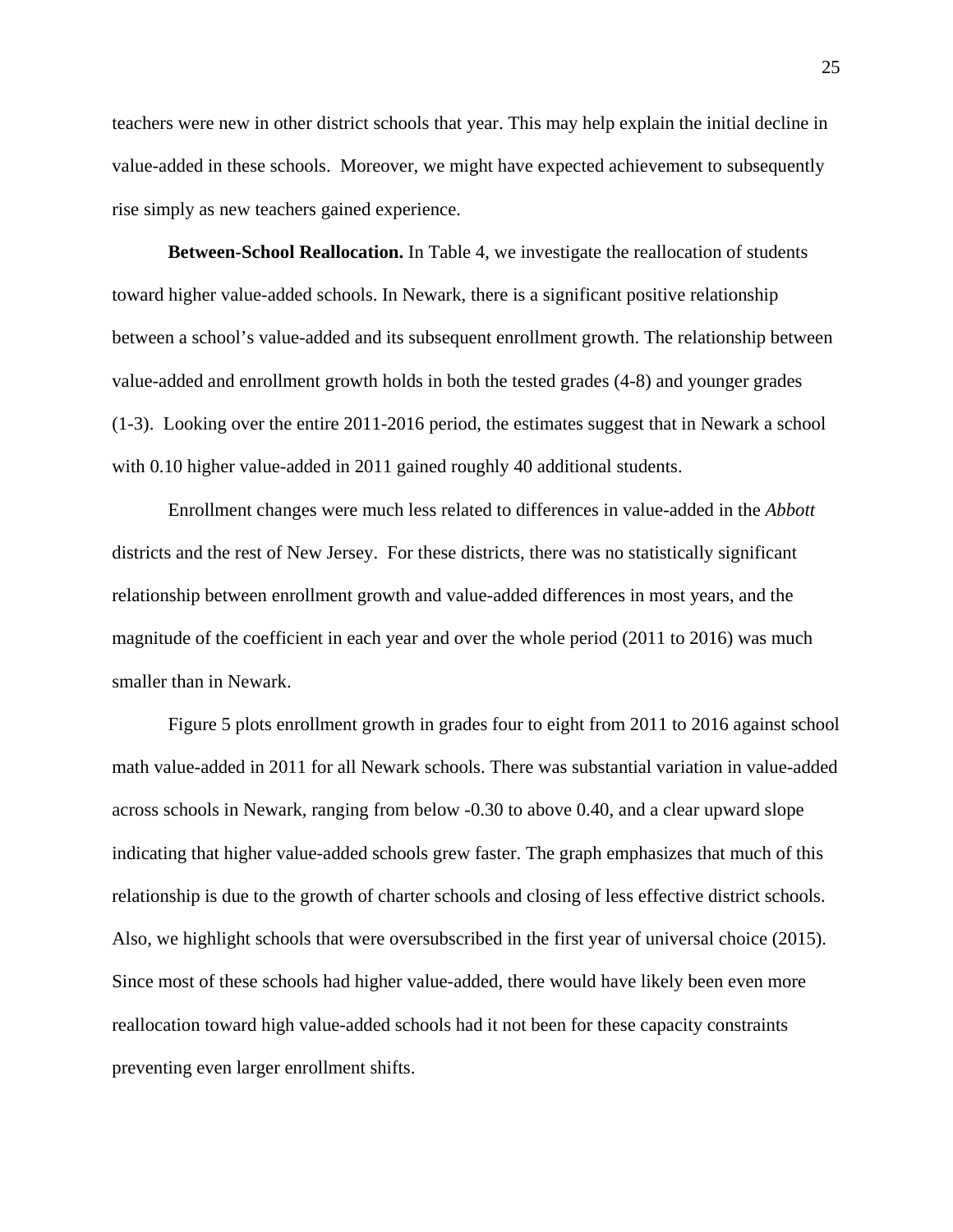**Decomposition.** Table 5 decomposes the change in value-added from the pre-reform baseline years (2010/2011) to 2016 into within- and between-school components separately for Newark and the other *Abbott* districts. Between the baseline period (2010/2011) and the most recent available year (2016), average value-added in Newark grew by 0.07 SD in English. In English, that is a sizeable gain, comparable to the impact of being assigned to an experienced versus novice teacher (Gordon, Kane and Staiger, 2006). However, 62 percent of the difference in English was due to the reallocation of students from lower to higher value-added schools.

 In math, the average achievement gain was largely unchanged in Newark, at -0.036 SD. However, improvements due to the reallocation of students from low to high-value-added schools (0.043) essentially offset a within-school decline of a larger magnitude (-0.08). In other words, Newark's math value-added would have declined if not for the shift in enrollment toward higher achievement growth schools. The *Abbott* districts saw negligible gains from between school movements: 0.007 in math and 0.008 in English (both statistically significant but small).

To illustrate the importance of the reallocation of students in Newark, Figure 6 plots annual estimates of the cumulative change in value-added attributable to the within-school and between-school components. While improvements due to between-school reallocations have grown steadily (to about 0.043 SD per year in both subjects), there was a u-shaped pattern of within-school changes with substantial initial declines followed by a large increase in 2015. In math, this was followed by a large decline in 2016, but in ELA, within-school improvements continued into the most recent year.

Most of the between-school improvement in value-added was driven by enrollment shifts between existing schools. Our decomposition suggests that school closures were important part of the between-school improvement in Newark, simply because many closed schools had below-

26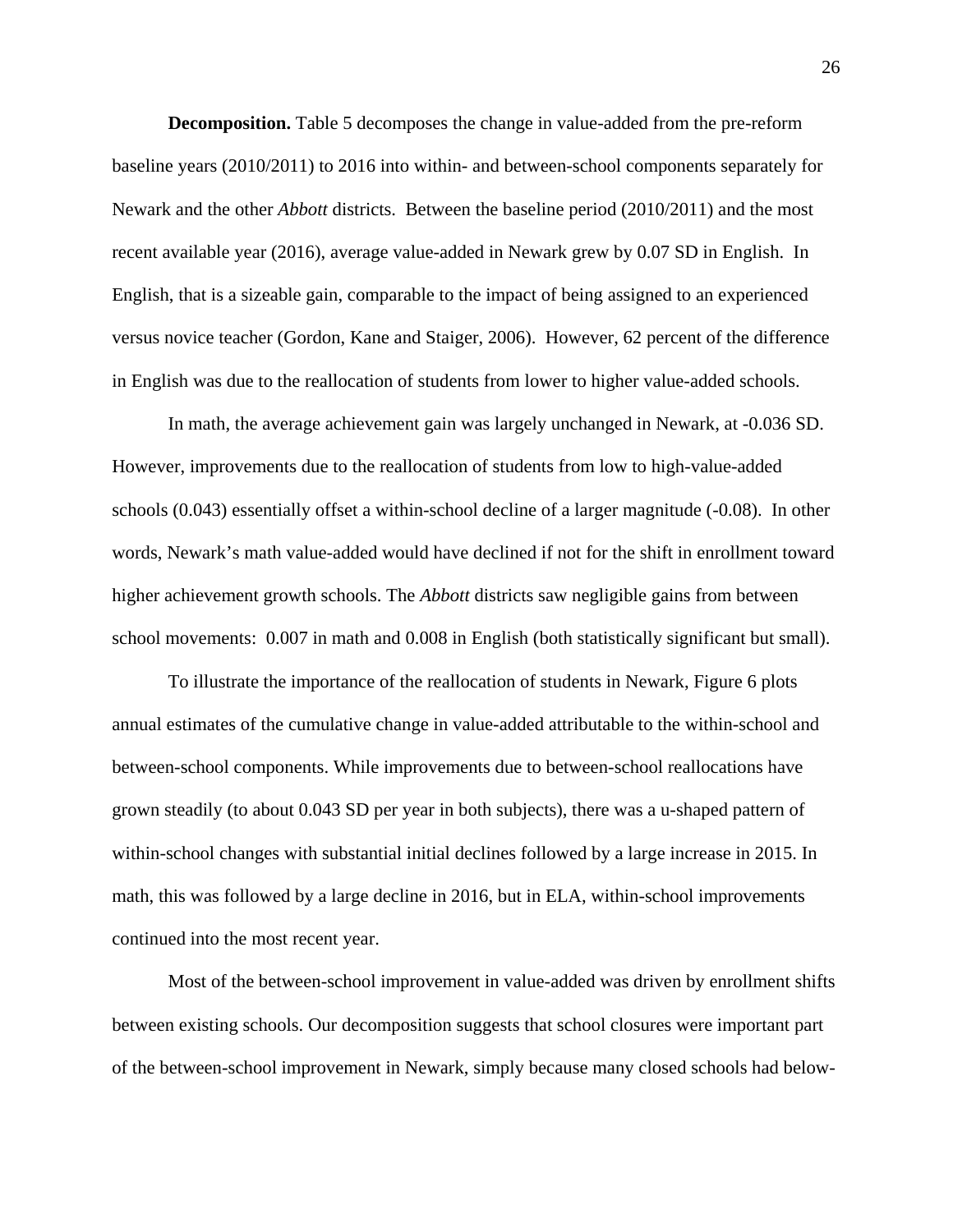average value-added prior to closure. Figure 7 ranks all Newark schools by their math valueadded, and highlights the K-8 schools that closed between 2012 and 2014. Closed schools tended to rank lower in value-added, although some schools that were not closed ranked even lower. Figure 8 plots the difference in closure year school value-added between a closed school and the school the student moved to for all students in closed schools between 2012 and 2014. Students in closed schools with the lowest value-added moved to schools with substantially higher valueadded, while those in closed schools with relatively high value-added saw little change in their school's value-added. Additionally, students who moved to charter schools saw consistently larger gains in value-added, regardless of their closed school's value-added.

 Theoretically, the students from the closed schools would not necessarily have experienced the same higher achievement growth as their new classmates. We explore this question in Appendix A, and find evidence that closed school students do, on average, experience higher achievement growth after moving schools.

### **Conclusion**

Although much has been written about the political controversies surrounding the Newark reforms, this is the first systematic accounting of their impact on student achievement growth. By 2016, average student growth in Newark improved significantly relative to the rest of the state in English and was not significantly changed in math. However, our findings also highlight the difficulty of turning around existing schools, as reflected in substantial declines in achievement growth within both charter and district schools in the early years of reform. Although there are examples of district turnaround yielding immediate academic improvements (such as New Orleans, Louisiana (Harris & Larsen, 2016) and Lawrence, Massachusetts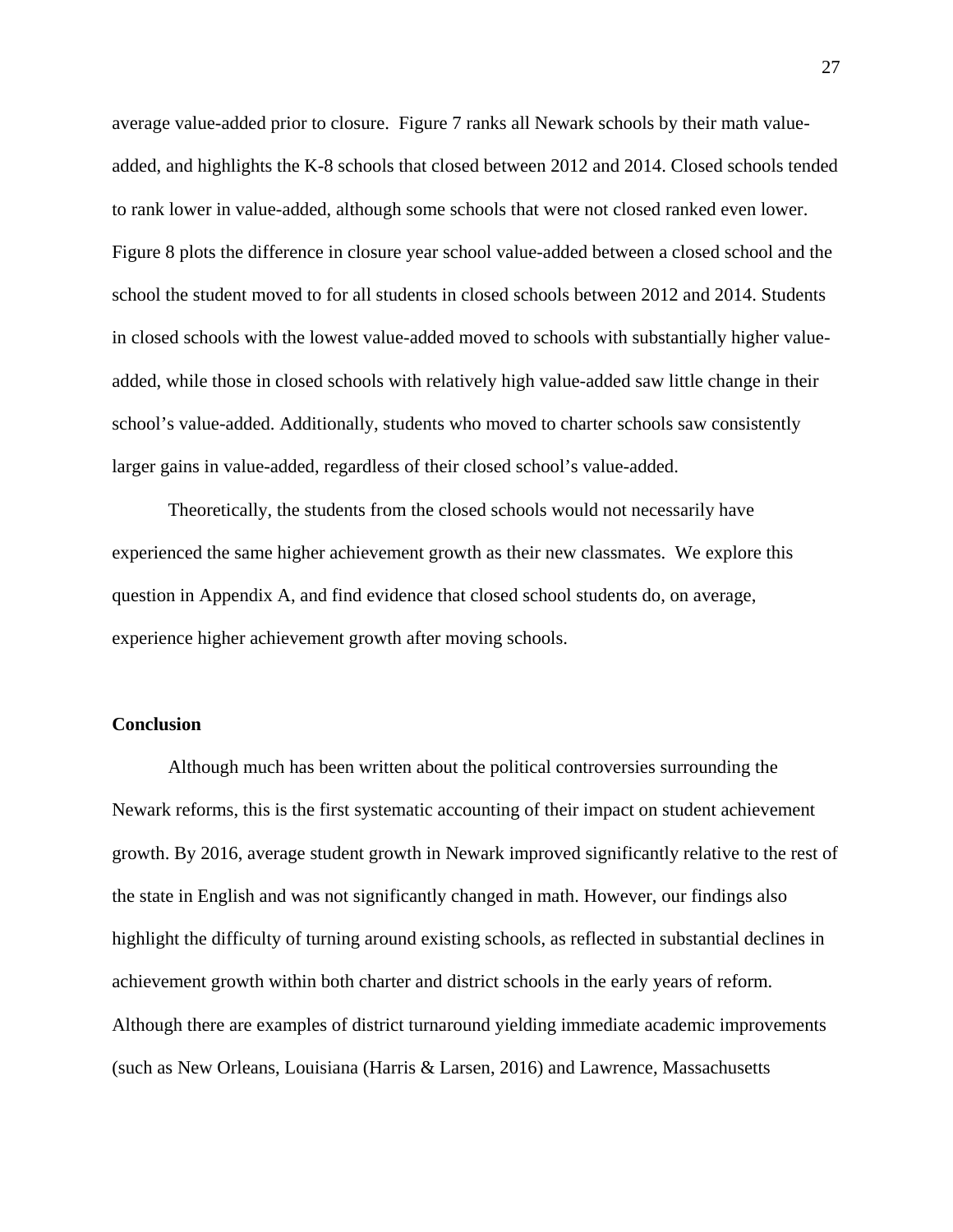(Schueler, Goodman & Deming, 2016)), it is not uncommon for districts undergoing reform to see initial declines in student achievement growth (the Tennessee Achievement School District (Zimmer et al., 2015)). For Newark, the within-school rebound in achievement growth between 2014 and 2016 suggests that the tide may have turned (particularly in English).

As noted in Figure 2, Newark was not the only low-income district in New Jersey that witnessed an increase in achievement growth in 2015 and 2016. To the extent that the gains reflect policy shifts that Newark and other districts adopted, the improvement is encouraging. However, because the rise coincided with the introduction of a new assessment, there is some risk that the change is an artifact of measurement—a change in test scaling or testing procedures that disproportionately benefited students attending high poverty schools. We have tested a number of possibilities: the effect of accommodation policies on students with disabilities; floor or ceiling effects on the PARCC; a boost in scores for English language learners created by better text-to-speech options on the computer-based exams; changes in the treatment of incomplete items in the scoring of NJASK and PARCC. None of these hypotheses can account for the rise in achievement by many low-income districts in New Jersey. Nonetheless, even if a skeptic were to attribute the 0.07 gain in ELA achievement in the *Abbott* districts between 2014 and 2016 to some unspecified measurement artifact which also benefited Newark, the change in achievement growth in Newark was still twice as large as the other *Abbott* districts.

Still, the most distinctive element of the Newark reforms started in their first year (before the change in assessments) and continued through 2016: the steady shift in student enrollment toward higher value-added schools (both charter and district schools). That shift was helped along by the closure of some of the district's lowest value-added schools—which essentially forced parents to choose from among a set of schools with, on average, higher value-added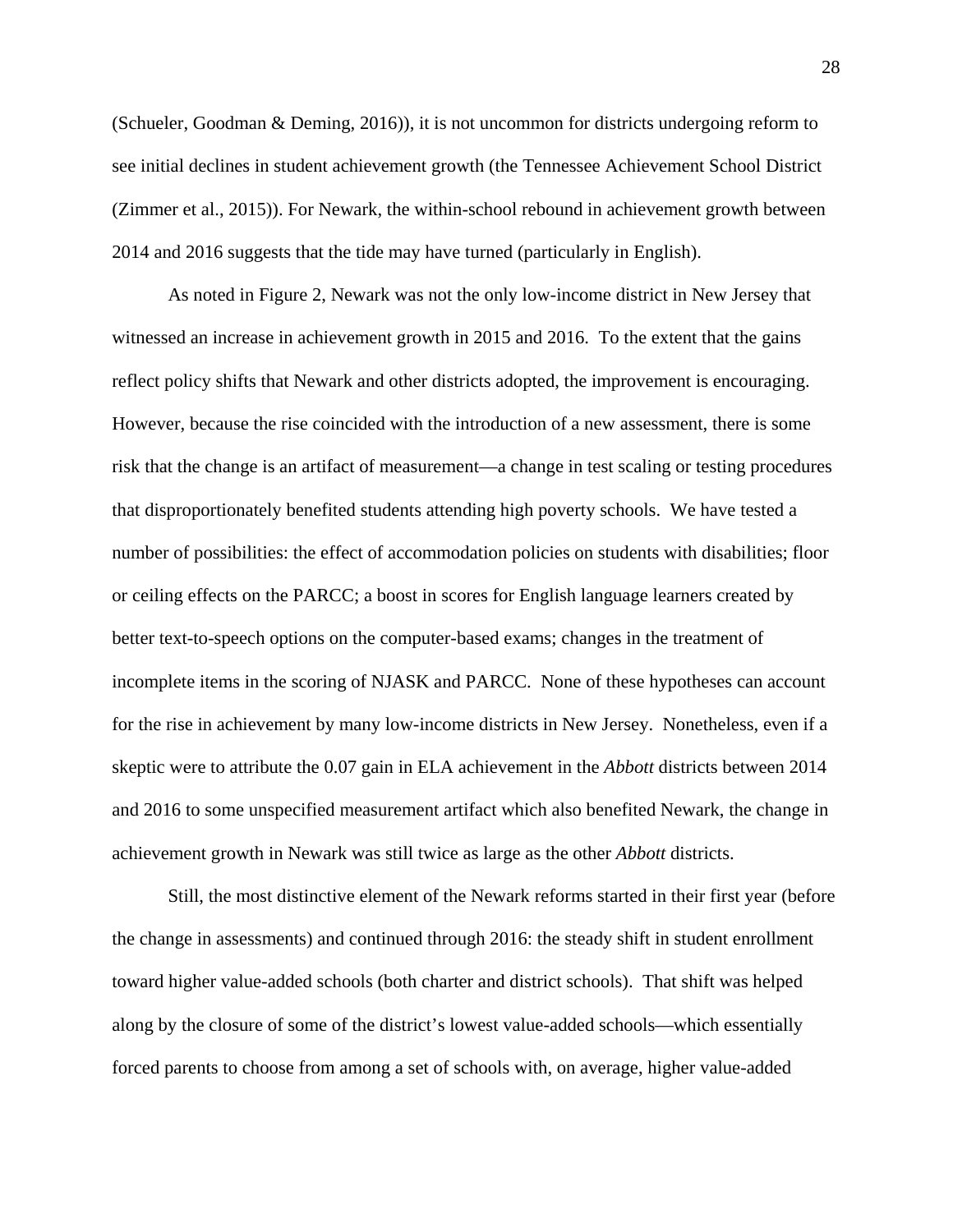scores (there may be room for further improvement using this strategy given some of the lowest value-added schools remain open). There was also steady expansion of the charter sector over this time, with an emphasis on expanding enrollment at the high-value-added charters. As a result, even in English where there was sharp increase in achievement growth within existing schools, over sixty percent of the improvement was due to between-school reallocation of students. And, in math, the between school movement was necessary to convert a within-school loss in achievement growth to ensure that overall achievement growth remained on par with the district's relative performance in 2010/2011.

The experience in Newark has shown that re-allocation of market share can be an important contributor to productivity growth in K-12 education, as it has been in many other industries. Nevertheless, other cities considering Newark-style reforms should remember two facts that make Newark unusual: First, reallocation was not always "market-based," as school closures required some students to move involuntarily. Closing schools is politically difficult. Other districts, not under state control, may be less successful in making such hard choices. Second, Newark started the reform process with access to an unusually effective set of charter schools nearby, which is not present in most other cities. Therefore, it would be an oversimplification to suggest that most of Newark's progress was due solely to greater parental choice. In Newark, the positive effects of parental choice were enhanced by a series of difficult, but generally well-targeted school closures and ready access to an unusually effective charter sector.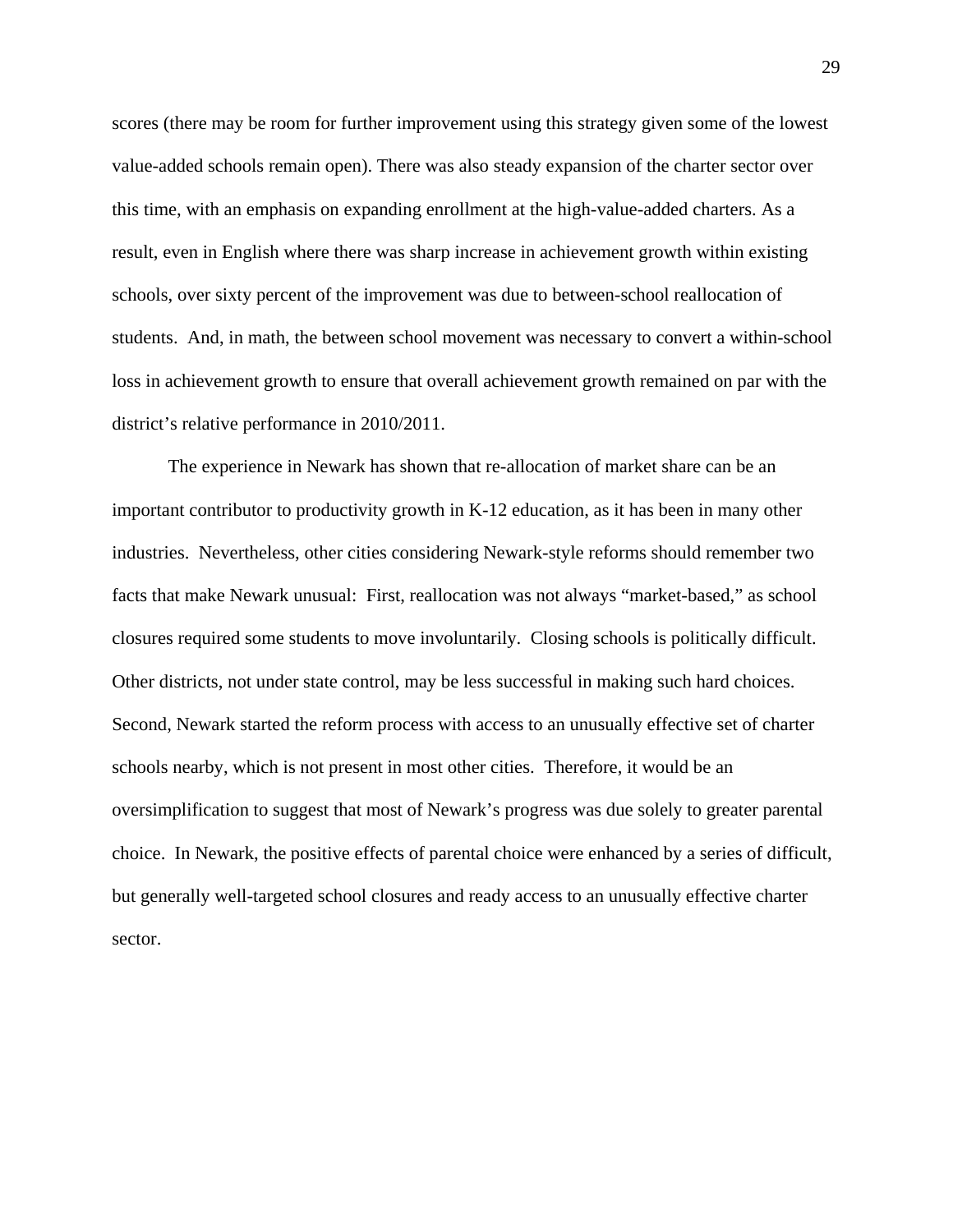# **References:**

Abdulkadiroglu, Atila, Joshua D. Angrist, Peter D. Hull and Parag A. Pathak. 2016. Charters without lotteries: Testing takeovers in New Orleans and Boston. *American Economic Review*, 106(7): 1878-1920.

Abdulkadiroglu, Atila, Joshua D. Angrist, Susan M. Dynarski, Thomas J. Kane and Parag A. Pathak. 2011. Accountability and flexibility in public schools: Evidence from Boston's charters and pilots. *Quarterly Journal of Economics*, 126(2): 699-748.

Angrist, Joshua D., Susan M. Dynarski, Thomas J. Kane, Parag A. Pathak and Christopher R. Walters. 2010. Inputs and impacts in charter schools: KIPP Lynn. *American Economic Review: Papers and Proceedings*, 100(2): 239-43.

Angrist, Joshua D., Susan M. Dynarski, Thomas J. Kane, Parag A. Pathak and Christopher R. Walters. 2012. Who benefits from KIPP? *Journal of Policy Analysis and Management*, 31(4): 837-860.

Baily, Martin N., Charles Hulten, and David Campbell. 1992. Productivity dynamics in manufacturing plants. *Brookings Papers on Economic Activity, Microeconomics*, 187–267.

Baker, Bruce D. and Mark Weber. 2015. Research note: On average, are children in Newark doing better? *New Jersey Education Policy Forum*.

Bartelsman, Eric, John Haltiwanger and Stefano Scarpetta. 2013. Cross-country differences in productivity: The role of allocation and selection. *American Economic Review,* 103(1): 305–334.

Brummet, Quentin. 2014. The effect of school closings on student achievement. *Journal of Public Economics*, 119(C): 108-124.

Calefati, Jessica. 2012. Principals selected for 8 struggling schools in Newark. *The Star Ledger*. Retrieved from http://www.nj.com/news/index.ssf/2012/05/principals\_selected\_for\_8\_stru.html

Carlson, Deven and Stephane Lavertu. 2015. School closures and student achievement: An analysis of Ohio's urban district and charter schools. Thomas B. Fordham Institute.

Chandra, Amitabh, Amy Finkelstein, Adam Sacarny, and Chad Syverson. 2016. Healthcare exceptionalism? Performance and allocation in the U.S. health care sector. *American Economic Review*, 106(8): 2110-2144.

Chetty, Raj, John N. Friedman and Jonah E. Rockoff. 2014. Measuring the impacts of teachers I: evaluating bias in teacher value-added estimates. *American Economic Review*, 104(9): 2593- 2632.

Chingos, Matthew M., Grover J. Whitehurst and Michael R. Gallaher. 2015. School districts and student achievement. *Education Finance and Policy*, 10(3): 378-398.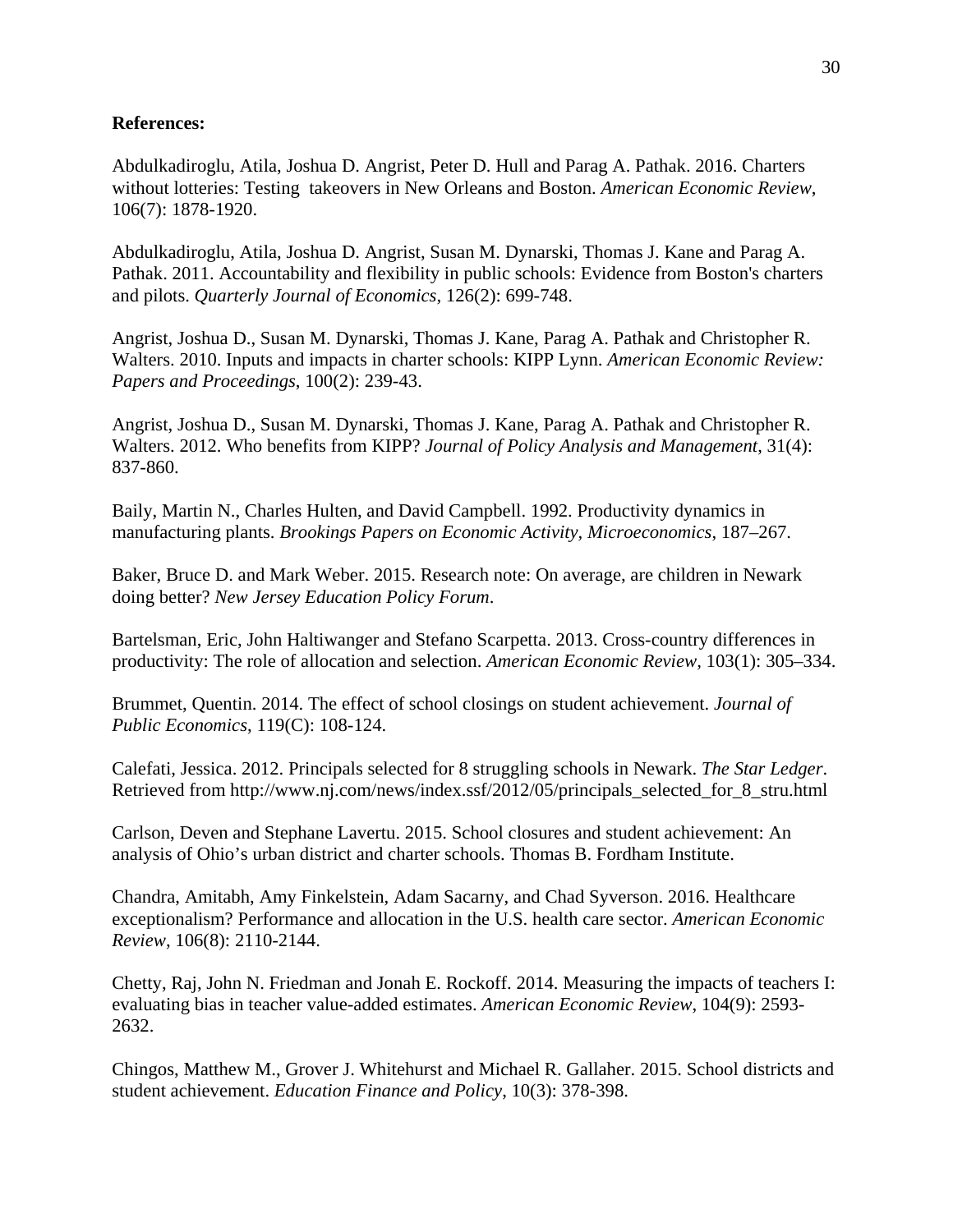Center for Research on Education Outcomes. 2015. Urban charter school study report on 41 regions.

https://urbancharters.stanford.edu/download/Urban%20Charter%20School%20Study%20Report %20on%2041%20Regions.pdf

Conover, William J. 1999. *Practical nonparametric statistics (volume 3)*. New York: Wiley.

Dee, Thomas. 2012. School turnarounds: Evidence from the 2009 stimulus. National Bureau of Economic Research Working Papaer No. 17990.

Engberg, John, Brian Gill, Gema Zamarro and Ron Zimmer. 2012. Closing schools in a shrinking district: Do student outcomes depend on which schools are closed? *Journal of Urban Economics*, 71(2): 189-203.

Foster, Lucia, John C. Haltiwanger and C.J. Krizan. 2001. Aggregate productivity growth: Lessons from microeconomic Evidence. In Charles R. Hulten, Edwin R. Dean and Michael J. Harper (Eds.), *New Developments in Productivity Analysis*, pp. 303–372. National Bureau of Economic Research.

Foster, Lucia, John Haltiwanger and Chad Syverson. 2008. Reallocation, firm turnover, and efficiency: Selection on productivity or profitability? *American Economic Review*, 98(1): 394– 425.

Fulbeck, Eleanor, Martyna Citkowicz, Candace Hester, David Manzeske, Melissa Yisak and Ryan Eisner. 2016. *Newark Public Schools and Newark Teachers Union teacher contract evaluation: Year 1 report.* American Institutes for Research.

Gordon, Robert, Thomas J. Kane and Douglas O. Staiger. 2006. Identifying effective teachers based on performance on the job. Brookings Institution, Hamilton Project.

Gill, Brian, Ron Zimmer, Jolley Christman and Suzanne Blanc. 2007. State takeover, school restructuring, private management, and student achievement in Philadelphia. Santa Monica, CA: RAND Corporation and Research for Action.

Harris, Douglas N. and Matthew F. Larsen. 2016. The effects of the New Orleans post-Katrina school reforms on student academic outcomes. Tulane University, Education Research Alliance for New Orleans.

Heissel, Jennifer A. & Helen F. Ladd. 2016. School turnaround in North Carolina: A regression discontinuity analysis. *Economics of Education Review.* 

Hess, Frederick M. 2007. Adequacy judgments and school reform. In Martin R. West & Paul P. Peterson (Eds.), *School Money Trials*, pp. 159-194. Washington, DC: Brookings Institution Press.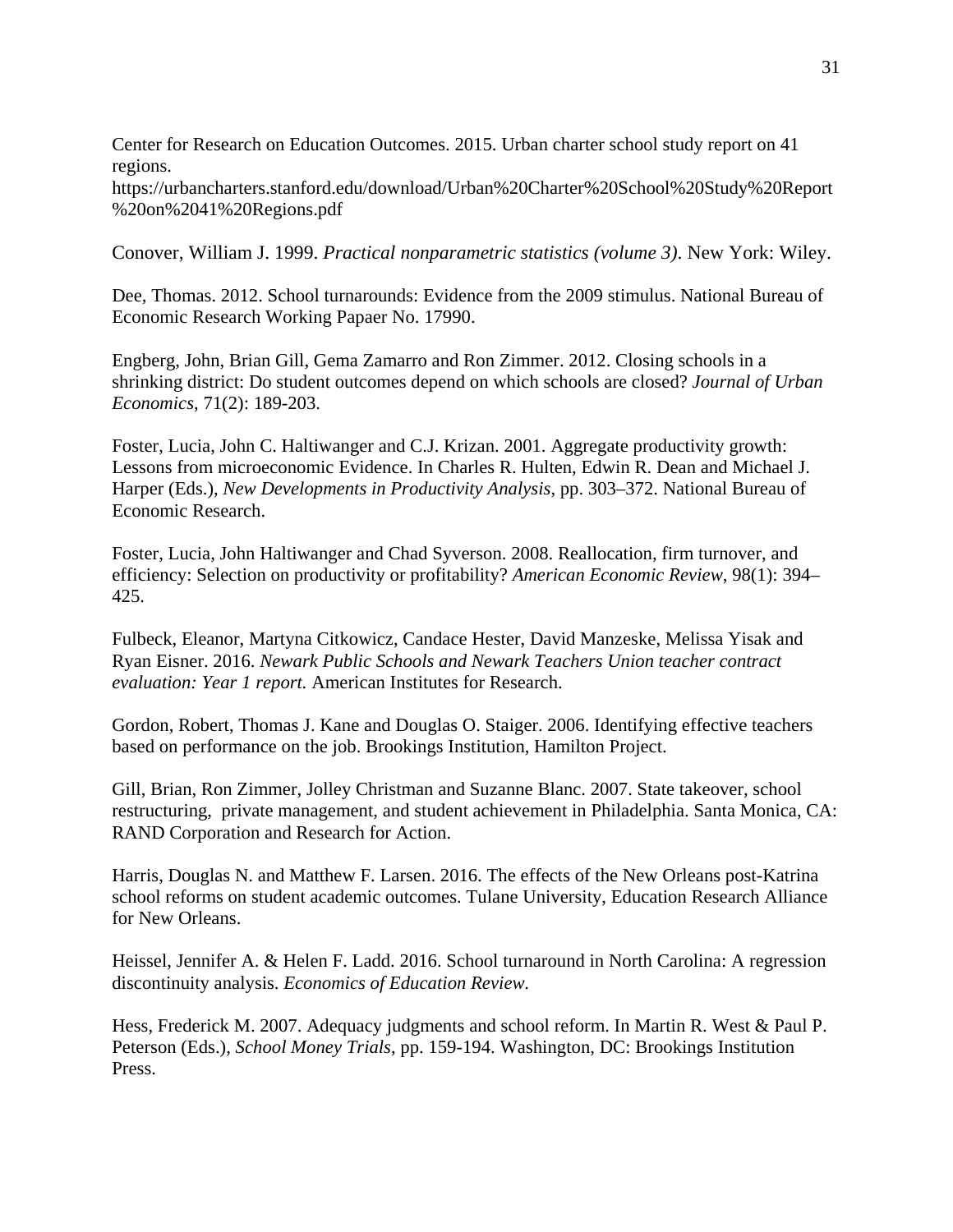Kamenetz, Anya. (2013). Cami Anderson And Zuckerberg, the unlikely duo behind Newark schools' revitalization. *Fast Company*. Retrieved from [http://www.fastcompany.com/3007765/cami-anderson-and-zuckerberg-unlikely-duo-behind](http://www.fastcompany.com/3007765/cami-anderson-and-zuckerberg-unlikely-duo-behind-newark-schools-revitalization)[newark-schools-revitalization](http://www.fastcompany.com/3007765/cami-anderson-and-zuckerberg-unlikely-duo-behind-newark-schools-revitalization)

Kane, Thomas J. and Douglas O. Staiger. 2008. Estimating teacher impacts on student achievement: An experimental evaluation. *National Bureau of Economic Research Working Paper No. 14607*.

Kane, Thomas J., Antoniya M. Owens, William H. Marinell, Daniel R.C. Thal and Douglas O. Staiger. 2016. *Teaching Higher: Educators' perspectives on common core implementation*. Center for Education Policy Research, Harvard University.

Kemple, James. 2015. High school closures in New York City: Impacts on students' academic outcomes, attendance, and mobility. The Research Alliance for New York City Schools.

Kim, Juli, Bryan C. Hassel, Elaine Hargrave, Lyria Boast, Christen Holly and Shonaka Ellison. 2015. Early Lessons from Newark's Experience with Charter Schools. Public Impact.

McGlone, Peggy. 2013. Newark school restructuring includes plans to put charters in district buildings. *NJ.com*. Retrieved from http://www.nj.com/education/2013/12/newark\_school\_plan\_restructure.html

Meyer, Peter. 2013. Newark's superintendent rolls up her sleeves and gets to work. *Education Next*, 13(1): 2-5.

Mooney, John. 2013. Fine print: Newark charter school revocation. *NJ Spotlight*. Retrieved from http://www.njspotlight.com/stories/13/04/15/fine-print-newark-charter-school-revocation/

New Jersey Department of Education. (2016). *Historical Context: Overview of New Jersey's Statewide Testing Program*. Retrieved from http://www.nj.gov/education/assessment/history.shtml

Newark Public Schools (2013). Race to the Top District Application for Funding.

Newark Public Schools (2016). Newark Enrolls Frequently Asked Questions: School Matches. Retrieved from http://newarkenrolls.org/frequently-asked-questions-school-matches/

Papay, John and Molly Hannon. 2016. The Effect of School Turnaround Strategies in Massachusetts. Working paper, Brown University.

Russakoff, Dale. 2015. *The prize: Who's in charge of America's schools?* New York, NY: Houghton Mifflin Harcourt.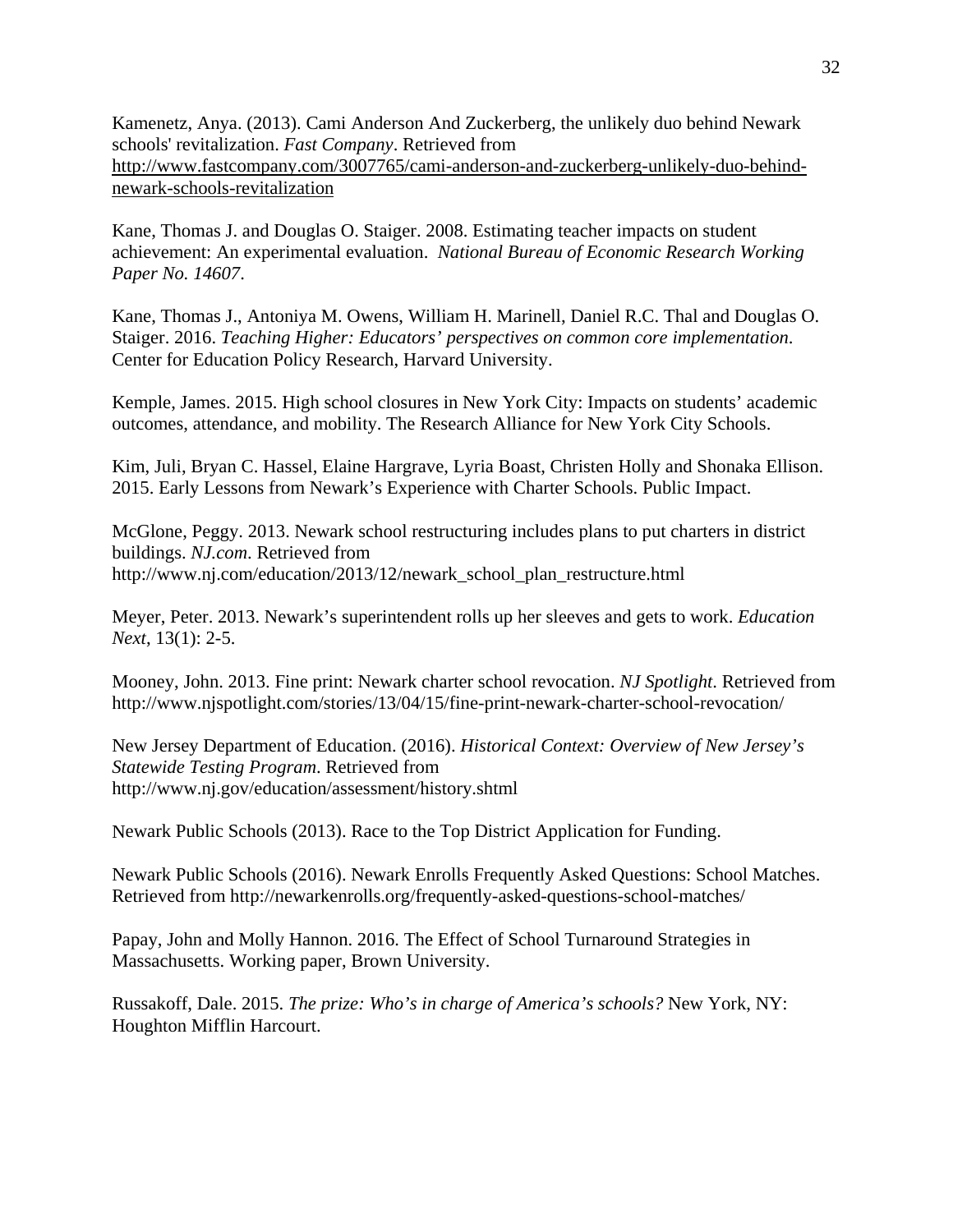Schueler, Beth E., Joshua S. Goodman and David J. Deming. 2017. Can states take over and turn around school districts? Evidence from Lawrence, Massachusetts. *Educational Evaluation and Policy Analysis*, 39(2): 311-332.

Strunk, Katherine O., Julie A. Marsh, Ayesha K. Hashim, Susan Bush-Mecenas and Tracey Weinstein. 2016. The impact of turnaround reform on student outcomes: Evidence and insights from the Los Angeles Unified School District. *Education Finance and Policy*, 11(3): 251-282.

Ujifusa, Andrew. (2015). 'Opt-out' push gains traction amid common-core testing. *Education Week*, 34(29):16-17.

Young, Viki M., Daniel C. Humphrey, Haiwen Wang, Kristin R. Bosetti, Lauren Cassidy, Marjorie E. Wechsler, Elizabeth Rivera, Samantha Murray and Diane Whitmore Schanzenbach. 2009. Renaissance schools fund-supported schools: Early outcomes, challenges, and opportunities. SRI International, Menlo Park, CA.

Zimmer, Ron, Gary T. Henry and Adam Kho. (2017). The effects of school turnaround in Tennessee's achievement school district and innovation zones. *Educational Evaluation and Policy Analysis*.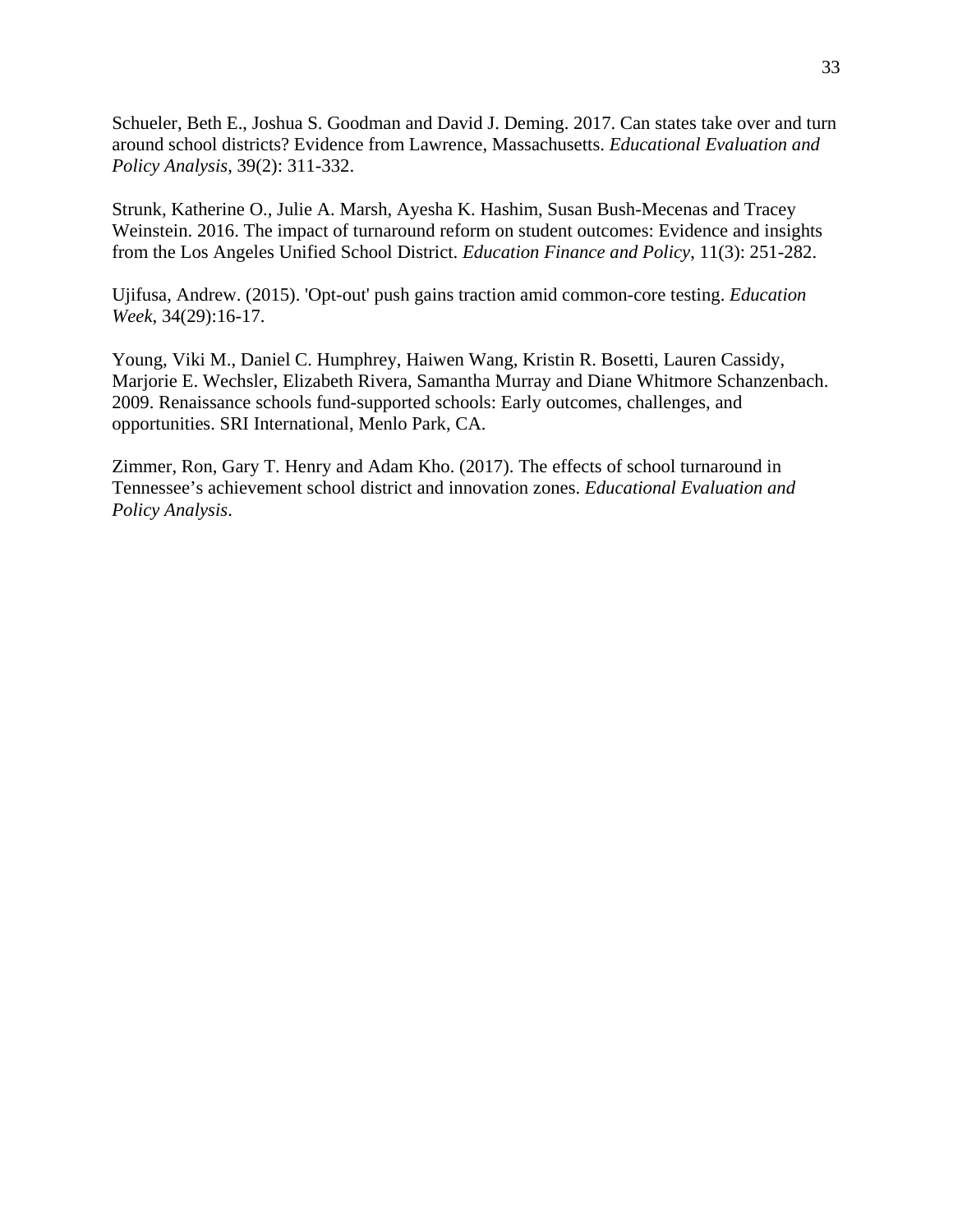| 1985        | First Abbott v. Burke State Supreme Court finance ruling leads to identification of 31 disadvantaged<br>"Abbott districts" |
|-------------|----------------------------------------------------------------------------------------------------------------------------|
| 1995        | State takes control of Newark schools                                                                                      |
| Sept. 2010  | \$100 million StartUp: Education donation announced on Oprah Winfrey Show                                                  |
| May 2011    | Governor Chris Christie appoints Cami Anderson as Newark Superintendent                                                    |
| Spring 2012 | Decision to consolidate twelve schools into eight "renew" schools and expand pre-K announced                               |
|             | Nearly 25% of principals replaced leading up to the 2011-12 school year                                                    |
|             | Central office reorganized                                                                                                 |
| 2011-12     | New district-wide systems for registration, hiring, and data and accountability implemented                                |
|             | Blended learning models and interim assessments with data use training piloted                                             |
|             | Extended learning time implemented in subset of schools                                                                    |
| Spring 2012 | Four K-8 schools closed at end of school year                                                                              |
| Sept. 2012  | Eight K-8 schools "renewed" (four absorb students from closed schools)                                                     |
| Nov. 2012   | Agreement reached on new pay-for-performance teacher contract                                                              |
| Sept. 2013  | A subset of high schools "renewed"                                                                                         |
| Spring 2013 | Three K-8 schools closed at end of school year                                                                             |
| Fall 2013   | "One Newark" universal enrollment plan announced                                                                           |

Figure 1. Timeline of Recent Events and School Reforms in Newark

2016 State announces plan to fully restore local control of Newark schools by 2017-18

Spring 2015 | Families submit "Newark Enrolls" school choice preferences for 2015-16 placements

Spring 2015 First administration of Common Core-aligned PARCC exam in New Jersey

2015 Cami Anderson resigns and Chris Cerf assumes Superintendent role

Spring 2014  $\Big|$  Families submit school choice preferences for 2014-15 placements Seven K-8 schools closed at end of school year

Sept. 2014 | Eight additional K-8 schools "renewed"

**Summer** 

Summer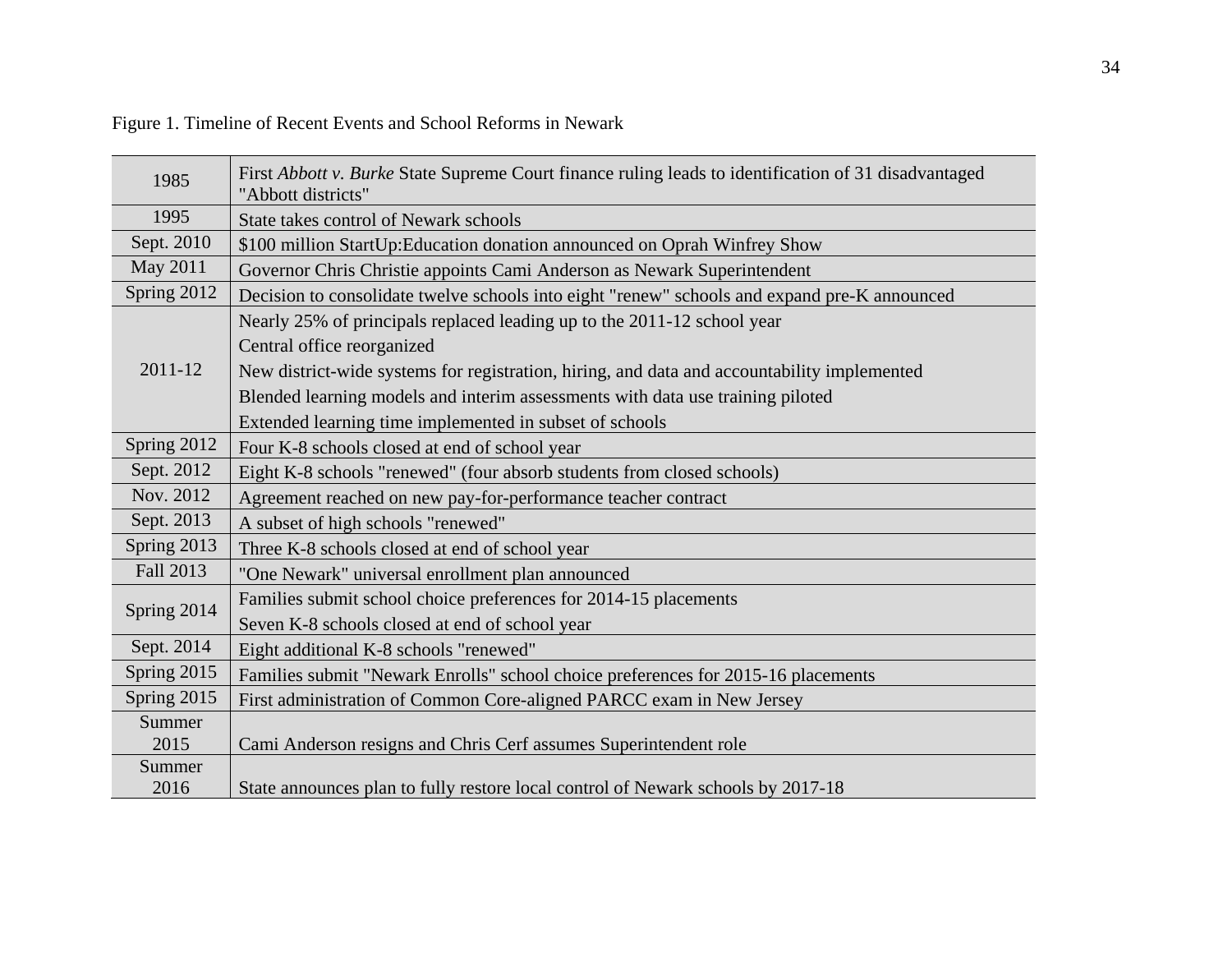

Figure 2. Trends in Math and ELA Value-added in Newark and the Abbott Districts Relative to the Rest of New Jersey

 Note: Value-added is calculated here by first estimating equation (1), taking the residuals from that regression and adding to them the estimated district-year fixed effects (i.e.  $A'_{ijt}$  in the text description). Then, in an equation similar to equation (2), we regress  $A'_{ijt}$  on the interactions between a Newark indicator and year dummies, interactions between an Abbott indicator and year dummies, and year fixed effects. We plot coefficients from this second regression here.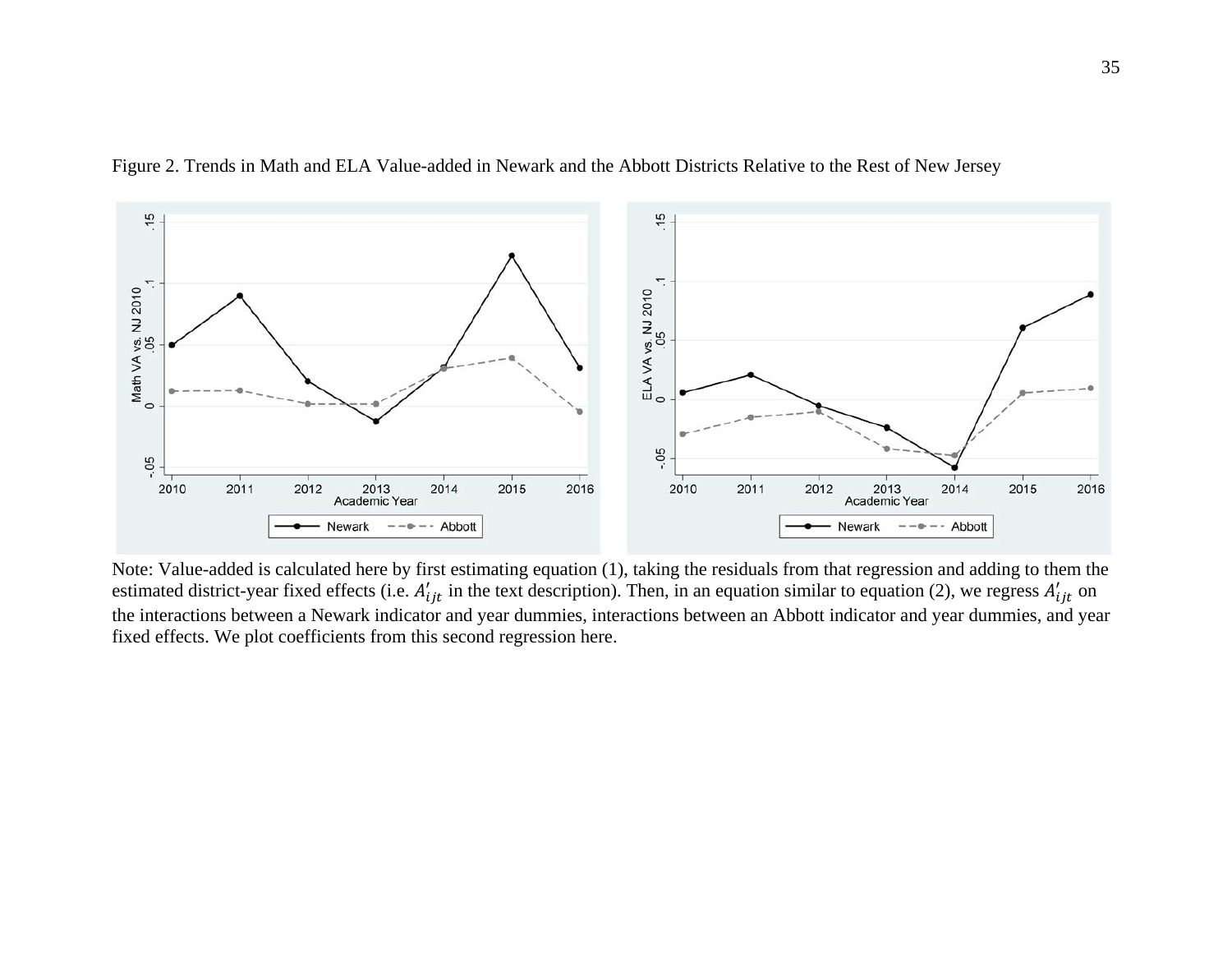



Note: This figures plots the percentage of students in grades 4-8 missing math test scores in the academic years 2009-10 through 2015-16 in Newark, Abbott districts, and the rest of the state. The plot for ELA was similar.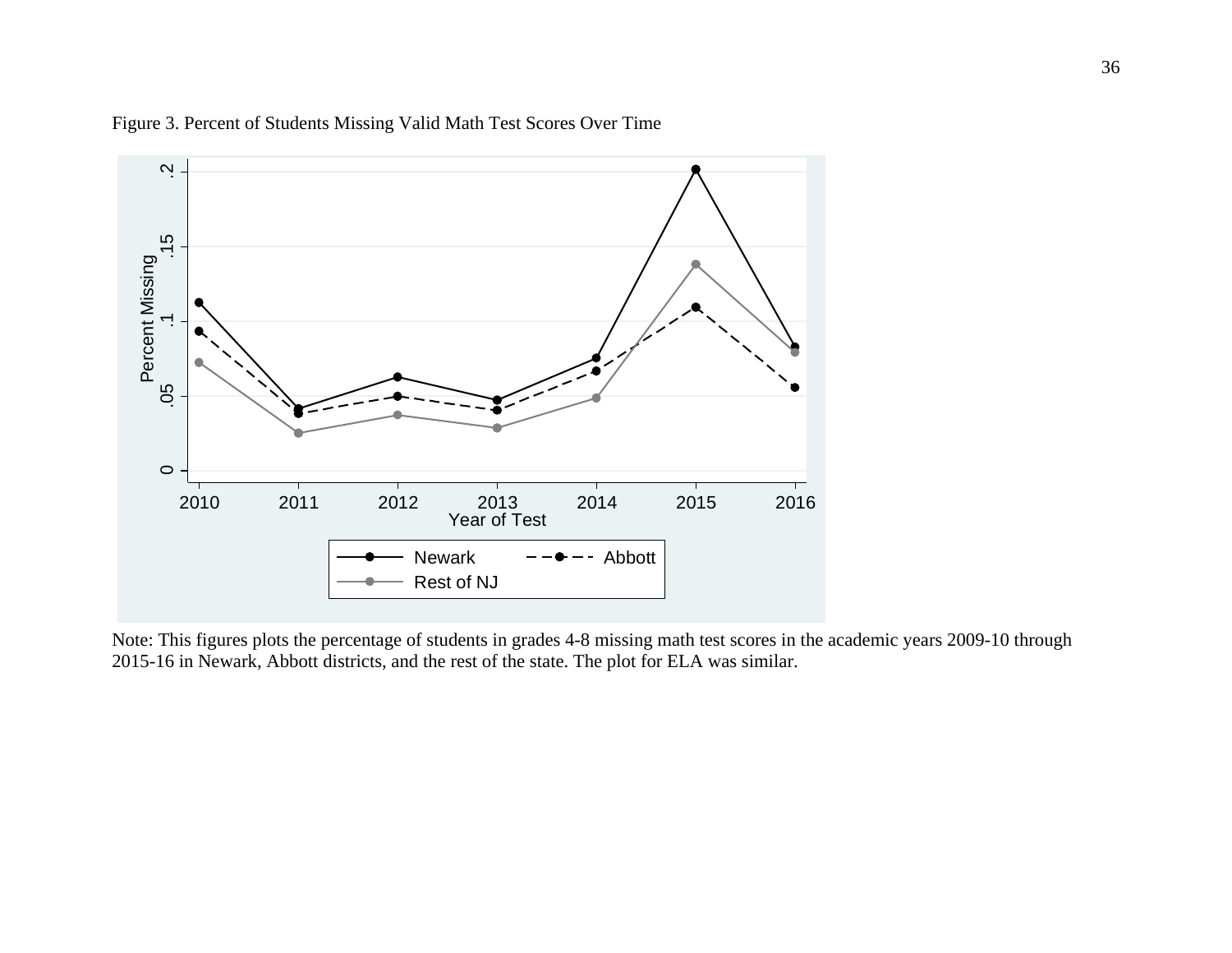

Figure 4. Change in Percent Missing Valid Test Scores and Change in Value-added by School Between 2014 and 2015

Note: Changes in value-added and the percentage of students missing test scores are calculated by subtracting the 2013-14 academic year from the 2014-15 academic year.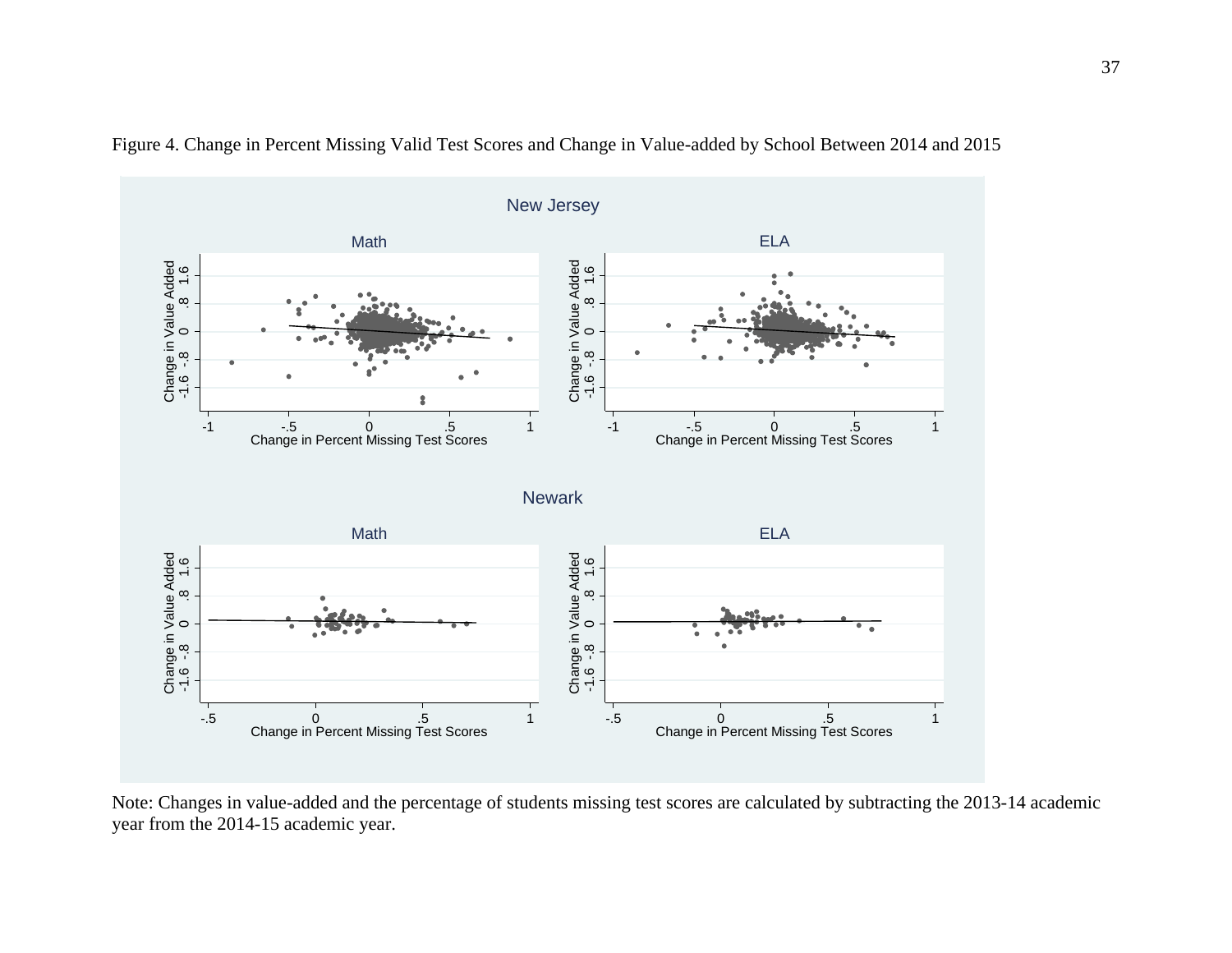

Figure 5. School Math 2011 Value-added and Enrollment Changes from 2011 to 2016 in Newark

Note: Enrollment changes are calculated by subtracting 2010-11 enrollment from 2015-16 enrollment. Enrollment is based on tested grades (i.e. 4-8). Larger markers indicate schools that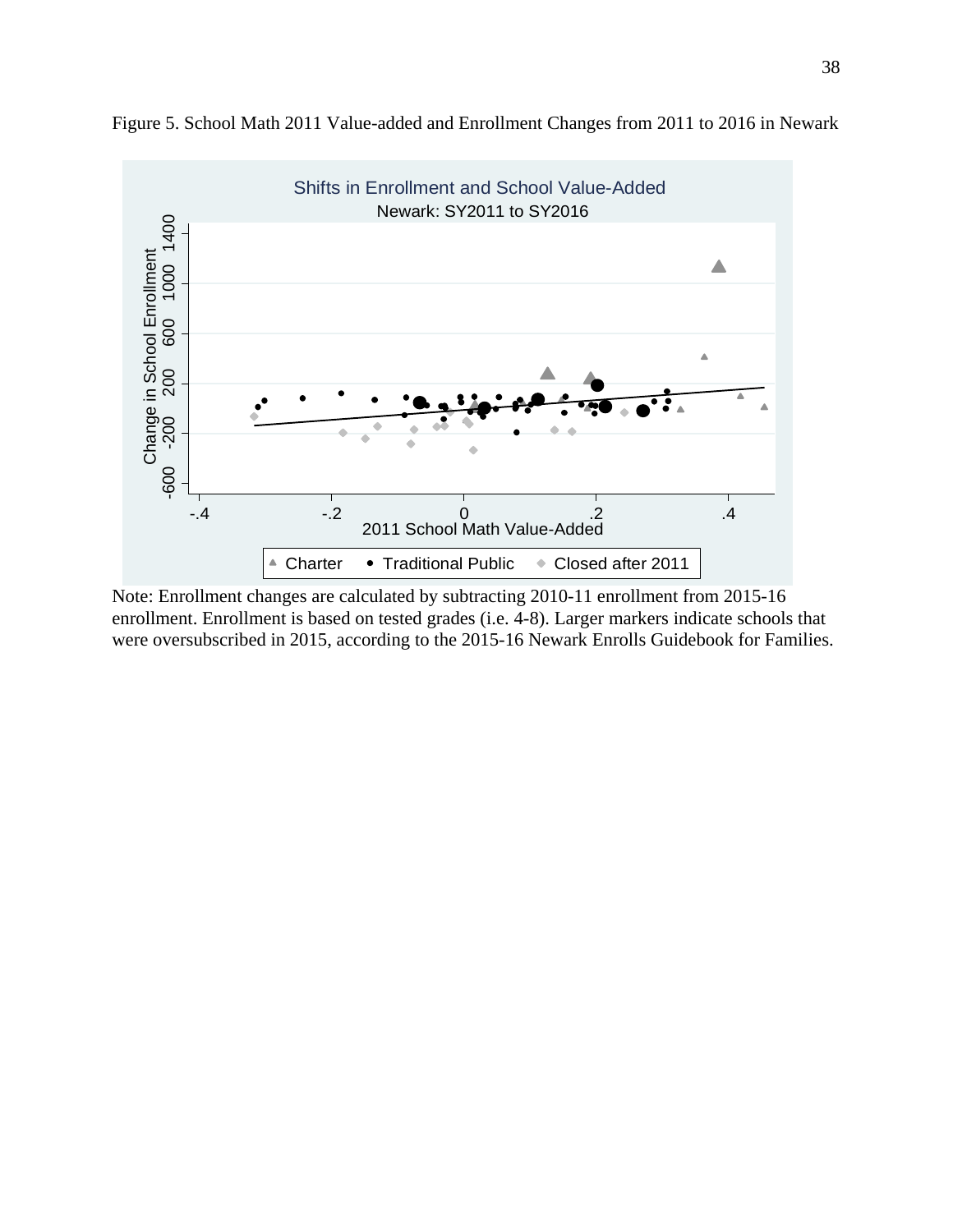

Figure 6. Decomposing Newark's Change in Value-added Relative to New Jersey in 2010/2011



Note: This figure plots the decomposition of Newark's change in value-added, relative to New Jersey in the baseline period, into its within and between-school components using a version of Equation (4) where instead of estimating a "long difference" between 2009-10/2010-11 and 2015-16, we estimate the year-to-year change.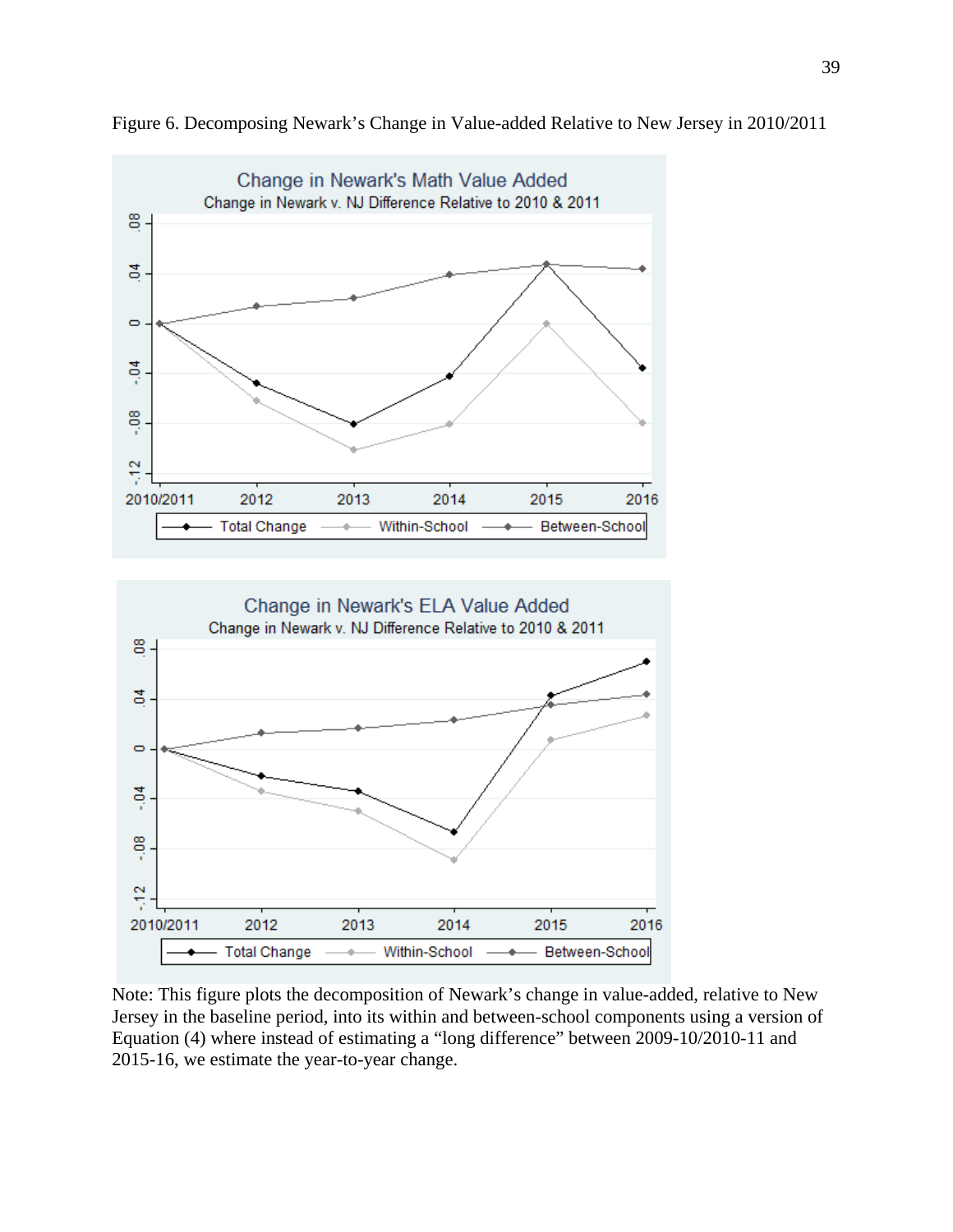

Figure 7. Math Value-added Rank of Closed Schools Relative to Other Newark Schools

Note: This figure presents a school's average math value-added for all schools in the 2012-13 and 2013-14 academic years in rank order. The exception (\*) is schools that closed in 2011-12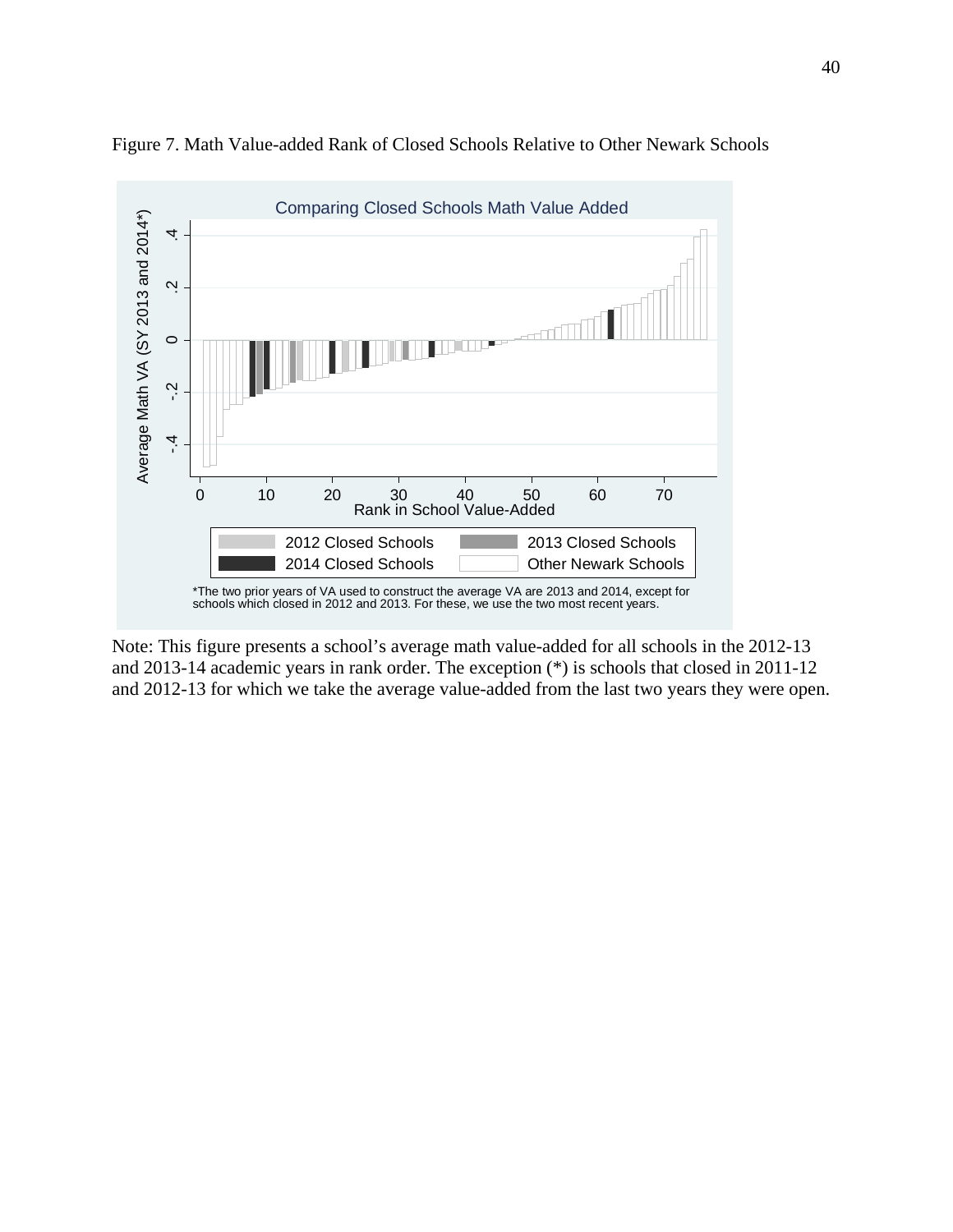

Figure 8. Change in School Math Value-added for Students Leaving Closed Newark Schools

Note: For each student leaving a closed school, we calculate the difference in school-level math value-added between her closed school and new school using value-added calculated in the closure year for both schools (e.g. 2011-12 value-added for a school that closed at the end of spring 2012). We plot the average difference for students who moved to a district school (transparent) and those who moved to a charter school (dark gray) on the y-axis against the closed school's closure year math value-added. The bubbles are weighted by the number of students they represent. Dashed lines (in dark gray and black) are fitted regressions for students who move to a charter school and district school, respectively.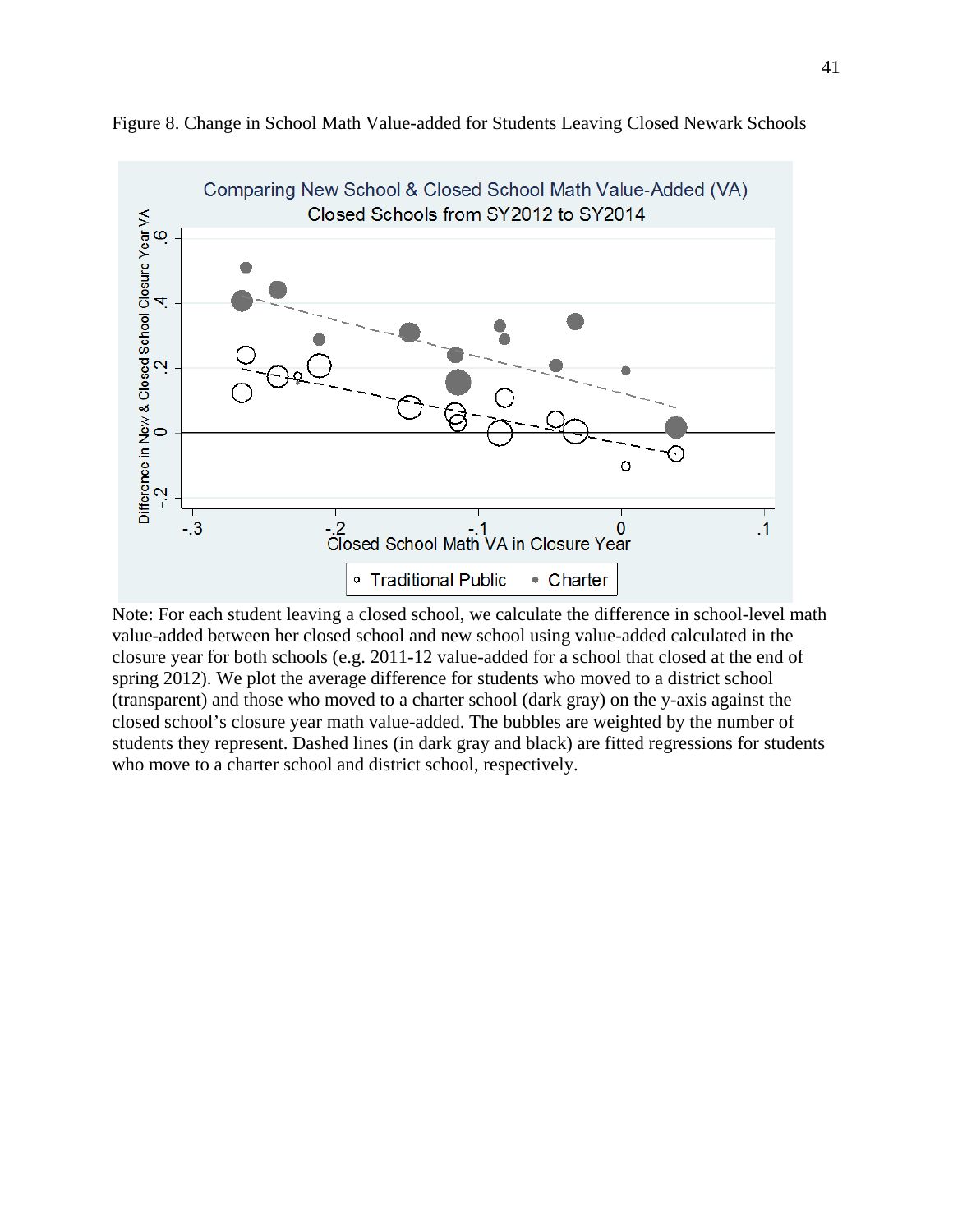|                        |               |               |                | Rest of    |
|------------------------|---------------|---------------|----------------|------------|
|                        | <b>Newark</b> | <b>Newark</b> | Other          | <b>New</b> |
|                        | District      | Charter       | <b>Abbotts</b> | Jersey     |
|                        |               |               |                |            |
| N of students          | 11,716        | 3,698         | 80,030         | 365,680    |
| N of schools           | 52            | 15            | 328            | 1,421      |
|                        |               |               |                |            |
| Male                   | 0.512         | 0.460         | 0.508          | 0.512      |
| White                  | 0.079         | 0.007         | 0.107          | 0.626      |
| African American       | 0.493         | 0.797         | 0.325          | 0.103      |
| Asian                  | 0.009         | 0.009         | 0.034          | 0.112      |
| Latino                 | 0.417         | 0.164         | 0.498          | 0.134      |
| American Indian        | 0.001         | 0.000         | 0.001          | 0.001      |
| Multiracial/Other      | 0.001         | 0.023         | 0.034          | 0.024      |
| FRPL eligible          | 0.883         | 0.829         | 0.798          | 0.235      |
| <b>LEP</b>             | 0.053         | 0.004         | 0.072          | 0.012      |
| Has disability         | 0.165         | 0.106         | 0.147          | 0.156      |
| Prior math achievement | $-0.668$      | $-0.158$      | $-0.550$       | 0.167      |
| Prior ELA achievement  | $-0.668$      | $-0.158$      | $-0.550$       | 0.167      |
|                        |               |               |                |            |

# **Table 1. Student sample characteristics, 2009-10 to 2015-16**

Note: The reported sample sizes are averaged across all the years for students with valid ELA scores. The numbers with valid math scores were similar. Charter networks count as a single school in these data.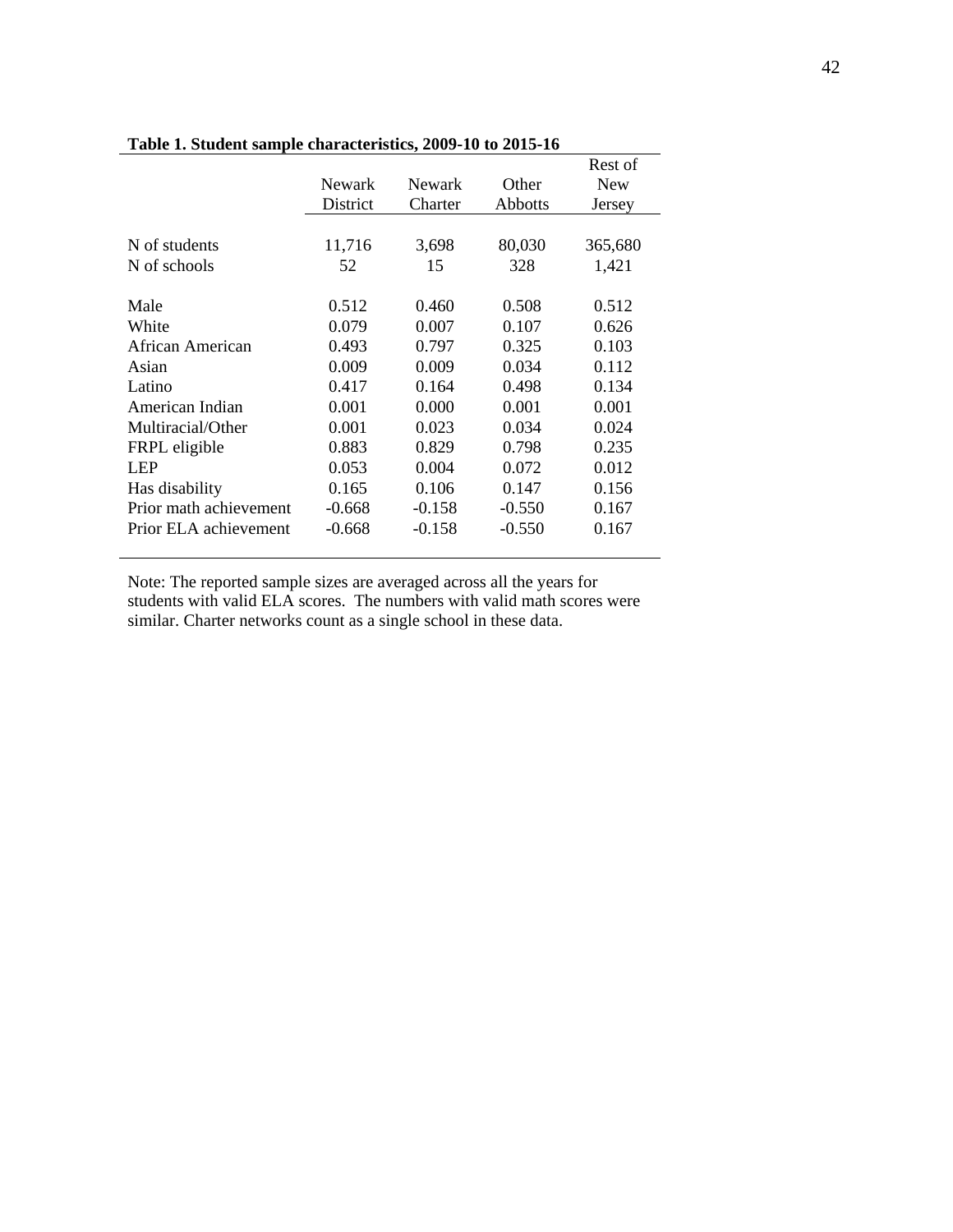|                                   |             | Math         |             |             | <b>ELA</b>  |             |
|-----------------------------------|-------------|--------------|-------------|-------------|-------------|-------------|
| <b>VARIABLES</b>                  | All         | District     | Charter     | All         | District    | Charter     |
|                                   |             |              |             |             |             |             |
| Newark v. NJ Difference           | $0.068***$  | 0.028        | $0.319***$  | 0.017       | $-0.014$    | $0.215***$  |
| in 2010&2011                      | (0.023)     | (0.018)      | (0.033)     | (0.018)     | (0.014)     | (0.035)     |
| Change in Newark v. NJ Difference |             |              |             |             |             |             |
| Relative to 2010&2011:            |             |              |             |             |             |             |
| 2012                              | $-0.048**$  | $-0.050**$   | $-0.136***$ | $-0.021$    | $-0.022$    | $-0.090**$  |
|                                   | (0.020)     | (0.021)      | (0.046)     | (0.018)     | (0.019)     | (0.045)     |
| 2013                              | $-0.081***$ | $-0.092$ *** | $-0.171***$ | $-0.034**$  | $-0.046***$ | $-0.097***$ |
|                                   | (0.022)     | (0.024)      | (0.038)     | (0.015)     | (0.016)     | (0.027)     |
| 2014                              | $-0.042$    | $-0.061***$  | $-0.126**$  | $-0.066***$ | $-0.082***$ | $-0.133***$ |
|                                   | (0.026)     | (0.022)      | (0.063)     | (0.018)     | (0.017)     | (0.035)     |
| 2015                              | 0.047       | 0.035        | $-0.095$    | $0.043*$    | $0.031*$    | $-0.066$    |
|                                   | (0.035)     | (0.027)      | (0.084)     | (0.024)     | (0.018)     | (0.057)     |
| 2016                              | $-0.036$    | $-0.057**$   | $-0.172***$ | $0.070***$  | $0.058***$  | $-0.047$    |
|                                   | (0.025)     | (0.024)      | (0.040)     | (0.026)     | (0.021)     | (0.048)     |

|  |  |  |  | Table 2. Trends in Value-Added in Newark Schools Relative to the Rest of New Jersey |  |  |
|--|--|--|--|-------------------------------------------------------------------------------------|--|--|
|--|--|--|--|-------------------------------------------------------------------------------------|--|--|

Note: Robust standard errors in parentheses (clustered at the school level); \*\*\* p<0.01, \*\* p<0.05, \* p<0.1. These estimates were generated by a two-step process in which we first estimated a value-added model controlling for student demographics (indicators for race/ethnicity, gender, special education status, limited English proficiency status, and free and reduced price lunch status), prior achievement (including cubic polynomials of math and ELA achievement scores interacted with grade), peer covariates (school-grade cohort means for all demographic and prior achievement characteristics), district-by-year fixed effects, grade-by-year fixed effects, and interactions between our grade-by-year fixed effects and all student and peer covariates. We then estimate a second equation in which the outcome is the residual plus district-by-year fixed effects estimated in the first equation, and the predictors are a main effect for Newark, Newark-by-year indicators, and year fixed effects. For columns 2-3 and 5-6, in the second equation we include a main effect for Newark district schools and Newark charter schools, Newark district school-by-year indicators, Newark charter school-by-year indicators, and year fixed effects.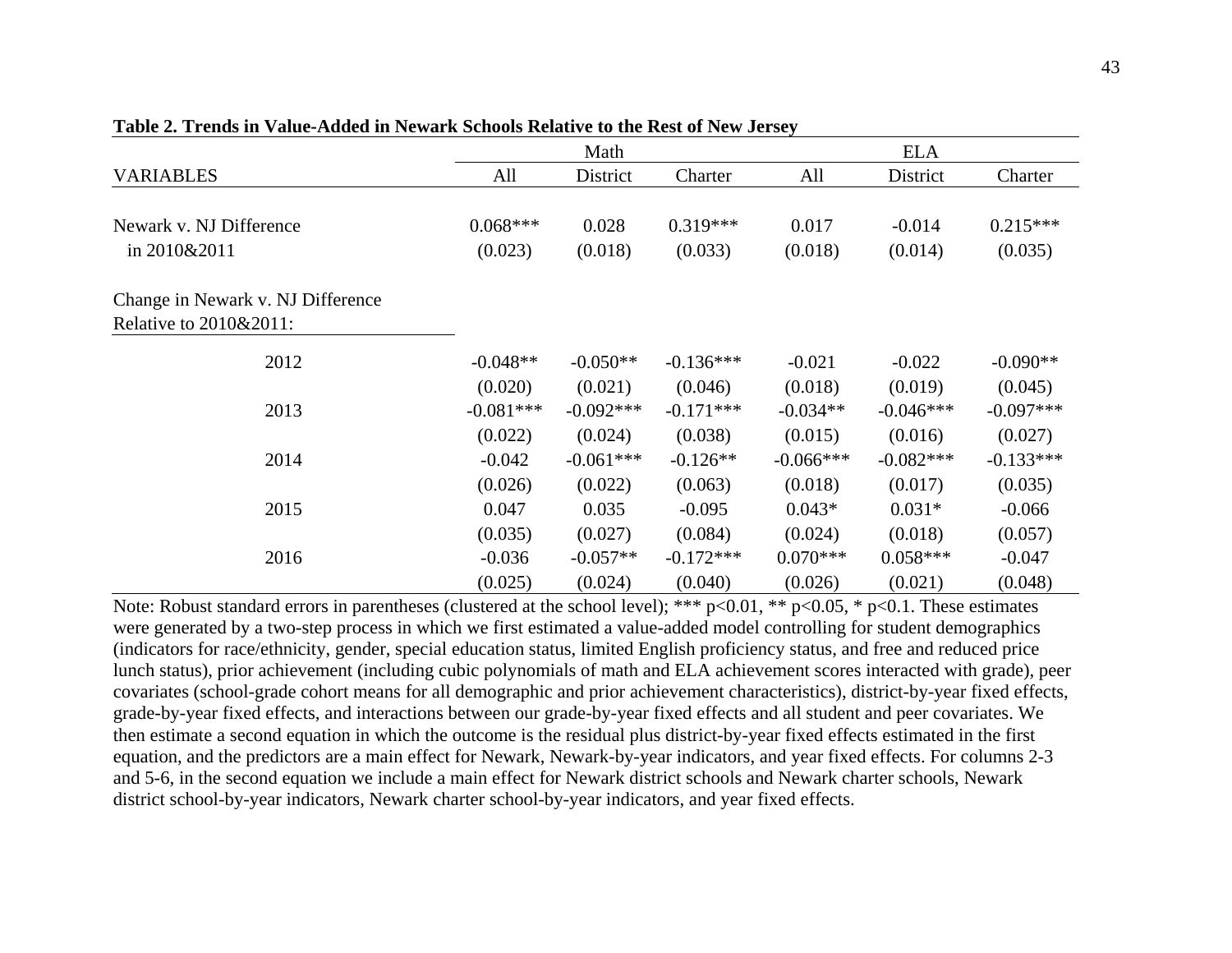|                                                                |             | Math        |             |             |             |             | <b>ELA</b>  |             |
|----------------------------------------------------------------|-------------|-------------|-------------|-------------|-------------|-------------|-------------|-------------|
|                                                                | All         | Charter     | Renew       | Other       | All         | Charter     | Renew       | Other       |
| Change in Newark v. NJ<br>Difference Relative to<br>2010&2011: |             |             |             |             |             |             |             |             |
| 2012                                                           | $-0.064***$ | $-0.132***$ | $-0.016$    | $-0.057**$  | $-0.034*$   | $-0.082*$   | $-0.034***$ | $-0.024$    |
|                                                                | (0.019)     | (0.047)     | (0.023)     | (0.024)     | (0.017)     | (0.047)     | (0.011)     | (0.021)     |
| 2013                                                           | $-0.107***$ | $-0.152***$ | $-0.171***$ | $-0.090***$ | $-0.052***$ | $-0.072***$ | $-0.132***$ | $-0.039**$  |
|                                                                | (0.021)     | (0.032)     | (0.037)     | (0.027)     | (0.014)     | (0.024)     | (0.031)     | (0.017)     |
| 2014                                                           | $-0.079***$ | $-0.132**$  | $-0.054$    | $-0.076***$ | $-0.091***$ | $-0.126***$ | $-0.108**$  | $-0.085***$ |
|                                                                | (0.022)     | (0.062)     | (0.054)     | (0.024)     | (0.015)     | (0.034)     | (0.051)     | (0.018)     |
| 2015                                                           | $-0.002$    | $-0.101$    | $0.075***$  | 0.015       | 0.007       | $-0.056$    | 0.024       | 0.023       |
|                                                                | (0.030)     | (0.082)     | (0.029)     | (0.032)     | (0.020)     | (0.055)     | (0.034)     | (0.020)     |
| 2016                                                           | $-0.098***$ | $-0.190***$ | $-0.025$    | $-0.081***$ | 0.025       | $-0.049$    | 0.035       | $0.049**$   |
|                                                                | (0.021)     | (0.037)     | (0.033)     | (0.027)     | (0.019)     | (0.045)     | (0.030)     | (0.024)     |

**Table 3. Within-School Changes in Value-Added in Newark (Including School Fixed Effects)**

Note: Robust standard errors in parentheses (clustered at the school level); \*\*\* p<0.01, \*\* p<0.05, \* p<0.1. These estimates were generated by a two-step process in which we first estimated a value-added model controlling for student demographics (indicators for race/ethnicity, gender and free and reduced price lunch status), prior achievement (including cubic polynomials of math and ELA achievement scores interacted with grade), peer covariates, district-by-year fixed effects, grade-by-year fixed effects, and interactions between our grade-by-year fixed effects and student and peer covariates. We then estimate a second equation in which the outcome is the residual from the first equation plus district-by-year fixed effects and the predictors are a main effect for Newark, Newark-by-year indicators, year fixed effects, and school fixed effects. Columns 2-4 and 6-8 each respectively are estimated based on a single regression in which we split up the main effect of enrollment in Newark into three categories: Newark charter schools, renew schools, and other schools.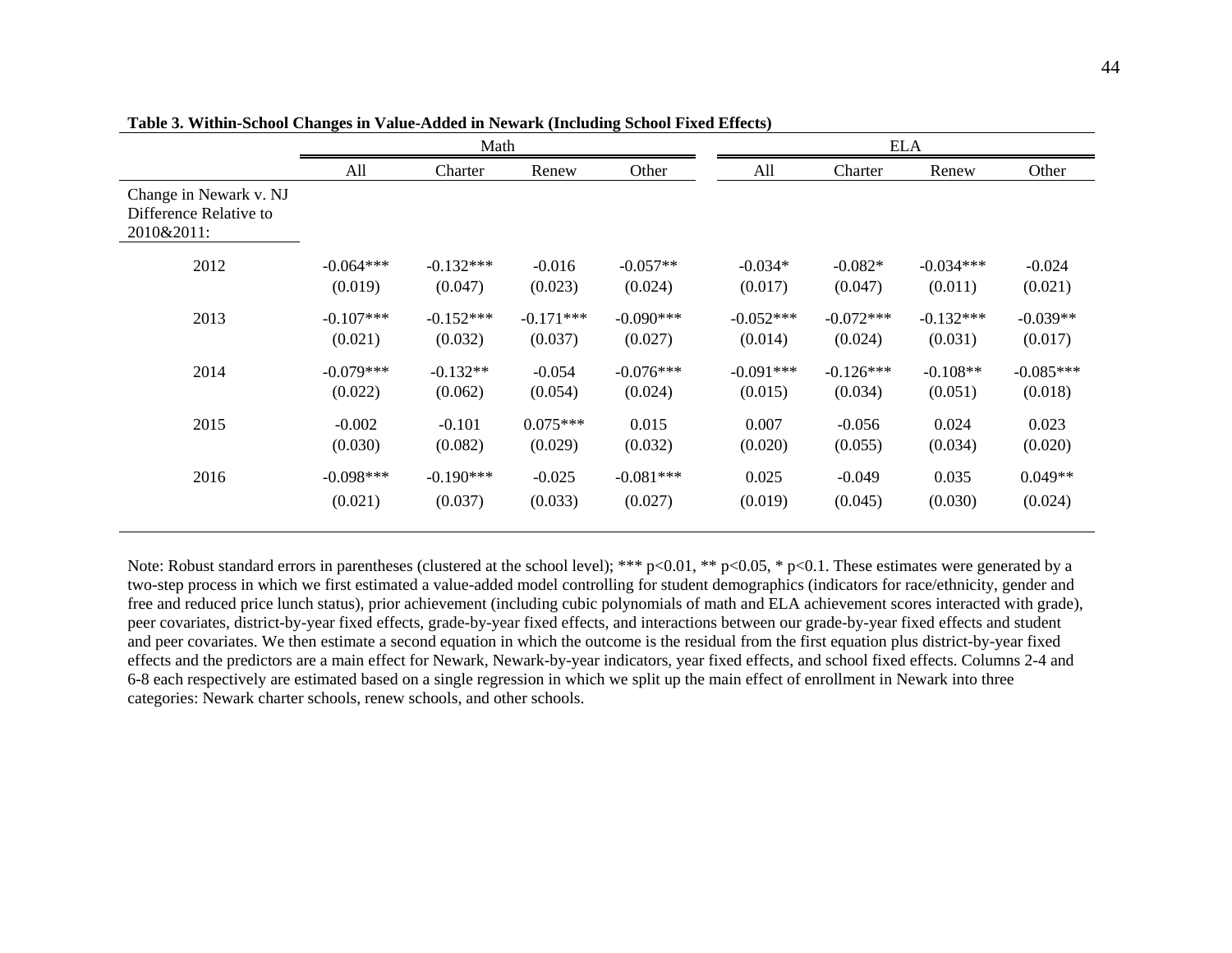|              | Grades 4-8 |           |            | Grades 1-3 |           |            |
|--------------|------------|-----------|------------|------------|-----------|------------|
|              | Newark     | Abbott    | Rest of NJ | Newark     | Abbott    | Rest of NJ |
|              |            |           |            |            |           |            |
| 2011 to 2012 | 55.45      | $29.03**$ | 0.668      | 47.66      | 18.84     | $-0.107$   |
|              | (34.46)    | (13.80)   | (27.51)    | (29.85)    | (15.77)   | (11.83)    |
| 2012 to 2013 | $130.0**$  | 32.52     | 11.86      | $124.7**$  | 23.33     | 11.40      |
|              | (51.43)    | (32.15)   | (22.40)    | (51.65)    | (32.07)   | (13.88)    |
| 2013 to 2014 | $123.7***$ | 6.794     | 27.63      | 61.33      | 17.04     | 14.48      |
|              | (46.09)    | (21.74)   | (26.74)    | (55.49)    | (27.94)   | (14.42)    |
| 2014 to 2015 | $122.8*$   | 22.79     | 4.136      | 174.5      | $-22.66$  | $-15.68*$  |
|              | (68.15)    | (53.24)   | (11.10)    | (115.5)    | (25.94)   | (9.362)    |
| 2015 to 2016 | $165.1**$  | $46.50**$ | 14.31      | 29.68      | $25.57**$ | $-6.906$   |
|              | (81.72)    | (21.80)   | (10.66)    | (57.22)    | (11.19)   | (7.685)    |
|              |            |           |            |            |           |            |
| 2011 to 2016 | $394.6**$  | 93.25     | $-27.70$   | $405.1*$   | $-11.22$  | 3.112      |
|              | (187.3)    | (58.46)   | (36.42)    | (236.4)    | (40.55)   | (18.65)    |
|              |            |           |            |            |           |            |

**Table 4. Regressing Growth in School Enrollment on School Math Value-Added** 

Note: The reported estimates are coefficients from a school-level regression of change in enrollment on Empirical Bayes estimates of baseline value-added. Abbott and Rest of NJ regressions include district fixed effects. Standard errors in the Newark regressions are robust. Standard errors in the Abbott and Rest of NJ regressions are clustered at the district level. \*p<.05, \*\*p<.01, \*\*\*p<.001.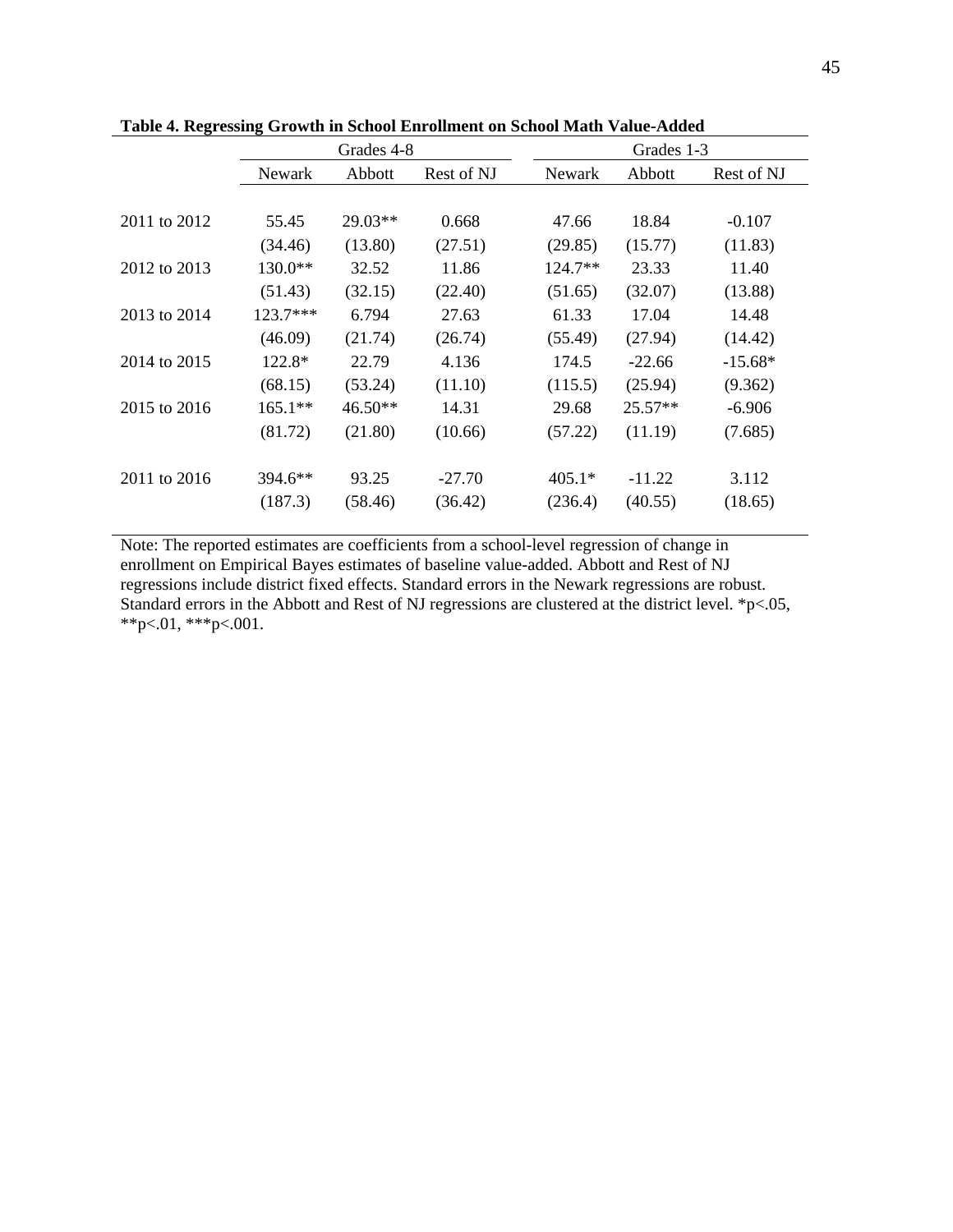|                             | Newark   |            | Abbott   |            |  |
|-----------------------------|----------|------------|----------|------------|--|
|                             | Math     | <b>ELA</b> | Math     | <b>ELA</b> |  |
|                             |          |            |          |            |  |
| Total change in VA          | $-0.036$ | 0.070      | $-0.014$ | 0.026      |  |
|                             | (.007)   | (.007)     | (.003)   | (.003)     |  |
|                             |          |            |          |            |  |
| Within School               | $-0.080$ | 0.026      | $-0.021$ | 0.018      |  |
|                             | (.006)   | (.006)     | (.003)   | (.003)     |  |
|                             |          |            |          |            |  |
| <b>Total Between School</b> | 0.043    | 0.043      | 0.007    | 0.008      |  |
|                             | (.003)   | (.003)     | (.001)   | (.001)     |  |
| Between existing schools    | 0.049    | 0.038      | 0.002    | $-0.001$   |  |
|                             | (.005)   | (.005)     | (.001)   | (.001)     |  |
| Cross                       | $-0.017$ | $-0.004$   | 0.001    | 0.002      |  |
|                             | (.005)   | (.006)     | (.001)   | (.001)     |  |
| School entry                | $-0.001$ | 0.002      | $-0.001$ | 0.004      |  |
|                             | (.001)   | (.001)     | (.000)   | (.000)     |  |
| School closing              | 0.013    | 0.008      | 0.005    | 0.003      |  |
|                             | (.002)   | (.002)     | (.001)   | (.001)     |  |
|                             |          |            |          |            |  |

**Table 5. Decomposing the Change in Value-Added from 2010/2011 to 2016**

Note: The change in the average value-added of the schools attended by Newark students is broken down into two components: improvements (or declines) in value-added within existing schools and changes due to the movement of students between schools with differing value-added. The change in value-added due to movement between schools is further broken down into four components: enrollment shifts between schools that existed throughout 2011 through 2016, the opening of new schools (school entry), the closing of schools and a final component due to a cross-product of changes in enrollment by changes in valueadded. See text for further details.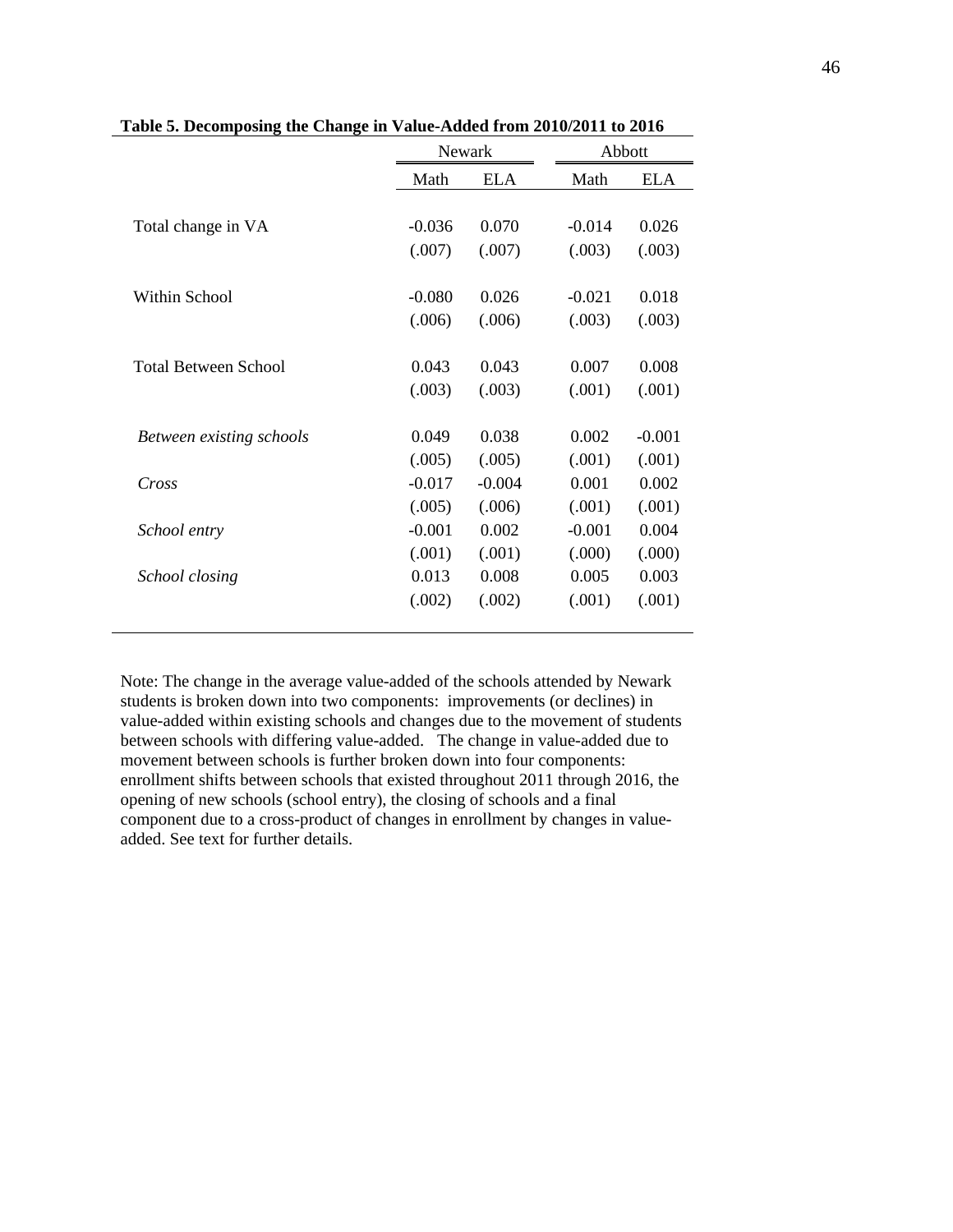#### **Appendix A: School Closure Effects on Student Achievement**

Students in Newark schools that closed subsequently attended schools with higher average value-added. In other words, students moved to schools where the *average* student was making faster progress. In this section, we explicitly test whether students from closed schools themselves subsequently outpaced similar students elsewhere in New Jersey.

If student learning was not disrupted when a student moved between schools, valueadded is a valid estimate of a school's average treatment effect, and that effect applies to all subgroups of students, then we would expect the achievement of students from closed schools to rise by the difference between their new and old schools' value-added. However, those assumptions may not be true. For instance, moving schools as a result of a closure may generate short-term achievement disruptions. Second, schools absorbing closed students may not maintain the same productivity (e.g. they hire novice teachers to accommodate expansion, the influx of new closed school students disrupt other students' learning, etc.). Third, if treatment effects are heterogeneous, students from closed schools may not experience the same gains as the average student at their new school.

We estimate the effect of closure on achievement growth for students in three cohorts of schools that closed at the end of the 2011-12, 2012-13, and 2013-14 school years (referred to by their spring years from here on). The sample is limited to students who have a valid test score and lagged test score in the year of closure. Together, this sample includes 14 schools and 2,216 students in grades four to eight in the closure year (four schools in the 2012 cohort, three in 2013, and seven in 2014).

We use a difference-in-difference model to estimate the closure effect. The first difference is growth before versus after closure for students in closure cohorts. The second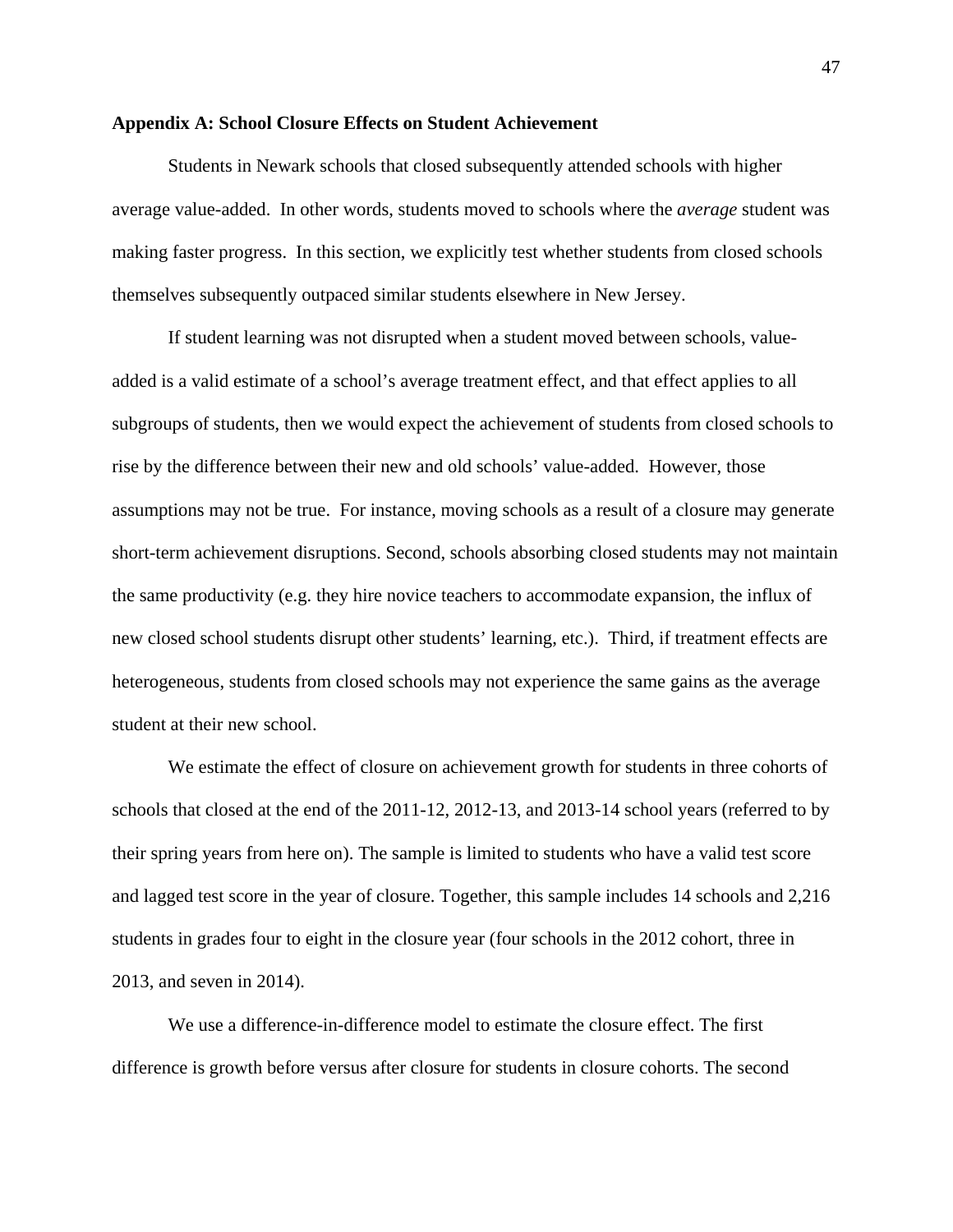difference is the growth of students in the rest of the state over this same period of time. We use the following model:

$$
Y_{it} = \alpha + \sum_{k=-3}^{3} \beta_{ik} s_{ik} + \delta_{gt} + \lambda_c + \varepsilon_{it}
$$

 $Y_{it}$  are the same student-level value-added estimates calculated using the two-step procedure involving equations 1 and 2 as the main outcome of interest (See footnote 11).  $\delta_{gt}$  are a set of grade-by-year fixed effects and  $\lambda_c$  are dummy variables for the three closed school cohorts (the excluded group is the rest of the state).  $s_{ik}$  is a set of dummy variables for whether a student is in a closed cohort and the student is k years from closure (e.g. -1 corresponds to one year before closure).  $\beta_{ik}$  are the coefficients of interest for each year relative to the closure year.

 Appendix Table A1 reports that students in closed schools had lower average valueadded than students across the rest of the state. In the main specification pooling cohorts in columns 1 and 5, students in closed schools had value-added between 0.10 and 0.15 SD below the state average in math and 0.10 to 0.17 SD below the state average in ELA, depending on the cohort.

Second, there appear to be parallel trends in value-added on average between the closed school students and the rest of the state in the pre-closure period. None of the pre-closure coefficients using the pooled models are statistically different than zero in either subject. However, there is evidence of non-parallel trends for the 2013 cohort in the pre-period. In Figure A1, this cohort of closures appears to have experienced a dip in value-added in the closure year, particularly in math. In contrast, the 2012 and 2014 cohorts had more stable pre-closure valueadded trends on par with the state.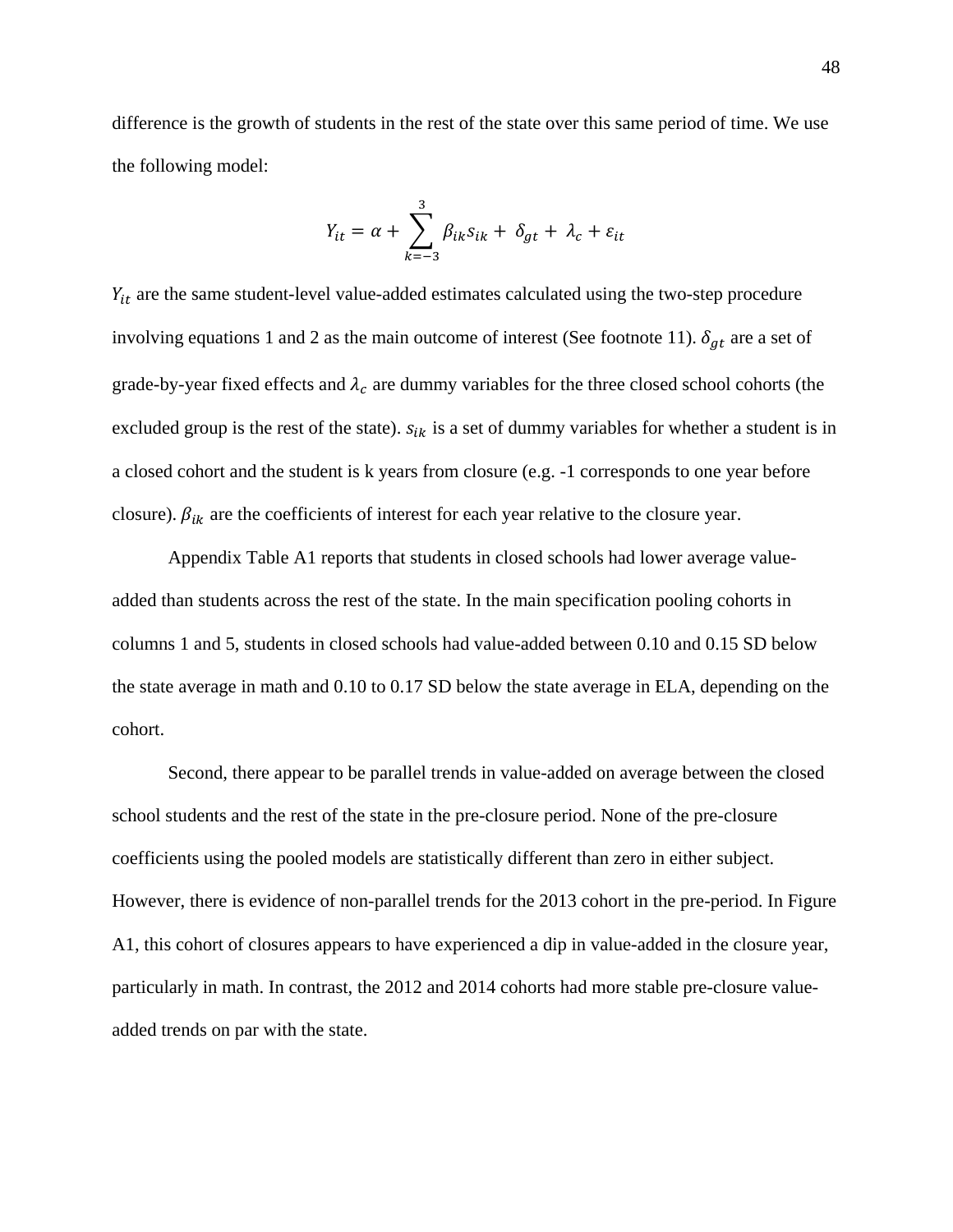Post-closure, we find that students from closed schools had a statistically significant increase in value-added in the year following closure in math and ELA. Specifically, these students grew 0.14 SD in math and 0.11 SD in ELA more in the first years after closure than they did pre-closure, controlling for statewide changes in growth over this period. This large gain in value-added relative to the closure year is consistent through the post-closure period in math and ELA, suggesting that closed school students did reap the benefits of moving to higher valueadded schools.

 Figure A1 plots the Table A1 coefficients to show trends in value-added estimates for each year on average (top panels) and for each cohort (bottom panels).<sup>[17](#page-48-0)</sup> The 2013 and 2014 closure cohorts both experienced a jump in value-added one year after closure, increasing by 0.18 SD and 0.22 SD in math and 0.09 and 0.23 SD in ELA, respectively. In ELA, these gains were sustained in the post-closure period, while in math, they dropped somewhat becoming statistically insignificant but remaining positive by the last year estimated for each cohort. However, the 2012 cohort fared worse than the other two cohorts in the years following closure. Students' value-added was no better off within two years after closure. However, by three years after closure, the 2012 cohort had gained 0.15 SD in math relative to change in the rest of the state.

Overall, students in Newark's closed schools appeared to benefit academically from closure in both math and ELA. This growth was sustained for three years after closure on average, suggesting that schools receiving closed students were able to transfer their higher average value-added to new students. However, the effects vary across cohorts. While students in the 2013 and 2014 cohorts experienced immediate value-added gains as a result of closure,

 $\overline{a}$ 

<span id="page-48-0"></span><sup>&</sup>lt;sup>17</sup> Some cohorts have more post- or pre-closure years than others because our data are limited to the 2010 to 2016 window.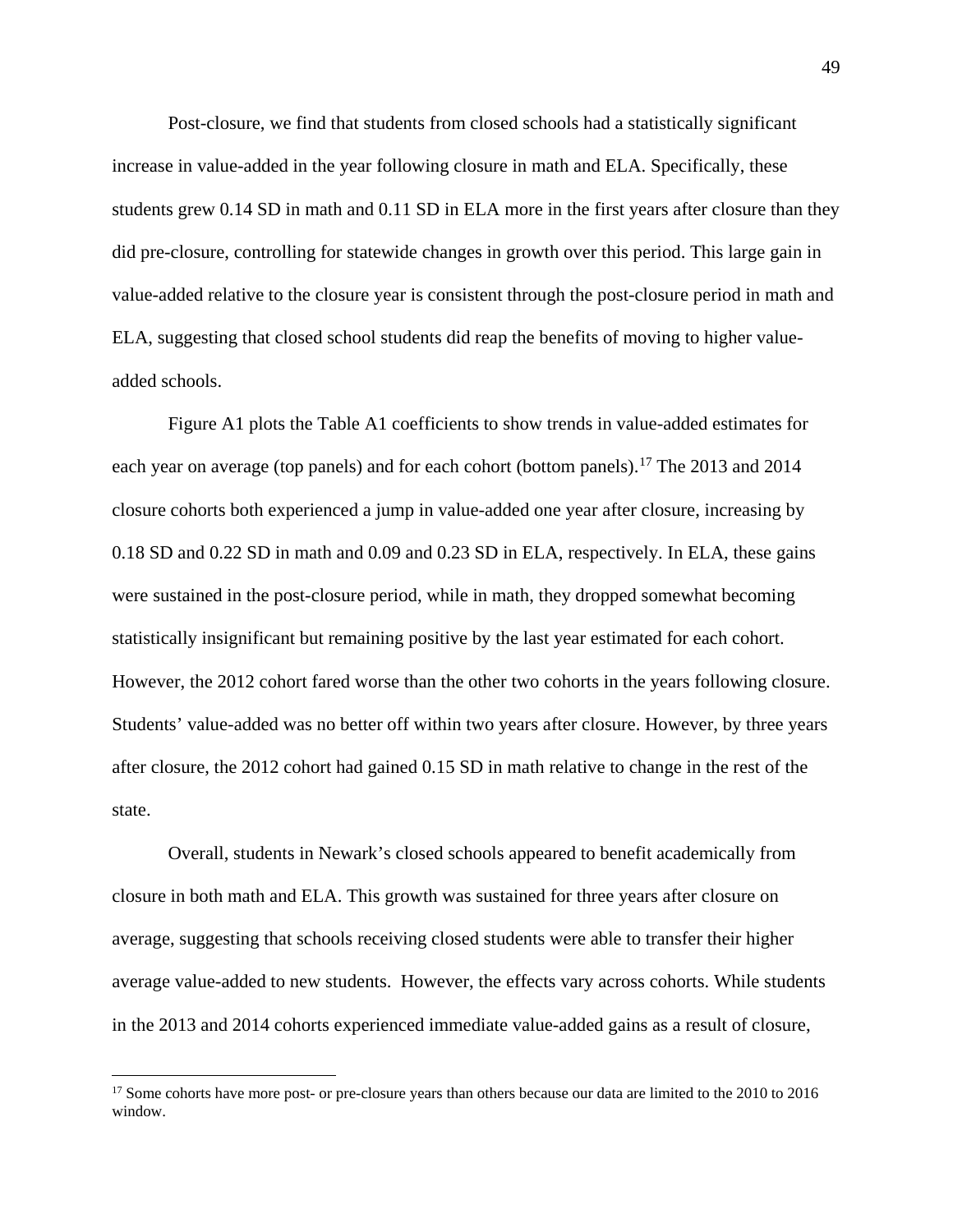those in the 2012 cohort did not initially. Perhaps importantly, students in the 2012 cohort of closed schools were combined with students in existing schools targeted for renewal and undergoing extensive reforms which could explain the difference in the 2012 closure cohort's outcomes.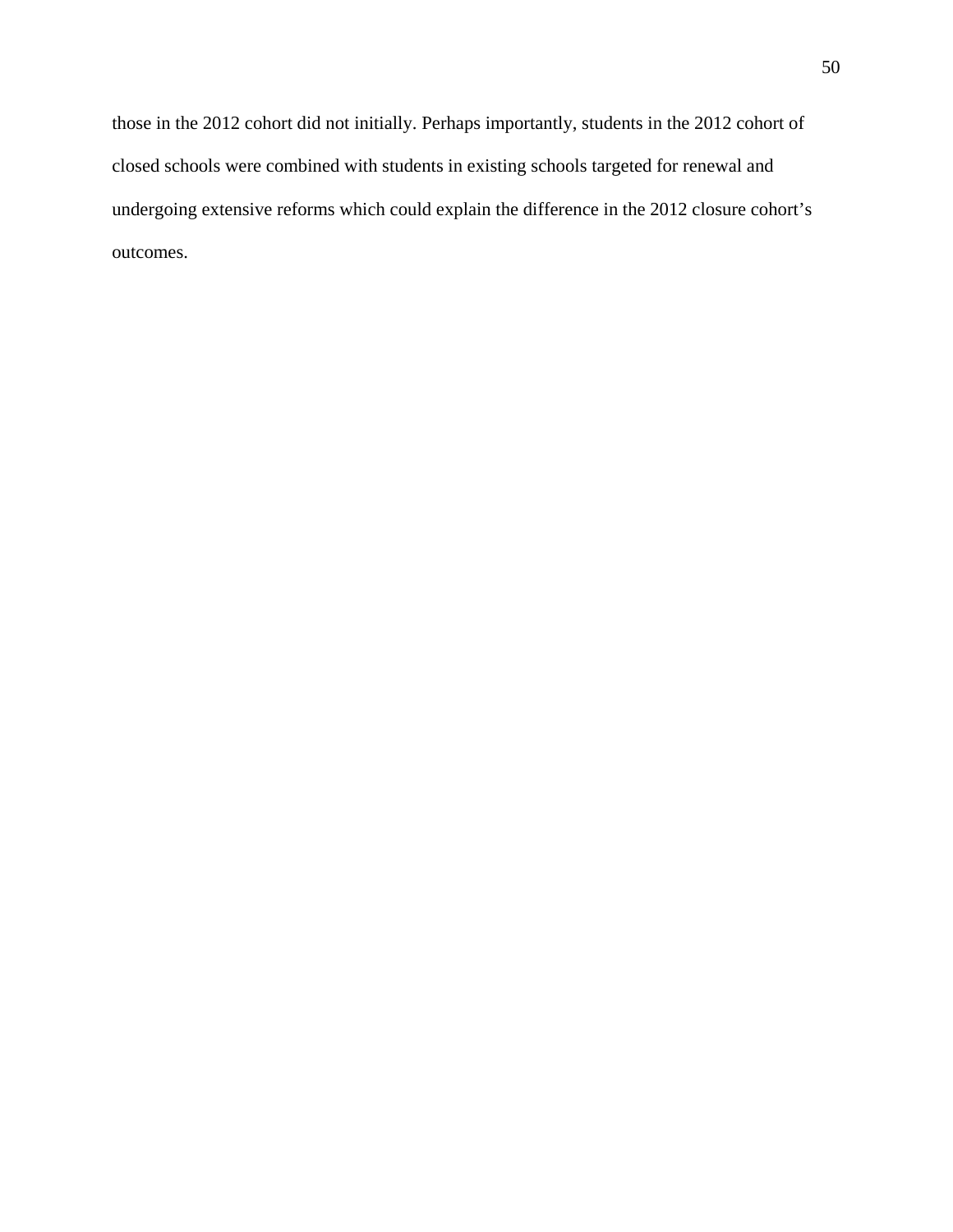| rabic Art, Changes in Value-August for Buddents in Closed Benoofs in Flewark |             |             |             |             |             |             |             |              |
|------------------------------------------------------------------------------|-------------|-------------|-------------|-------------|-------------|-------------|-------------|--------------|
|                                                                              | Math        |             |             |             |             | <b>ELA</b>  |             |              |
| Change in Closed Schools v.                                                  |             |             |             |             |             |             |             |              |
| NJ (Relative to Year of                                                      |             | 2012        | 2013        | 2014        |             | 2012        | 2013        | 2014         |
| Closure)                                                                     | Pooled      | Cohort      | Cohort      | Cohort      | Pooled      | Cohort      | Cohort      | Cohort       |
|                                                                              |             |             |             |             |             |             |             |              |
| 3 Years Before Closure                                                       | 0.039       |             | $0.182**$   | 0.002       | 0.057       |             | 0.097       | 0.094        |
|                                                                              | (0.043)     |             | (0.090)     | (0.053)     | (0.063)     |             | (0.073)     | (0.085)      |
| 2 Years Before Closure                                                       | 0.063       | 0.083       | $0.126**$   | 0.027       | 0.060       | $-0.065$    | $0.135***$  | $0.098*$     |
|                                                                              | (0.046)     | (0.073)     | (0.052)     | (0.068)     | (0.051)     | (0.096)     | (0.045)     | (0.059)      |
| 1 Year Before Closure                                                        | 0.028       | 0.029       | $0.172***$  | $-0.034$    | 0.025       | $-0.006$    | $0.079*$    | 0.020        |
|                                                                              | (0.028)     | (0.060)     | (0.047)     | (0.028)     | (0.032)     | (0.068)     | (0.042)     | (0.041)      |
| 1 Year After Closure                                                         | $0.135**$   | $-0.023$    | $0.175***$  | $0.223***$  | $0.105**$   | $-0.075$    | $0.085**$   | $0.226***$   |
|                                                                              | (0.056)     | (0.074)     | (0.054)     | (0.077)     | (0.050)     | (0.071)     | (0.036)     | (0.069)      |
| 2 Years After Closure                                                        | $0.119***$  | 0.095       | $0.241***$  | 0.090       | $0.124**$   | $-0.051$    | $0.221***$  | $0.193***$   |
|                                                                              | (0.042)     | (0.058)     | (0.070)     | (0.058)     | (0.051)     | (0.069)     | (0.060)     | (0.070)      |
| 3 Years After Closure                                                        | $0.155***$  | $0.147**$   | 0.160       |             | $0.145***$  | 0.049       | $0.197***$  |              |
|                                                                              | (0.057)     | (0.063)     | (0.118)     |             | (0.052)     | (0.071)     | (0.063)     |              |
| 2012 Cohort                                                                  | $-0.150***$ | $-0.118***$ |             |             | $-0.167***$ | $-0.077$    |             |              |
|                                                                              | (0.034)     | (0.039)     |             |             | (0.043)     | (0.059)     |             |              |
| 2013 Cohort                                                                  | $-0.102***$ |             | $-0.172***$ |             | $-0.098***$ |             | $-0.133***$ |              |
|                                                                              | (0.036)     |             | (0.033)     |             | (0.034)     |             | (0.020)     |              |
| 2014 Cohort                                                                  | $-0.128***$ |             |             | $-0.120***$ | $-0.113***$ |             |             | $-0.151***$  |
|                                                                              | (0.033)     |             |             | (0.041)     | (0.041)     |             |             | (0.051)      |
| Grade-by-year FE                                                             | $\mathbf X$ | $\mathbf X$ | $\mathbf X$ | $\mathbf X$ | $\mathbf X$ | $\mathbf X$ | $\mathbf X$ | $\mathbf{X}$ |
| Observations                                                                 | 3238680     | 3233664     | 3233069     | 3235075     | 3230593     | 3225562     | 3224976     | 3226989      |

**Table A1. Changes in Value-Added for Students in Closed Schools in Newark**

Note: Robust standard errors in parentheses clustered at the school level; \*\*\* p<0.01, \*\* p<0.05, \*p<0.1.Value-added for the outcome variable is calculated using the same two-step approach based on equation (1) and (2) that was used in the decomposition (See footnote 11).